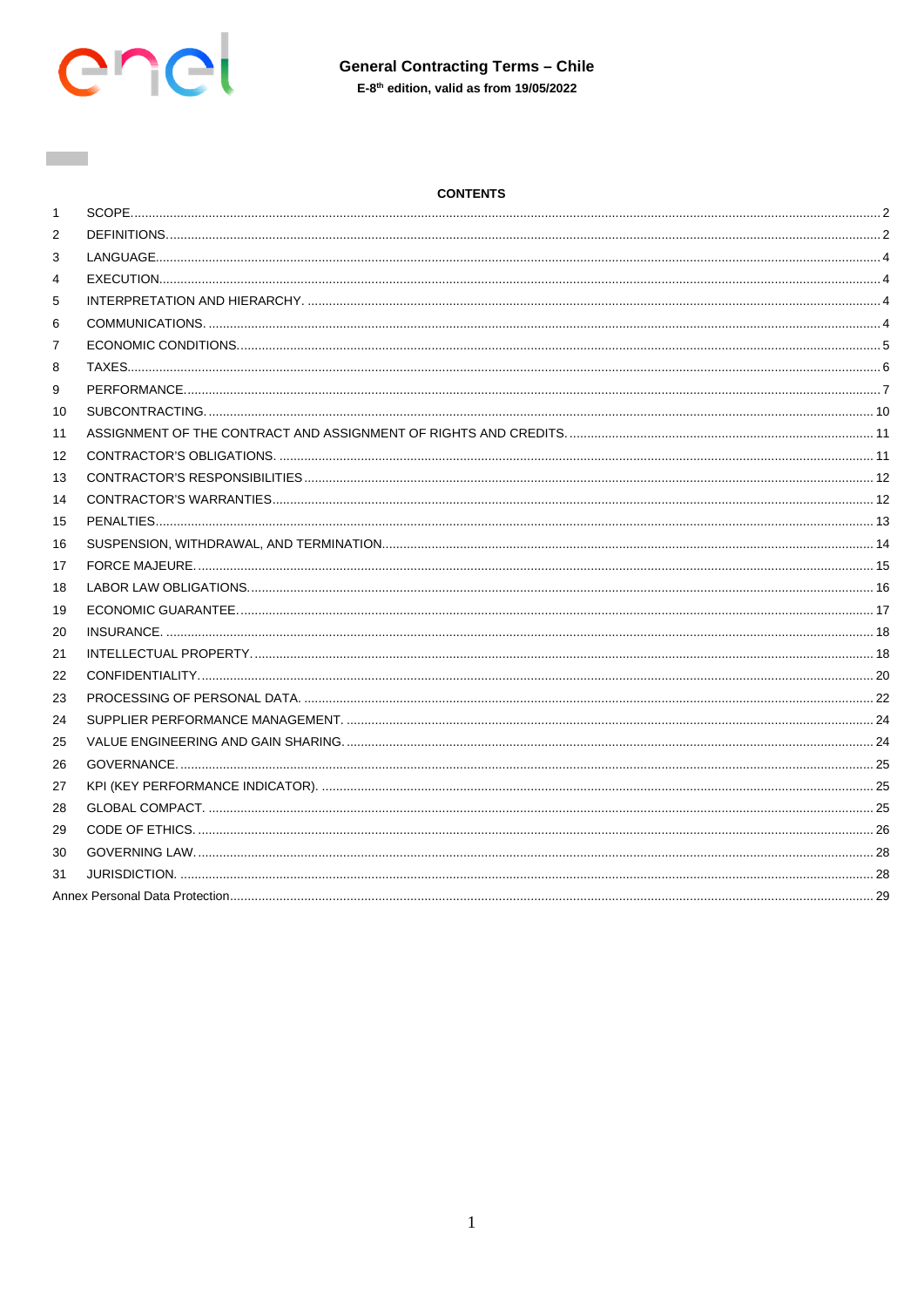

# <span id="page-1-0"></span>**1 SCOPE.**

1.1 These General Contracting Terms (hereinafter, the "General Terms" and/or "GCTs") govern the contractual relationship between the companies belonging to the ENEL Group (hereinafter "ENEL") and its Contractors (hereinafter the "Parties") regarding the procurement of goods, materials, equipment, works and/or services.

1.2 ENEL pursues a sustainable business model and places environmental, social and economic sustainability, together with innovation, at the core of its corporate culture, by implementing a growth system based on the creation of value that is shared with all its internal and external stakeholders. ENEL pursues the achievement of the UN Sustainable Development Goals (SDGs), it has been a "Participant" member of the UN Global Compact since 2004 and, in 2020, it was confirmed as one of its LEAD companies, thanks to its adherence to the 10 founding principles on human rights, labor standards, environmental protection, and the fight against corruption.

ENEL is also committed to bolster social, economic and environmental sustainability through the contractual relationships with its suppliers.

Contractor declares being familiar with ENEL's principles on sustainable development, available at the following link [https://www.enel.com/company/our-commitment/sdg-onu,](https://www.enel.com/company/our-commitment/sdg-onu) and to share the same purposes.

1.3 These General Terms shall apply, notwithstanding any other agreement to the contrary, taking into account the order of precedence set out in the clause titled "INTERPRETATION AND HIERARCHY".

1.4 The Contract (as defined below) shall specify the Website where these General Terms may be consulted and ENEL shall send, upon request, an electronic/paper copy to those Contractors who cannot access the Website.

Any exception to these General Terms proposed by Contractor shall only be valid if requested in advance in writing and accepted by ENEL in the same way. If an amendment to this General Terms is accepted, it shall only apply to the relevant Contract, excluding any application thereof to other existing contracts nor to any other future contract executed with the same Contractor.

### <span id="page-1-1"></span>**2 DEFINITIONS.**

The following definitions, *inter alia*, shall apply to this document:

- **Affiliate**: in relation to any person, any other person who: (a) directly or indirectly controls, or is controlled by, or is under common control with, such person; or (b) directly or indirectly holds fifty percent (50%) or more of any class of voting shares or other interests in the share capital of such person; or (c) holds fifty percent (50%) or more of any class of voting shares or other interests in the capital directly or indirectly beneficially owned or held by such person, or (d) either holds a general partnership interest in such person or such person holds a general partnership interest in the other person. For the purposes of this definition, the word "controls" means the possession, either direct or indirect, of the power to direct or cause the direction of the management or policies of a person, whether through the ownership of voting securities or otherwise.
- **Completion term**: period over which Contractor undertakes to complete the Scope of Contract, as set forth therein.
- **Duration:** period of validity of the Contract set forth therein.
- **ENEL Group:** means Enel S.p.A. and its Affiliates.
- **Execution Date**: date on which the Contract enters in full force. Unless otherwise provided for in the Contract, such date corresponds to the date of signature thereof by both Parties.
- **Final Acceptance**: acceptance by ENEL of the completion of the Scope of Contract, which takes place after any defects or deficiencies identified during commercial operations have been remedied.
- **Final Acceptance Date**: date when the warranty period ends upon final acceptance.
- **Governmental Authority:** any and all national or foreign political, administrative, customs, governmental, municipal, judicial or any other type of authority or public entity and their bodies, tax, quasi-tax and autonomous administration institutions or other type of bodies or agencies, regardless of their class and nature.
- **Law**: all legislation in force in Chile, as well as its laws, decrees, ordinances, instructions and their relevant regulations.
- **Provisional Acceptance**: conditional acceptance by ENEL of the delivery of the Scope of Contract, which shall be verified or confirmed under operational conditions within an agreed period. Such acceptance shall be given upon occurrence, or declaration by ENEL, of the last of the following conditions: (a) full and proper completion of the Scope of Contract, (b) no defects exist, (c) all defects have been remedied; (d) the activities under the Scope of Contract have been completed and accepted for commercial purposes, if applicable, and (e) Contractor has delivered all required documents to ENEL.
- **Provisional Acceptance Date**: date when the Warranty Period starts based on the Provisional Acceptance.
- **Scope of Contract**: materials, equipment, works and services defined in the Contract and/or in the Technical Specifications, which ENEL shall procure from Contractor under the Contract.
- **Subcontractor:** a Person including the relevant employees and representatives who has executed a direct contract with Contractor for the performance of part of the Scope of Contract relating to the provision of works and services.
- **Sub-supplier:** a Person including the relevant employees and representatives who supplies to Contractor, either directly or indirectly, in whole or in part, the materials and/or equipment required for the performance of the Scope of Contract.
- **Third Party**: any Person other than a Party to the Contract.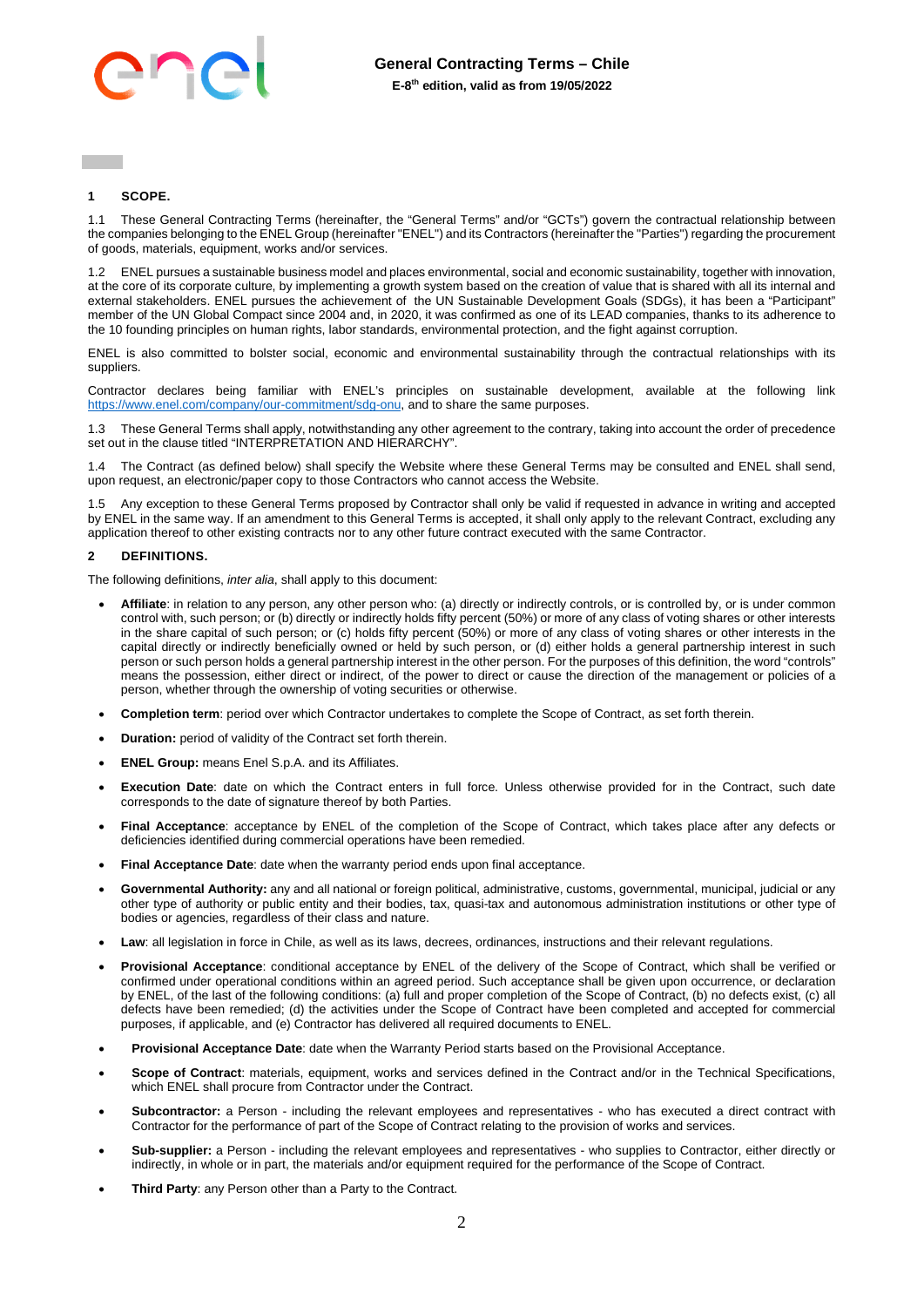

- **Certificate of acknowledgment of works and services:** document specifying any defect found in the work or service completed and the deadline for their correction by Contractor.
- **Delivery Note:** commercial document containing a list of goods supplied and certifying their delivery.

**Shipping authorization:** document issued by ENEL, which authorizes Contractor to ship, in whole or in part, the equipment or material under the Contract.

- **Dispatch note:** document issued by Contractor after completion of all the agreed procedures, informing ENEL that the equipment or material covered by the Contract has been shipped, in whole or in part.
- Agreed quality: agreement established between ENEL and Contractor whereby Contractor guarantees a quality level previously agreed between the Parties.
- **Letter of intent or Order to proceed:** non-binding agreement containing commitments that may or may not be formalized in a Contract.
- **Inspector:** Person or entity appointed by ENEL who carries out inspection functions at any stage of performance of the Contract.
- **Request for Proposal:** document whereby ENEL requests an offer. This shall contain the Technical Specifications and the Commercial and Legal Specifications, including these General Terms.
- **Quality Control Plan:** document issued by Contractor specifying the procedures, processes and resources that shall be used for the fulfillment of the contractual requirements.
- **Inspection Point Program:** document issued by Contractor and approved by ENEL, specifying the different inspections, tests, essays or examinations to be performed.
- **Preliminary Acceptance:** procedures providing for the performance of the required tests or trials of the material, in the presence of ENEL's technicians or those of the relevant authorized person or entity, as well as of the facilities of Contractor, of its subcontractors or of any other entity agreed between the Parties.
- **Acceptance by Protocol:** review of the required test protocols, previously carried out by Contractor, whereby ENEL's technicians or those of the relevant authorized person or entity, approve the shipment of the material, or otherwise evaluate the results of such protocols in the Preliminary Acceptance.
- **Quality Assurance System:** a system establishing the requirements to be met by Contractor for the effective and adequate performance of the Contract.
- **Contractor:** individual or legal entity (including groups) that executes a contract for works, services and/or supplies with ENEL.
- **Electronic signature:** digital signature system which, where applicable and in accordance with the Law, allows confirming the identity of the Parties to the same extent of a handwritten signature, and which certifies any communication sent by the signatory and the source and completeness of an electronic document or a set of electronic documents.
- **Economic guarantee**: a first-demand financial guarantee that Contractor provides to ENEL to guarantee the fulfillment of all the contractual obligations in time and form and the payment of the damages and losses sustained as a result of any breach by Contractor of its obligations in accordance with the amounts and the terms set out in clause 19.
- **Final Acceptance Document:** document (such as a report) confirming final receipt and acceptance of the materials and equipment purchased, the works and services received and the end of the Warranty Period.
- **ENEL Global Procurement Portal:** ENEL Portal accessible by Contractors to operate with ENEL on-line at the following link: [https://www.enel.cl/es/conoce-enel/proveedores.html.](https://www.enel.cl/es/conoce-enel/proveedores.html)
- **Provisional Acceptance Document:** a document (such as a report) that records:

The successful outcome of the inspection and the activities related to a specific equipment or material received by ENEL; this document also records any necessary modifications or corrections of deficiencies detected during the inspection and/or testing, or

2. The successful outcome of a works progress examination, the accurate performance or complete correction of the contractual service, as well as the compliance with technical standards and contractual clauses relating to the different phases of the activities under the Contract.

- **Subcontract:** a contract whereby Contractor entrusts the performance of part of the Scope of Contract to Subcontractors.
- **Taxes:** any taxes or in general any other charge determined and levied by the competent Authority or the laws regulating a specific Contract, in accordance with the applicable regulations.
- **Contract:** set of contractual documents, as specified below, that governs, in writing, the rights and obligations of the Parties and the procurement of materials or equipment and the performance of specific works or services.
	- 1. **Agreement ("***Cuerpo Principal del Contrato***")**: the document that includes the name and identification data of the Parties, specifies the scope and the duration of the Contract and provides other specific economic, administrative and regulatory terms. Furthermore, this document lists and refers to all other documents and/or annexes that comprise the Contract.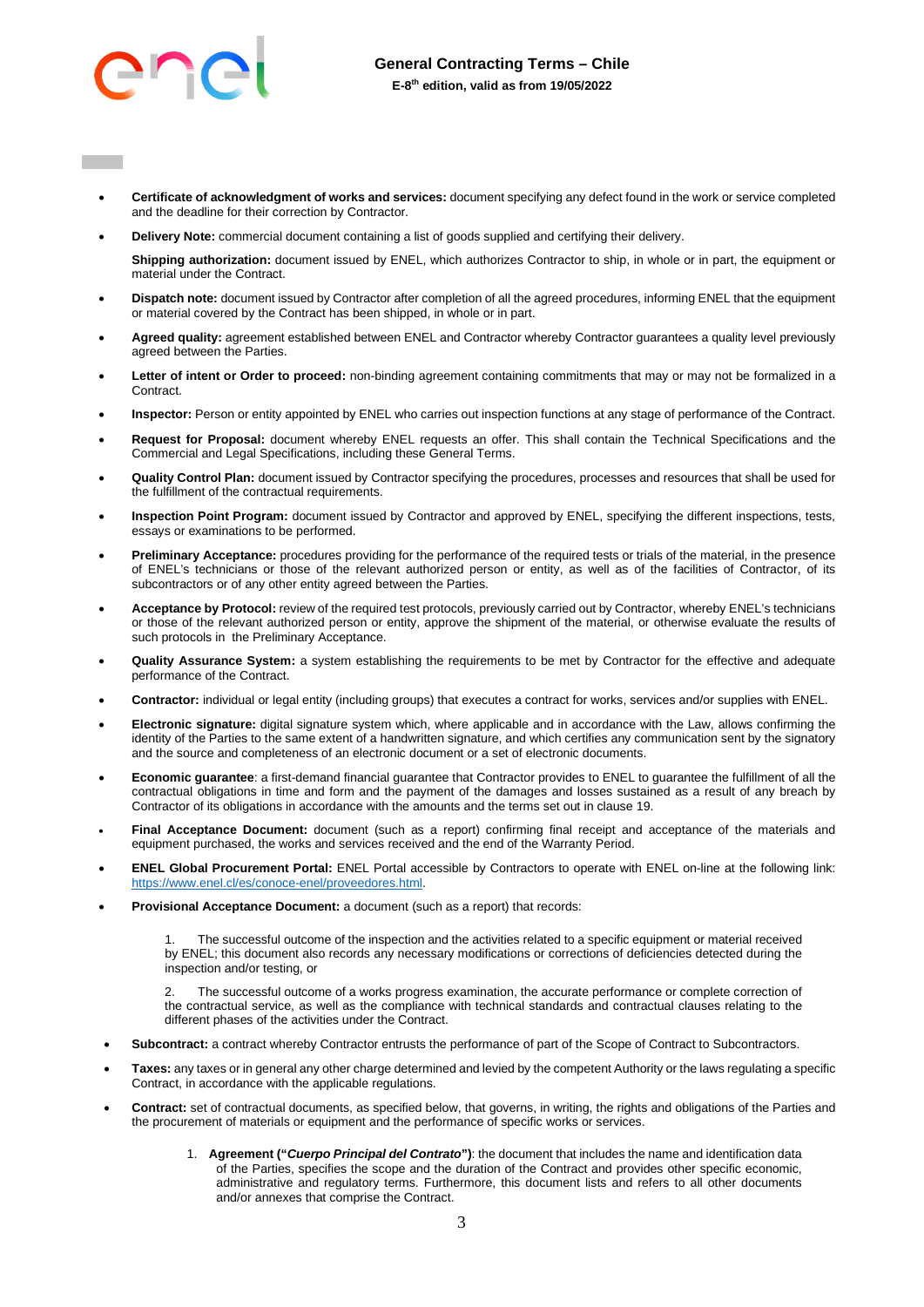

- 2. **Specific Terms**: document providing the specific terms governing a Contract.
- 3. **Technical-Economic documents**:
	- **Technical Specifications: document providing the technical requirements of the Contract.**
	- o **Consideration or Price List**: document that provides the consideration to be paid for the specific services performed by Contractor, which may be grouped by category.
	- o **Other additional documents**: other additional documents related to a specific Contract (e.g., description of the works and activities; graphic and descriptive design print-outs; time schedule, etc.).
- **4. Health, Safety and Environment Terms, and Fundamental Health, Safety and Environment Terms** (hereinafter, "**HSE Terms**"): document regulating the health, safety and environmental obligations of the Parties under the Contract. The HSE Terms are available on the ENEL Global Procurement website.
- **5. General Contracting Terms**: this document.
- **Warranty Period**: period of time during which Contractor has to ensure the proper functioning of the goods or works, or that they are flawless and fit for their use.

#### <span id="page-3-0"></span>**3 LANGUAGE.**

3.1 The language of these General Terms is English. The language of the remaining contractual documents shall be that specified in the Contract or in each of the contractual documents.

3.2 Notwithstanding the foregoing, any amendment or supplement to the Contract shall be made in writing.

#### <span id="page-3-1"></span>**4 EXECUTION.**

4.1 The Contract shall be executed upon its signature. By signing the Contract, including by electronic signature, Contractor declares its full and unconditional acceptance thereof.

4.2 The Contract shall not be renewed automatically nor shall its extension be implied. Any addition and/or amendment to the contractual terms added subsequently, or any removal of contractual provisions relating to a specific Contract, shall not modify the General Terms and shall only apply to the relevant Contract.

<span id="page-3-4"></span>4.3 In the case of Contracts executed by ENEL with Contractor for the benefit of two or more companies of the ENEL Group, the Contract shall be executed between the companies of the ENEL Group which actually receive the relevant service, work or supply and Contractor or its affiliates or associated companies or permanent establishments located in the same country of the relevant ENEL Group company.

#### <span id="page-3-2"></span>**5 INTERPRETATION AND ORDER OF PRIORITY.**

5.1 In the case of conflict or incompatibility among the contractual documents, their priority and prevalence shall be determined according to the following order:

- **1. Agreement and its Annexes;**
- **2. Specific Terms** (if any);
- **3. Technical-economic documents** (Technical specifications, Consideration list or Price list, any additional documents);
- **4. HSE Terms**.
- **5. General Terms.**

5.2 In any case, should a conflict arise between the contractual documents and the mandatory provisions of law regulating the Contract, the latter shall prevail. Notwithstanding the "GOVERNING LAW" clause, should any doubts or conflicts arise on the interpretation of a Contract, they shall be amicably settled by the Parties, in accordance with the scope and purpose of the Contract and in compliance therewith.

5.3 A Party shall not be considered as waiving any right, power or privilege arising from the Contract, unless such waiver is explicitly declared in writing to the other Party. The waiver of a right, power or claim shall not imply a waiver of any future right, power and privilege, even if they are of the same nature.

5.4 If any provision of the Contract becomes invalid, such invalidity shall not affect the remaining provisions, which may be applied without taking the invalid provision into account. The Parties, taking into account the scope of the Contract and by mutual agreement, shall seek to amend the invalid provision in such a way that it comes as near as possible to its original intent.

#### <span id="page-3-3"></span>**6 COMMUNICATIONS.**

6.1 Any communications between the Parties shall be made in writing, at the address and/or e-mail specified for this purpose, and according to the terms set out in the Contract. The Parties undertake to promptly notify each other of any change of address and/or email. In the case of any failure to send such notification, communications shall be deemed effective if sent in the agreed manner to the addresses or e-mails referred to in the Contract.

6.2 The Parties may use electronic means to exchange documents and other information relating to the Contract. Unless otherwise expressly specified in the Contract, electronic and/or digital means may be used, provided that they allow the proper tracking of any communication.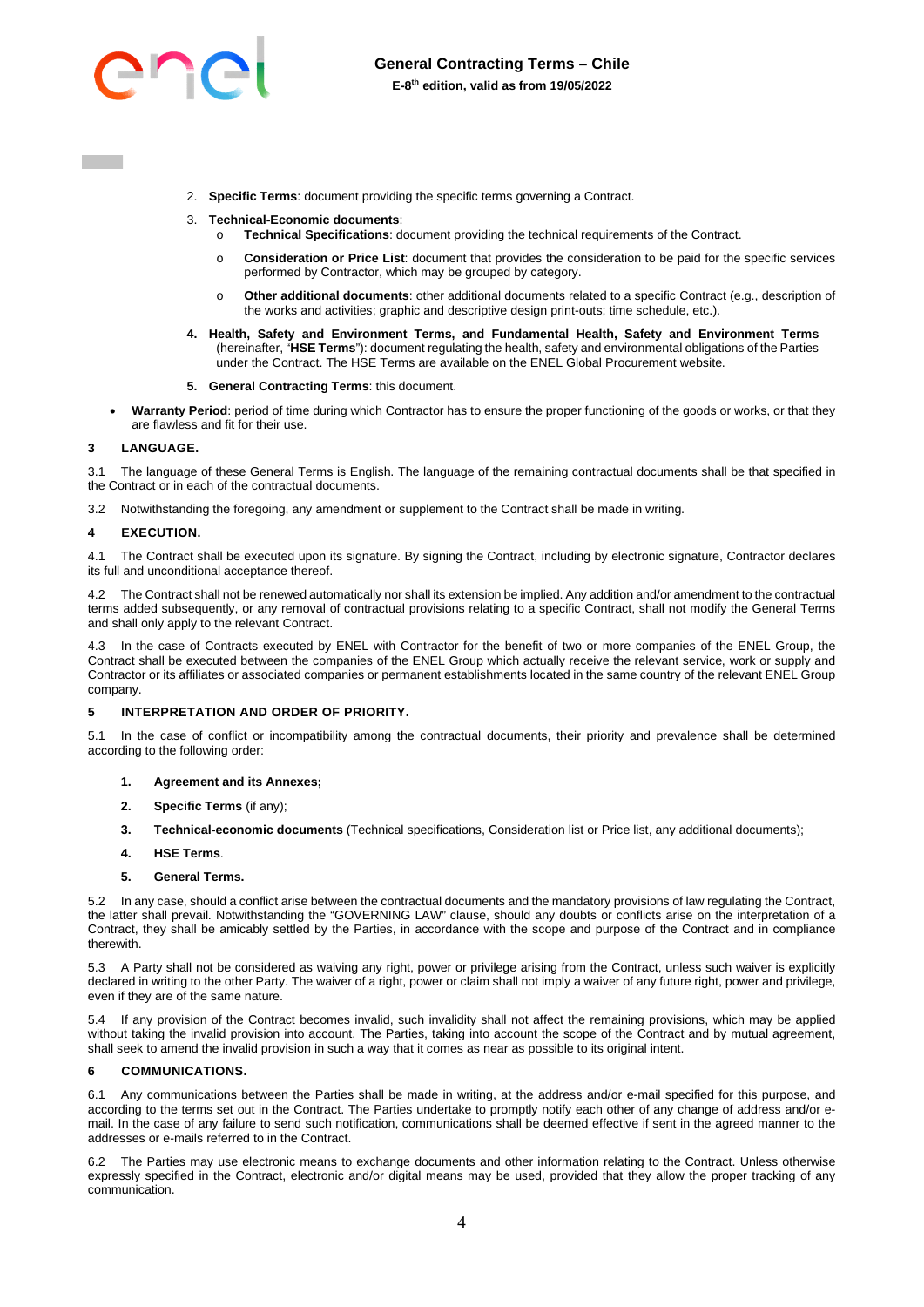

6.3 Contractor undertakes to comply with and promptly give effect to all the communications received from ENEL, without any further formalities.

### <span id="page-4-0"></span>7 **ECONOMIC CONDITIONS.**

#### **7.1 Price.**

**7.1.1** The price of the Contract is the consideration agreed for the procurement of materials and/or equipment and/or for the performance of works or services, that takes into account the total value of the Contract. The price of the Contract includes all the items required for the performance of the agreed contractual services in time and form, and everything that has to be provided or performed by Contractor, including all the required costs or expenses, irrespective of any services and items that may have been expressly excluded and the taxes assessed by Law.

7.1.2 If a work or service is performed, the price of the Contract shall include, at least, except as otherwise included under other items, the following:

- Direct and indirect labor.
- Plant & equipment and associated personnel.
- Depreciation of plant & equipment.
- Permanent materials and consumables.
- Transport to/from the workplace, of the personnel, materials and equipment.
- Installation and authorization of services.
- Maintenance costs.
- Overhead and mark-ups.
- Taxes, duties and levies under applicable law.
- Expenses incurred by Contractor for programming, inspections and tests, control of materials, control of execution, checks, acceptances and other analysis.
- Completion of all the item included in the Technical Specifications and other applicable contractual documents.
- Construction, demolition and removal of the ancillary facilities required for the works, including their surveillance or storage, and of those carried out in compliance with the Regulation on Occupational Health and Safety.
- Expenses for economic guarantees, insurances and other guarantees, as applicable.
- Costs for the provision of the safety measures and the management systems required, to comply with the occupational health and safety requirements, as well as the costs for the delivery of the personal protective equipment required by ENEL's requirements and standards.

#### **7.1.3 All the prices shall be detailed in the Contract in the form specified therein.**

The prices shall be broken down into price of the services, price of the materials, and relevant taxes according to the applicable legislation.

7.1.5 Contractor shall bear any additional freight and delivery costs and other expenses due to any failure to comply with the delivery and shipping terms set out in the Contract.

7.1.6 No payment shall be made for any material, equipment or work not included in the Contract if their supply or performance has not been previously offered by Contractor, in writing and expressly specifying the relevant price, and accepted, in writing, by a duly authorized ENEL representative.

7.1.7 Contractor shall accept any extension, modification or reduction to the Scope of Contract, at the agreed prices, provided that on aggregate they do not represent an increase or decrease of more than 20% of the Contract amount. Where appropriate, the new delivery date shall be set out by mutual agreement of the Parties, upon reasonable proposal by Contractor subject to ENEL's approval.

7.1.8 If the extension, modification or reduction reasonably proposed by ENEL represents an overall increase or decrease exceeding 20% of the Contract amount, Contractor may accept or reject them, but in the latter case ENEL shall be entitled to terminate the Contract.

7.1.9 Where an additional work, originally not included in the price list of the Contract, has to be performed, the relevant price shall be agreed by ENEL and Contractor, upon reasonable proposal by Contractor, on the basis of the breakdown of costs of other similar units for which a unit price has already been agreed.

7.1.10 The negotiation of the controverted price shall not affect the performance of such work, and Contractor shall perform it immediately upon ENEL's request.

7.1.11 Upon ENEL's request, Contractor shall include in its offer the unit price scales, in the event that ENEL requires Contractor, during the performance of the Contract, to carry out additional works, not originally included in the Scope of Contract (direct labor prices). Such prices, once agreed upon by the Parties and integrated into the Contract, shall include the same categories as those defined in clause 7.1.2 and shall apply where it is not possible to fix a different price or where required by ENEL.

7.1.12 The performance under direct labor shall only be possible upon prior written performance order issued by by ENEL.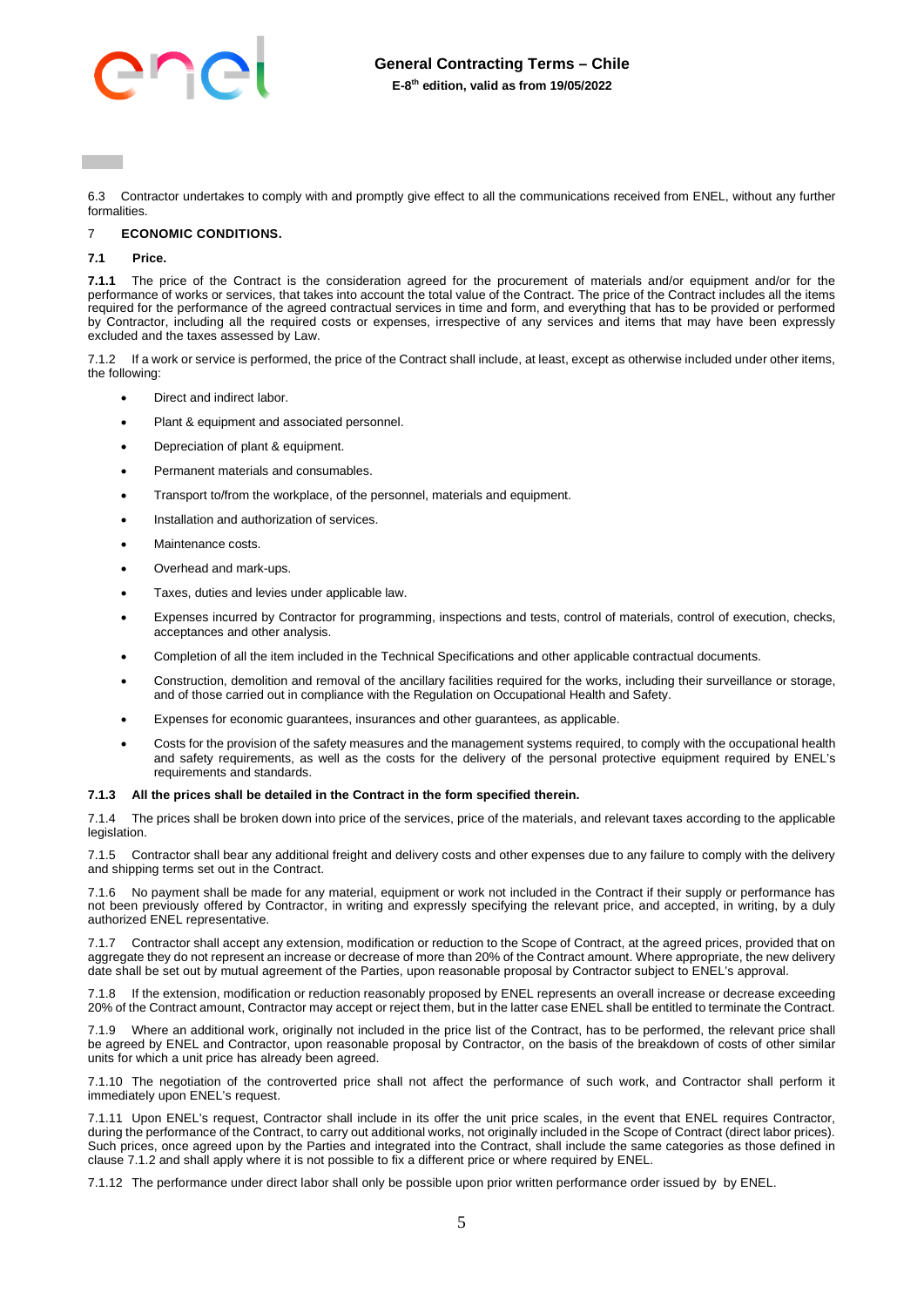**E-8 th edition, valid as from 19/05/2022**

7.1.13 Personnel costs shall include the specific tools relevant to their specialty, as well as the equipment required for their protection, safety and for the proper performance of the works.

#### 7.2 **Modification of prices.**

7.2.1 Prices are fixed and firm. Any change to and/or modification of the prices may only be made if provided for in the Contract or required by applicable law.

### **7.3 Invoicing.**

7.3.1 Before issuing an invoice, Contractor shall require ENEL's express written authorization, which shall not be unreasonably withheld or delayed.

7.3.2 Invoices shall be valid and accepted by ENEL only if they include all the information required by the Contract and the applicable regulations, and provided that the contractual activities have been properly performed and completed, in due time and form. Any invoice not specifying the relevant Contract number shall not be accepted nor taken into account for the determination of the date of receipt. Even if the Contract provides that the invoice payment may be made in different currencies, each invoice shall be issued in a single currency.

7.3.3 With reference to claus[e 4.3,](#page-3-4) in the event that the Scope of Contract is performed by an Affiliate or an associated company or a permanent establishment of Contractor in the country where the ENEL Group companies are established, invoices shall be issued by such Affiliate, associated company or permanent establishment.

7.3.4 Unless otherwise provided in the Contract, invoices shall be issued in the currency specified therein.

7.3.5 If the Contract allows for invoices in multiple currencies, each invoice shall be issued in just one currency.

7.3.6 If the Contract allows for invoices in a currency different from the Contract currency, to convert the amount of the invoice from the Contract currency to the different currency, the exchange rate applicable as of the Execution Date shall apply.

All invoices shall be submitted to ENEL through ENEL's systems that ensure data integrity as well as the unambiguous attribution of the document to the issuer.

7.3.8 In case the ENEL Global Procurement Portal is not available or the Law does not allow for electronic invoicing, invoices shall be delivered to ENEL in hard copy (original) at the address specified in the Contract.

ENEL reserves the right to reject any invoices which do not comply with the provisions of this section. In case of rejection, ENEL shall specify the reasons thereof. The original date of receipt of a rejected invoice shall not be considered valid for payment purposes.

7.3.10 ENEL may dispute, in good faith, the accuracy of any invoice or any adjustment to an invoice, issued under the Contract for any arithmetic or computational error within eight (8) days from the date of receipt of such invoice. If ENEL challenges an invoice, in whole or in part, or in the case of other claims or adjustments arising under the Contract, the payment of the undisputed part of the invoice shall be made on its due date, and Contractor shall be notified of the objection. Any invoice dispute or invoice adjustment shall be made in writing and shall specify the reason for the dispute or adjustment.

#### **7.4 Payment conditions.**

7.4.1 All payments shall be made by ENEL by bank transfer, according to the terms and within the time limits set out in the Contract.

7.4.2 To this purpose, Contractor undertakes to notify its complete bank details to ENEL. Contractor shall promptly inform ENEL of any change to its tax or general information (such as: VAT Number, business address, business name, etc.) and any change to its ownership/equity structure. Failure to communicate the above information may result in the suspension of payments of the invoices containing outdated data.

7.4.3 Exceptionally, ENEL may accept other legitimate and valid means of payment, in accordance with the law governing the Contract.

7.4.4 Payment of the invoiced price shall not imply that ENEL has acknowledged that the Contract has been properly performed by Contractor or that ENEL has waived its rights and claims against Contractor, expressly reserving the right to enforce them, notwithstanding any payment made.

7.4.5 ENEL may, in compliance with the applicable law and with the terms and conditions set out in the Contract, withhold and suspend payments due to Contractor, even if they are due and payable.

7.4.6 In the case of a delayed payment by ENEL, if such delay is attributable to ENEL, default interest shall be payable to Contractor in accordance with the contractual and legal provisions.

All payments made before the Provisional Acceptance, in accordance with the provisions of the Contract, shall be construed as advance payments on the final price. If no performance guarantee has been provided, Contractor, simultaneously with each of the possible payments, shall be required to deliver to ENEL an economic guarantee, complying with the requirements of these General Terms, guaranteeing such payments.

The invoices issued shall be paid and settled, subject to ENEL's prior approval of the compliance with the contractual conditions, within the legal term or the term agreed between the Parties, and however in accordance with the applicable law.

# <span id="page-5-0"></span>**8 TAXES.**

8.1 While paying Contractors for the goods, works, services received, ENEL shall apply a withholding in accordance with tax and social security contributions legislation (with taxation effect) applicable in Contractor's country of residence and/or pursuant to any other law applicable to the Contract.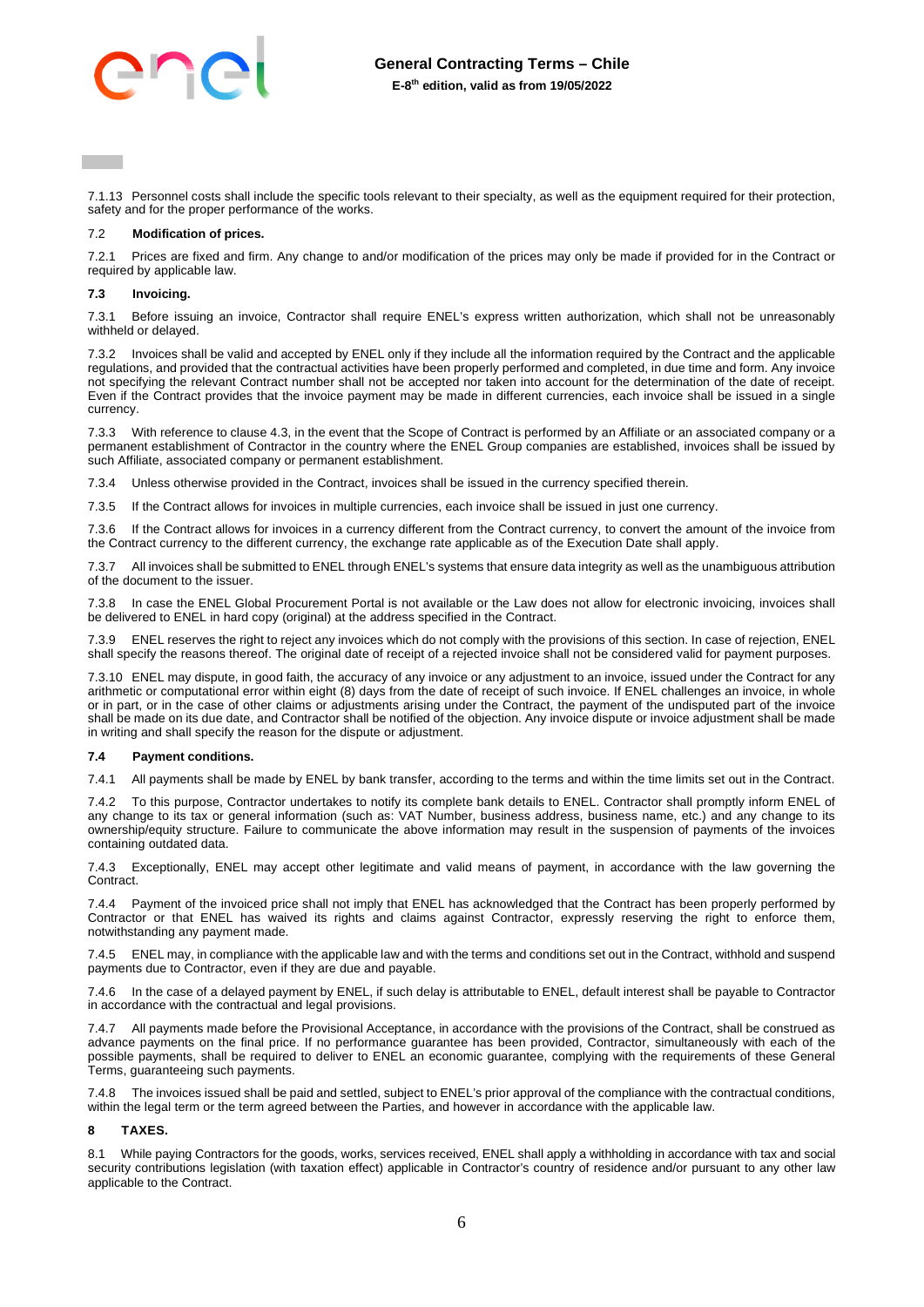

8.2 The Parties mutually undertake to fulfill all the obligations, complete all the formalities and provide all the documents required for the correct and proper declaration and settlement of taxes, including withholdings and other obligations applicable to Contractor, in compliance with the procedures set out by the law. Similarly, the Parties undertake to cooperate in order to obtain any tax exemptions or other tax benefits applicable to the Contract. If, due to a lack of diligence or any other cause attributable to Contractor, ENEL forfeits its right to a tax benefit, ENEL may deduct the amount of such tax benefit from the amounts due to Contractor.

8.3 Should any double taxation avoidance treaty between Contractor's country of residence and the country of residence of the **ENEL** Group companies be in force, and Contractor claims the application of the provisions of such treaty, Contractor shall provide its certificate of tax residence (or any other declaration, statement or certificate required for the application of double taxation avoidance treaty) to ENEL, in order to assess the nature of the income according to the double taxation avoidance treaty. Contractor shall consider the current interpretation of the country where the ENEL Group companies are located. This certificate is originally valid for one year, unless the laws of the country where the **ENEL** Group companies are located establish a shorter period. In any case, upon expiry of each certificate, Contractor shall provide another valid certificate.

8.4 If **ENEL** applies any deduction to the payments due to Contractor, and upon Contractor's request, ENEL shall issue a document certifying the deductions applied, as well as the amounts paid and the amounts withheld.

8.5 If materials or equipment are sent from abroad, taxes shall be paid as follows:

- a) Contractor shall pay all taxes and charges applicable to the goods in the country of origin, as well as those applicable in the countries through which said goods have transited until final delivery, plus all the taxes charged in the country of destination that are payable as a consequence of the earnings resulting from their sale.
- b) Contractor shall also pay import duties and taxes, or their equivalent in the country of destination, as well as other official customs charges on the imported materials and/or equipment, unless otherwise agreed with ENEL.

8.6 Taxes on national materials or equipment shall be paid either by ENEL or by Contractor, according to the provisions of applicable law.

#### <span id="page-6-0"></span>**9 PERFORMANCE.**

#### **9.1 Introduction.**

**9.1.1** ENEL has the right to verify and monitor Contractor's performance in time and form of all obligations under the Contract and of all the instructions given by ENEL, as well as Contractor's performance in time and form of all the activities required for the proper execution of the Contract in accordance with the terms and conditions set forth therein.

9.1.2 ENEL undertakes to provide, upon Contractor's request, all necessary information for the performance of the contractual activities. If ENEL provides inadequate or incomplete data, Contractor shall provide and submit any missing information to be promptly included by ENEL.

9.1.3 Where required by the Contract, Contractor shall appoint and maintain, for the duration of the activities under the Contract, one or more representatives with full powers to discuss technical and economic matters, as well as any other issue related to the Contract, with particular reference to occupational health and safety, work-related social obligations and respect for the environment.

9.1.4 ENEL reserves the right, during the performance of the Contract, to reasonably veto such representative(s). In such a case, Contractor shall replace the representatives within ten (10) working days, except as otherwise provided for in the Contract.

9.1.5 Notwithstanding ENEL's right to terminate the Contract, if as a result of the tests and inspections carried out, ENEL determines, by any means and at its own discretion, that Contractor failed to perform the purpose of the Contract (including errors or inaccuracies) to any extent, Contractor shall remedy such breach at its own expense, without howsoever affecting the deadlines established in the Contract.

#### **9.2 Inspection, tests and /or verification (checks)**

9.2.1 Contractor shall, at any time throughout the Duration of the Contract and subject to reasonable advance notice, grant access to ENEL's personnel and/or the personnel of other Third Parties appointed by ENEL for this purpose, to its premises and warehouses (and shall ensure that its Subcontractors and Sub-suppliers do the same) in order to verify the performance of the Scope of Contract, including the manufacturing and test phases, as well as the progress of the activities.

9.2.2 In carrying out the aforesaid inspections/tests, ENEL and/or Third Parties' personnel shall comply with the relevant facility policies and Contractor shall be authorized to restrict ENEL's access to its intellectual property and/or confidential information, expressly classified as such in the Contract, provided that Contractor shall always grant ENEL access to all the information required to properly perform the inspections/checks/controls.

9.2.3 At its own discretion, ENEL shall be entitled to carry out any inspections/ tests in addition to those provided for in the Contract. If the results of inspections/tests are satisfactory, the relevant costs shall be borne by ENEL; if the results are unsatisfactory, their costs shall be borne by Contractor.

9.2.4 As an alternative to the physical access to premises and warehouses, upon ENEL's request, Contractor and its Subcontractors shall enable and facilitate the performance of remote inspections/tests. Contractor, or its Subcontractors, shall make available the connection system (e.g., video conference, smart glasses, web cam, etc.) and enable the video streaming of the inspections/tests, as well as the documents review and the interaction among local and remote attendees.

9.2.5 Notwithstanding ENEL's right to inspection, Contractor shall carry out, on its own, all the inspections/tests required by the Contract and/or by the Law and the technical standards. Contractor shall notify in writing to ENEL the date of such inspections/tests, at least fifteen (15) working days in advance, to allow ENEL and/or Third Parties to attend them. Regardless of the attendance by ENEL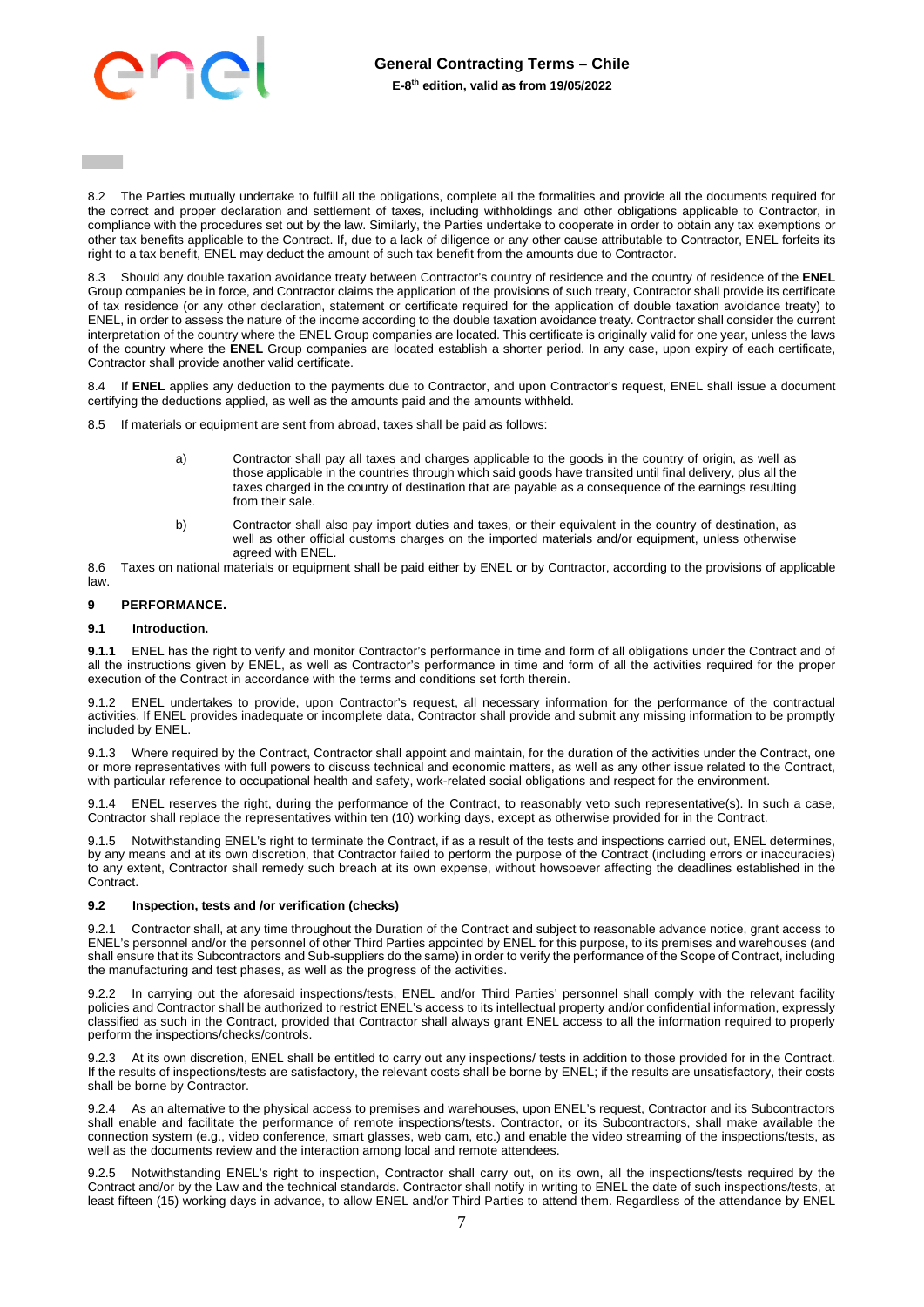and/or Third Parties' personnel, Contractor shall notify to ENEL the results of the inspections/tests and record these results in the relevant certificates or protocols.

9.2.6 ENEL shall receive the component type certificates before the start of manufacturing. If the type certificates are not available before the start of manufacturing, Contractor shall submit to ENEL a detailed schedule of activities aimed to obtain the relevant certificate, provided that in any case, the final document shall be submitted to ENEL no later than the component delivery. ENEL reserves the right to attend any step of the certification process.

9.2.7 The component type certificate shall comply with technical specifications; in case of any deviation, the type certificate shall be updated accordingly.

9.2.8 Contractor may not start or stop any manufacturing, construction or assembly stage, nor ship materials, before the inspections and tests have been successfully completed, if preventive inspections and tests are required, or before ENEL provides its express consent in writing, or in case ENEL does not provide any indications to the contrary within ten (10) days after Contractor has notified the performance of the inspections and tests.

9.2.9 Successful results of any inspection, test or check, does not automatically imply Contractor's proper fulfillment of the requirements, nor its approval by ENEL, and does not relieve Contractor from any liability.

9.2.10 Failure by ENEL to file a claim in relation to the performance of the contractual services, including after completion of the aforementioned inspection and control activities, shall not be construed as a limitation of Contractor's liability in case of breach of the contractual obligations, including if such breach is subsequently determined.

9.2.11 If the results of the inspections, tests or essays carried out show any breach of the provisions of the Contract, ENEL may require the replacement or restoration of the defective equipment or works at Contractor's expense and no cost arising therefrom shall be borne by ENEL. If ENEL requires the replacement of materials, these shall be properly identified and Contractor may not use them for the performance of contractual activities.

9.2.12 The duration and the conditions on which the inspections, tests and essays are to be carried out shall not be invoked by Contractor as a reason or justification for deferring the delivery deadline set forth in the Contract, except if the delay in their performance is solely attributable to ENEL and such delay is not covered by the provisions of the Contract.

### **9.3 Terms of Delivery and Acceptance.**

#### **9.3.1 Introduction.**

9.3.1.1 Deliveries, including partial deliveries, shall be made in accordance with the dates or deadlines set out in the Contract.

9.3.1.2 If the Contract does not specify a completion date and only the period of performance or delivery are set out, such period shall run as from the starting date of the performance of the Scope of Contract or from its date of signature.

The completion dates shall not be deferred, nor shall the period of performance or delivery be extended, other than for reasons attributable to **ENEL** or due to force majeure.

9.3.1.4 The advance of the completion date or a reduction of the period of performance or delivery shall only be allowed with ENEL's express consent. ENEL's consent shall not imply any payment in advance, in whole or in part, of the price.

9.3.1.5 Notwithstanding clause 9.3.2, Contractor shall timely communicate to ENEL the date of actual, partial or full delivery of the Scope of Contract and request the Provisional Acceptance. Alternatively, Contractor shall notify any situation which caused, or may cause, a delay in the delivery dates or deadlines set out in the Contract. If a delay is expected, Contractor shall specify the new expected delivery date, which shall be subsequently confirmed by specific notice to ENEL.

9.3.1.6 Upon Contractor's request, ENEL shall inform Contractor of the Provisional Acceptance Date, which shall take place within thirty (30) working days from the request. On the Provisional Acceptance Date, ENEL shall meet Contractor's Representative in order to verify compliance of delivery with the contractual requirements ("Provisional Acceptance Meeting").

9.3.1.7 Contractor undertakes to implement, at its own expense, any reasonable means to recover, to the extent possible, any delay on the agreed dates or deadlines, including if the delay is justified, if and to the extent that such delay is not attributable to ENEL.

9.3.1.8 Under no circumstances, including in the case of pending dispute resolution, may Contractor suspend or willingly delay the delivery of the Scope of Contract. In the case of breach of such obligation, ENEL reserves the right to terminate the Contract, notwithstanding its full right to compensation for any damages suffered.

#### **9.3.2 Materials and/or equipment.**

9.3.2.1 Unless otherwise provided in the following clauses, the delivery of materials and equipment shall be made in accordance with the Contract and/or the applicable Incoterms.

9.3.2.2 Contractor shall handle the customs procedure or, if agreed under the Contract, provide ENEL with all the documentation required for the customs clearance of the materials and equipment in accordance with the Contract.

9.3.2.3 Transport to destination and unloading shall take place under Contractor's responsibility, and Contractor shall take out the insurance coverage specified in the clauses on Insurance below. If required by the type of material, Contractor shall obtain from the competent authorities any transit permits, licenses, authorizations or police protection in order to transport the materials, and Contractor shall bear all costs related to any work this may entail, such as transit deviations, bridge buttresses, signage, etc.

9.3.2.4 ENEL reserves the right to postpone any shipment or dispatch of materials or equipment, notwithstanding the fact that the delivery date shall be considered as met. The Parties shall mutually on agree the allocation of the additional storage and insurance costs incurred for the deferment of the shipment or dispatch.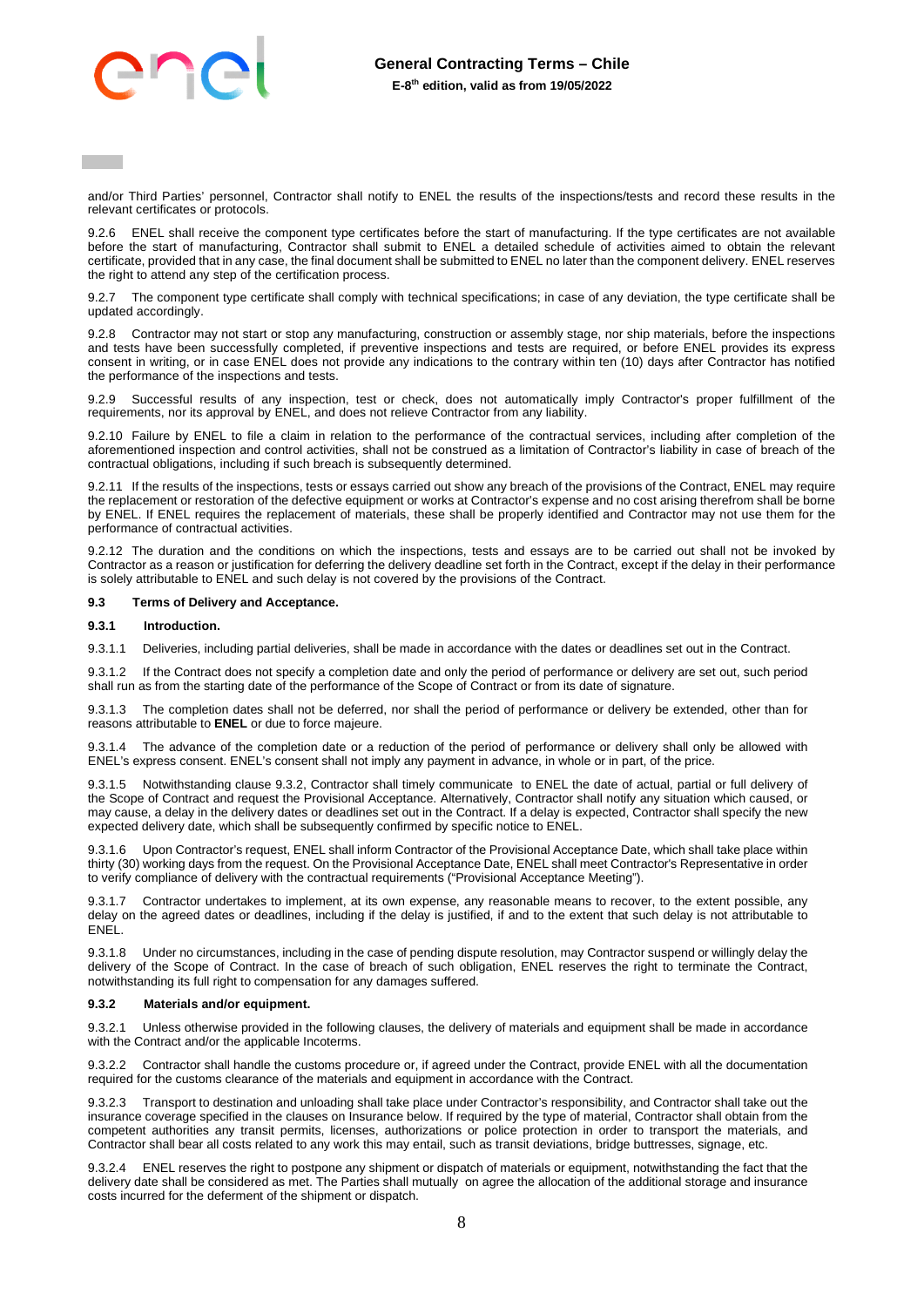9.3.2.5 All delivered materials and equipment shall be properly identified and accompanied by suitable information and labels in order to facilitate their acceptance at destination, as well as accompanied by a delivery note specifying the information set out in the Contract.

The receipt document shall specify the successful results of the inspections and tests or, alternatively, the corrective measures adopted to remedy any defects identified.

9.3.2.6 If specified in the Contract, Contractor shall send, well in advance, to ENEL a specific notice prior to the proper delivery of the materials/equipment. Furthermore, Contractor undertakes to promptly notify ENEL on any circumstance that may affect the agreed delivery dates.

#### **9.3.3 Works and/or services.**

9.3.3.1 During the Provisional Acceptance Meeting, ENEL shall start drafting a Provisional Acceptance Document, reporting the information on the delivery and any intention to carry out specific tests to assess adequate conditions of the delivery.

The absence of Contractor's Representatives shall be deemed equivalent to the full acceptance of the contents of the Provisional Acceptance Document.

The tests may be carried out on the same date of the Provisional Acceptance Meeting or thereafter; in the latter case a new Provisional Acceptance Meeting shall be called by ENEL. After completion, the outcomes of such tests shall be included in the Provisional Acceptance Document.

9.3.3.2 Provisional Acceptance is intended to be completed when the outcomes of the tests are satisfactory to ENEL.

9.3.3.3 If the outcomes of the tests are not satisfactory, ENEL may point out the defects identified in the Provisional Acceptance Document and establish a mandatory deadline for Contractor to remedy such defects. Once this deadline has expired, additional checks shall be carried out, and their results shall be reported in the Provisional Acceptance Document. In the case of satisfactory outcomes, the Provisional Acceptance is intended to be completed, otherwise ENEL has the right to terminate the Contract in accordance with clause [16.3 .](#page-13-1)

9.3.3.4 The term granted to Contractor to remedy the defects detected shall not be deemed as an extension to the contractual terms and, therefore, Contractor shall be liable to pay any applicable penalties and/or damages.

Contractor shall inform ENEL of the completion date of the works with due advance notice, in order to determine the day and time for the official completion of the work. ENEL shall reply as soon as possible, and in any case within 30 days from the receipt of such notification. On the date mutually agreed by the Parties for the official completion of the works, the conditions of the works or services shall be examined in the Provisional Acceptance Document, in the presence of Contractor's representative to assess their compliance with the contractual requirements.

9.3.3.6 If Contractor disagrees on certain technical or financial aspects, these shall be specified in the document (e.g., a report) drawn up by ENEL, detailing the reasons for this disagreement. Any disagreements shall be settled according to the terms of the Contract. After expiry of the Warranty Period, Contractor shall inform ENEL of such expiry and request the final acceptance. After this request, ENEL shall notify Contractor of the final acceptance date. Final Acceptance shall be made within the term set out in the Contract.

9.3.3.7 During the Final Acceptance Meeting, ENEL shall draft a Final Acceptance Document certifying full compliance of the delivery with Contractor's requirements, after the relevant check during commercial operations. The absence of Contractor's Representatives shall be deemed equivalent to the acceptance of the contents of the Final Acceptance Document.

9.3.3.8 If Contractor disagrees on certain technical or financial aspects pointed out by ENEL during the Final Acceptance Meeting, they shall be reported in the Final Acceptance Document, specifying the reasons for this disagreement. Any disagreements shall be settled according to claus[e 31.](#page-27-1) If Contractor deems it necessary to express its disagreement on certain technical or economic issues, these shall be included in the document prepared by ENEL, including the reasons for such disagreement.

#### <span id="page-8-0"></span>**9.4 Changes of contractual terms.**

9.4.1 The activities under the Contract shall be carried out in accordance with the terms and conditions set out therein. Any change or deferment to the contractual terms shall be agreed in writing by ENEL and Contractor.

# **9.5 Passing of Title and Risk.**

#### **9.5.1 Materials and/or equipment.**

9.5.1.1 Unless otherwise provided in the Contract the materials, properly packed in accordance with the Contract, shall be deemed to all intents and purposes to be the property of ENEL upon receipt by ENEL at the location and under the agreed conditions and/or at ENEL's warehouses, offices and/or plants. The Parties agree that, except in the cases referred to above, unloading shall be carried out under Contractor's responsibility and at its expense.

9.5.1.2 Notwithstanding the foregoing, Contractor authorizes ENEL to take possession of the materials and equipment, in whole or in part, as soon as they become part of a work or are placed in a facility owned by ENEL, and to use them in ENEL'S works, facilities or other works and to incorporate them into **ENEL**'s works or facilities, except if such authorization is limited to ENEL for justified reasons. Where such authorization is given, **ENEL** may use or include the materials and equipment in its operational processes and may make use of the results of these processes. In any case Contractor, until the passing of the risks to ENEL, shall maintain insurance in place with adequate coverage for the materials and equipment, even if they are already in the possession of and used by ENEL.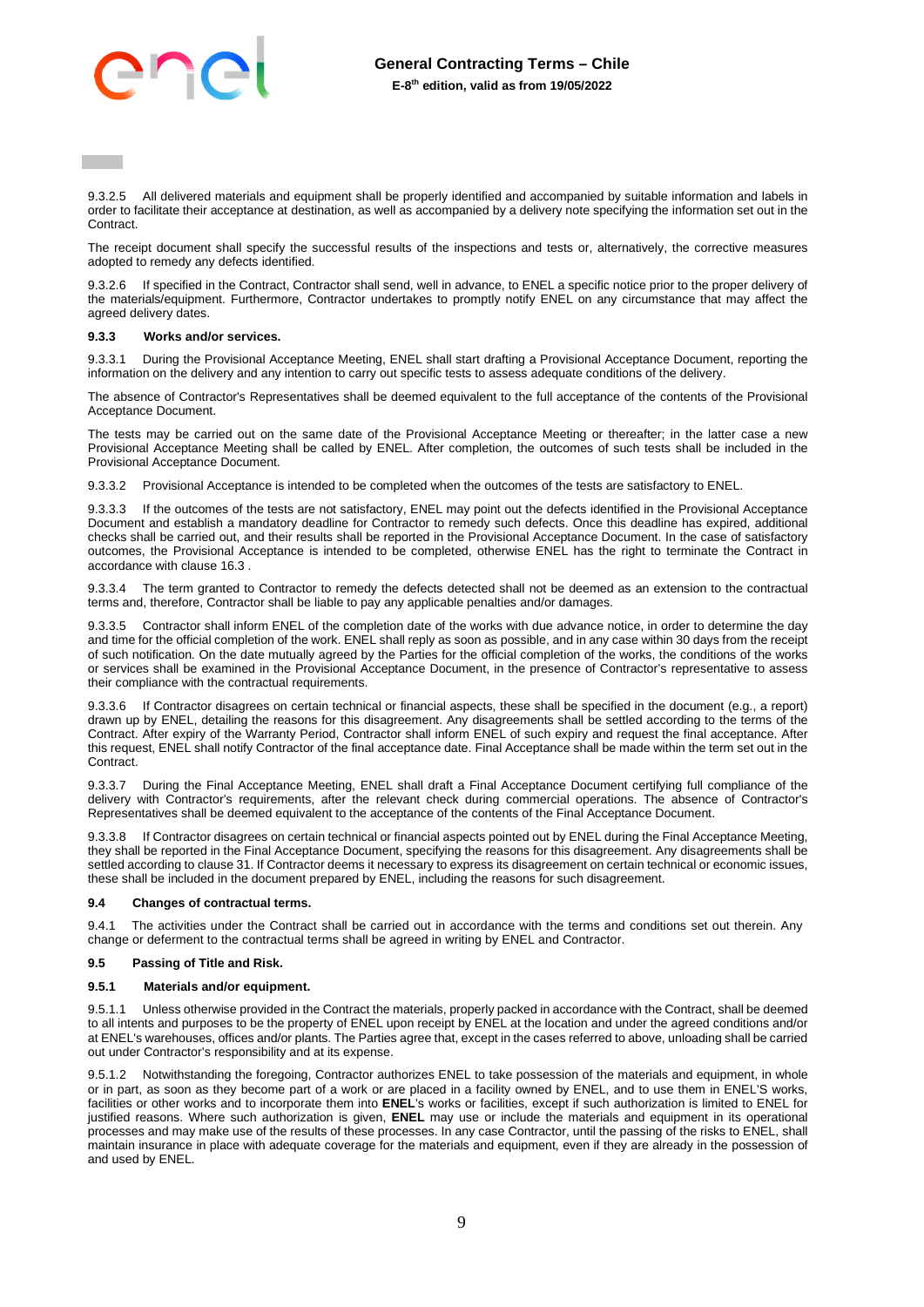# **9.5.2 Works.**

9.5.2.1 Title to the result of the contractual works shall pass to and rest with **ENEL** upon execution of the Provisional Acceptance Document.

9.5.2.2 Notwithstanding the rights of the State or third parties, **ENEL** reserves the possession of and title to all discoveries made during excavations and demolitions carried out on its own land, as well as of all usable mineral substances. In such case, Contractor shall take all necessary measures or those specified by ENEL. ENEL shall pay Contractor for any additional activities and/or special costs arising from these works, granting an extension of the period of performance, if required.

9.5.2.3 Notwithstanding the provisions of the clauses above, ENEL reserves the right, at any time, to require Contractor, who shall be bound to comply with such request, unless otherwise reasonably justified, to transfer title to the works, facilities, materials and equipment existing on the worksite.

9.5.2.4 In this case, Contractor may continue to carry out its activities and shall maintain its liability for installation risks until the Final Acceptance Document is completed.

9.5.2.5 In any case, until the official transfer of title to ENEL, Contractor shall carry insurance with adequate coverage, even if the materials, as well as any other results of the contractual works, are already in the possession of and used by ENEL.

# **9.6 Quality.**

9.6.1 In the performance of the Contract, Contractor guarantees that the quality of the goods, services and works covered by the Contract is fully consistent with the purpose pursued by the Parties upon the signing of the Contract. Contractor guarantees in the performance of the Contract the compliance with the quality requirements specified in the technical documents forming an integral part of the Contract and Contractor shall be liable for maintaining commercially acceptable quality control standards in the manufacturing of a product or in the performance of the service or work, including the production standards required by any local government agency and good manufacturing practices.

#### **9.7 Bonus**

1.1.1 ENEL reserves the right to request, at any time, Contractor to anticipate the delivery of whole or part of the Scope of Contract, by sending a specific written request. In exchange of such anticipation ENEL may be willing to recognize an economic bonus ("Bonus") to Contractor. Contractor will communicate in writing its potential acceptance of the new deadline requested by ENEL.

1.1.2 It is understood that ENEL's request to anticipate the delivery shall not imply an automatic recognition of the Bonus, even if specifically accepted by Contractor. Recognition of the Bonus, to the extent indicated in the Contract, remains subject to Contractor's achievement of the new Delivery Date/Completion Term and to the full compliance with all its legal and contractual obligations, inter alia, those pertaining to labor, health and safety. In no case the Bonus shall be recognized to Contractor if ENEL has applied penalties for breach of deliverables under the Contract.

#### **9.8 Records and Audits.**

9.8.1 Contractor shall keep the books and accounts relating to the Scope of Contract in accordance with generally accepted accounting principles consistently applied. Furthermore, Contractor shall keep an internal auditing control system suitable for its operations. During normal working hours and with a forty-eight (48) hours' notice, Contractor shall grant ENEL access to the records, books, instructions, drawings, receipts, subcontracts, purchase orders, vouchers and any other information connected with the Scope of Contract.

9.8.2 Contractor shall make available to ENEL for inspection, audit or reproduction purposes, the results of the work in progress as soon as reasonably possible after being asked in writing to do so.

9.8.3 Contractor shall keep the records, including the books and accounts, related to the Scope of Contract for five (5) years after Final Acceptance, to make them available if ENEL requires them for its purposes.

9.8.4 Until Final Acceptance or early termination of the Contract, Contractor shall provide all the documents, reports and information in relation to this Contract reasonably requested by ENEL from time to time, provided that such additional information shall not imply substantial additional costs for Contractor.

#### <span id="page-9-0"></span>**10 SUBCONTRACTING.**

10.1 Subcontracting is only allowed upon ENEL's prior, express and written authorization and in compliance with the Law. The Contract shall establish the activities which may be subcontracted, the maximum percentages allowed, as well as the subcontracting levels. If no percentage is specified, Contractor may subcontract up to 49 % of the total amount of the Contract, including Tolerance.

10.2 Self-employed workers shall be deemed subcontractors.

10.3 Contractor shall duly provide ENEL with a list of the potential Subcontractors, as well as a schedule for their activation; the list and the relevant schedule may be updated from time to time. Contractor may not execute subcontracts with persons not included in such list or not approved in writing by ENEL. The request for approval shall be submitted to ENEL at least thirty (30) calendar days before the date on which the Subcontractor is expected to start its performance of the Scope of Contract. The request for approval shall include the following details: (i) information on the Subcontractor, (ii) starting/completion date of the Subcontractor's activities and (iii) part of the Scope of Contract subcontracted (type, volume, countries). To receive ENEL's approval, Contractor shall ensure that any Subcontractor regularly registers with ENEL's Global Procurement Portal.

10.4 Taking local legislation into account, the subcontract shall comply with the following requirements:

 while bidding for the Contract, the offerors specified, also in case of variations, the works/part of works or the services or supplies/part of services or supplies to be subcontracted;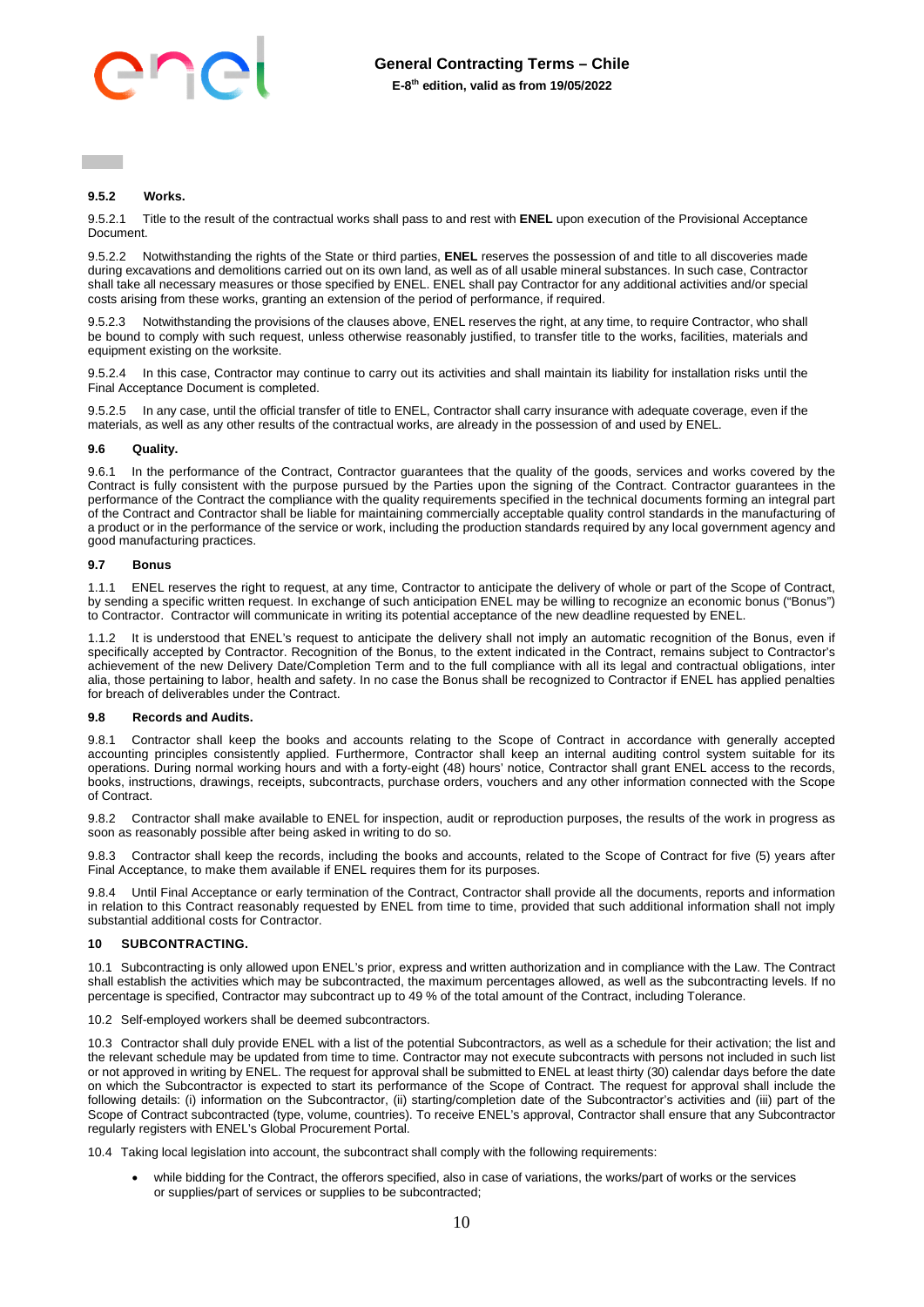

- the subcontract shall be submitted to ENEL before the actual start of the services;
- upon submitting the subcontract to ENEL, Contractor shall provide a certification proving that the Subcontractors meet all the requirements for the performance of the subcontracted services, as well as the statement on the fulfillment of the general requirements set out by the national legislation:
- only one level of subcontracting is permitted. Therefore, subcontracted activities may not be executed or performed using any further level of subcontracting, except with the prior written consent of ENEL.

10.5 Contractor shall pay the safety costs related to the subcontracted activities, without any reduction. ENEL shall check on the application of these provisions by means of its representatives in charge of the management and supervision of Contractor.

10.6 Contractor shall comply with the laws and regulations on salary set out in the applicable "collective labor agreements" of the Country in question; if provided for by the local regulations, Contractor shall be jointly and severally liable unto the Subcontractors for compliance with these laws and regulations, including, without limitation, all the safety, salary, contributions and insurance obligations provided to the employees involved in the performance of the subcontracted activities.

10.7 Under no circumstances may a contractual relationship be inferred between the subcontractors or assignees and ENEL, and Contractor shall always be liable for all the activities of such subcontractors or assignees, and for the fulfillment in time and form of their contractual, legal, labor, social security and tax obligations arising from the performance of the works, as well as for any damage caused to ENEL by any of its subcontractors or assignees, or their agents, consultants and workers.

10.8 ENEL shall not be liable before any subcontractor or assignee, nor before their personnel, for any claim directly or indirectly arising in relation to the Contract; therefore, Contractor undertakes before ENEL to make all possible efforts to avoid the submission and/or processing of these claims. Accordingly, Contractor shall be liable before ENEL and shall defend and hold ENEL harmless from and against any judicial or extra-judicial action or proceedings instituted against ENEL by any subcontractor or assignee, or their personnel. Such indemnification shall cover both the amount payable by ENEL and the expenses or costs of any nature incurred by ENEL in connection with such claim. Any failure by Contractor to comply with the provisions of this section shall be considered as a material breach, and shall entitle ENEL to terminate the Contract, either *ipso jure* or *ipso facto*, without any need for judicial declarations in respect thereof, due to Contractor's default, notwithstanding any other legal remedy available to ENEL.

10.9 In the case of assignment or subcontracting of a Contract, Contractor undertakes to obtain from the assignee or subcontractor the prior acceptance of its obligations unto ENEL arising from all the contractual, legal, labor, confidentiality and safety conditions, and shall obtain and deliver the documents confirming the fulfillment of the requirements and obligations.

10.10 Accordingly, ENEL may inspect and monitor at all times the works or production of the assignee or subcontractor, and the performance of their obligations. The subcontractor or assignee shall cooperate with ENEL as required in all respects (documents, reports, free access to its plants, workshops or facilities, etc.).

10.11 ENEL reserves the right to reject any subcontractor or assignee that, during the progress of the works or services, it does not deem suitable.

#### <span id="page-10-0"></span>**11 ASSIGNMENT OF THE CONTRACT AND ASSIGNMENT OF RIGHTS AND CREDITS.**

11.1 Contractor shall perform the contractual activities with its own means and resources. The assignment of the Contract to a third party is only allowed upon ENEL's prior written authorization and in compliance with the Law.

11.2 Unless otherwise provided in the Contract, Contractor shall not assign or transfer, in whole or in part, the rights or credits arising from the Contract to third parties, nor shall Contractor carry out other activities entailing any full or partial change of such rights, for any reason whatsoever.

11.3 Contractor undertakes to properly notify ENEL on the commencement of any procedure for its dissolution, conversion, merger, demerger, capital increase or reduction, or any other extraordinary operations, including the sale and/or purchase of majority interests and/or business units, as well as any material changes in its administrative bodies. Notwithstanding the fulfillment of the confidentiality obligations by Contractor, the notification specified above shall be made with reasonable advance notice or, in any case, within five (5) working days from the occurrence of the events referred to above.

11.4 Notwithstanding applicable legal provisions, ENEL may assign the Contract and/or the rights or credits arising thereunder to any third party and undertakes to notify any assignment to Contractor.

#### <span id="page-10-1"></span>**12 CONTRACTOR'S OBLIGATIONS.**

12.1 Contractor shall perform the Scope of Contract in accordance with the Contract, Prudent Industry Practices and the Law. Contractor shall carry out strict quality controls and shall only appoint qualified personnel to perform the Scope of Contract.

12.2 Contractor shall cooperate at any time with ENEL and any Third Party appointed by ENEL and use all commercially reasonable efforts to schedule, coordinate and perform the Scope of Contract in time and form so as not to delay or adversely affect the timely performance and completion of the contracted goods and/or services. Contractor shall cooperate with such Third Parties to the same extent as Contractor is required to cooperate with ENEL under the Contract.

12.3 Contractor shall be fully liable for all the requirements related to the performance of the Contract and, in any case, for all the matters under its responsibility in accordance with the Contract, and in particular, for the following:

 carrying out the inspections, tests and checks required by the Contract and/or the regulations applicable to the Contract, as well as for all costs arising therefrom;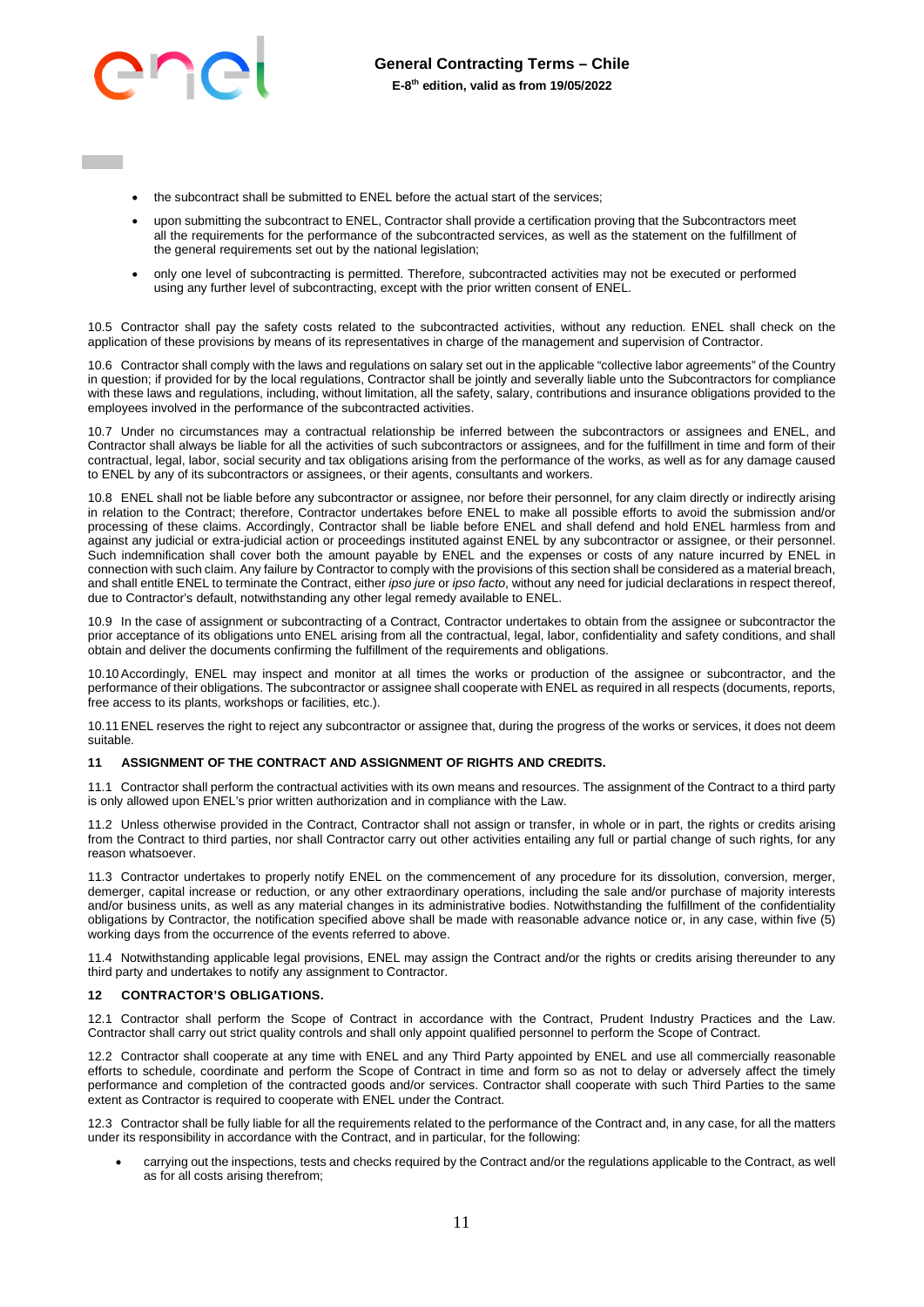

- procuring and obtaining the required visas, authorizations and licenses for the performance of the Contract, except for those that are under the responsibility of ENEL by provision of law;
- organizing its personnel employed in the performance of the contractual activities, provided that Contractor's responsibility shall be clearly identified and segregated from that of ENEL at all times;
- appointing a person in Contractor's own organization to act as a contact person to ENEL during the performance of the Contract;
- the labor required to perform the Contract with all its associated costs;

12.4 In the case of foreign Contractors, and before the start of the works, Contractor shall ensure that "key personnel" (such as the foreman, supervisor or site manager) is able to understand and communicate in the official national language or in the language specified in the Contract (both orally and in writing).

#### <span id="page-11-0"></span>**13 CONTRACTOR'S RESPONSIBILITIES.**

13.1 Contractor, under its sole responsibility, shall comply with all the laws and regulations required by the competent authorities in relation to the Contract.

13.2 Contractor shall be liable for the proper fulfillment of its legal and tax obligations, as well as for its contractual responsibilities towards its contractors and subcontractors.

13.3 If Contractor is comprised of two or more entities, each of them shall be jointly and severally bound to fulfill all the requirements of the Contract and the conditions for the performance of the Contract, in accordance with applicable law.

13.4 Contractor shall prevent any situation that may give rise to conflicts of interest and therefore Contractor shall take all necessary measures for their prevention and identification, and shall immediately inform ENEL of any conduct that may give rise to a conflict of interest.

13.5 Contractor agrees to indemnify and hold ENEL harmless from any liability and damage arising from any claim or legal proceedings of any kind which are directly related to the Contract, either judicial and extra-judicial, due to acts or omissions by Contractor or its employees, representatives or subcontractors.

13.6 The aforementioned indemnification includes any amount that ENEL should have to pay, either for expenses or costs of any kind arising from claims or court summonses, in any case, notwithstanding its right of defense. Failure by Contractor to comply with this clause shall be deemed a material breach and shall entitle ENEL to terminate the Contract on grounds of Contractor's default.

### <span id="page-11-1"></span>**14 CONTRACTOR'S WARRANTIES.**

- 14.1 Contractor shall warrant:
	- a) the suitability, exclusive ownership and/or legitimate availability of the materials and/or equipment, and that they are free and clear from any liens and encumbrances;
	- b) that all materials and equipment:
		- comply with the laws, specifications, regulations and contractual provisions;
		- are free from visible or latent defects;
		- are suitable for their intended use;
		- meet the required quality level;
		- are not used;
		- that the works fulfill all the contractual requirements and are fit for their intended use.

14.2 The Warranty Period of the materials and equipment, as well as of the works/services and all the rest of the warranties, shall cover the period specified in the Contract, or if no period is specified, for one (1) year from the date of the Provisional Acceptance Document. In case of failure to sign the Document, the year shall be calculated as from ENEL's approval for the delivery of the material, or from the notice of completion of the work or service and delivery to ENEL of the documentation by Contractor, so that the administrative authorization for the commissioning of the work, where applicable, may be processed.

14.3 If the Warranty Period expires before six (6) months from the commissioning of ENEL's main facility where the subject of the Contract should be used or of which it forms integral part, the Warranty Period shall be automatically extended until the passage of said six (6) months, unless the materials or equipment supplied by Contractor were repaired or replaced, in which case they shall be covered by a warranty for a period equal to the original Warranty Period. Under no circumstances shall this imply higher costs for ENEL.

14.4 Upon expiration of the Warranty Period and after the Final Acceptance, ENEL may, to its own benefit, directly or through third parties, modify or alter the materials and equipment covered by the Contract or the works performed or facilities assembled, including if they are protected by licenses, patents or other forms of industrial property in favor of Contractor, provided that ENEL maintains due confidentiality at all times.

14.5 The warranty shall not cover defects or malfunctions due to (i) the misuse or incorrect use by ENEL, except in cases where the misuse or incorrect use derives from the application of the incorrect or confusing content of manuals or instructions provided by Contractor, (ii) ordinary wear and tear, including due to environment or operation or use, or (iii) modification of the equipment not in accordance with the Contract or Contractor's instructions or recommendations.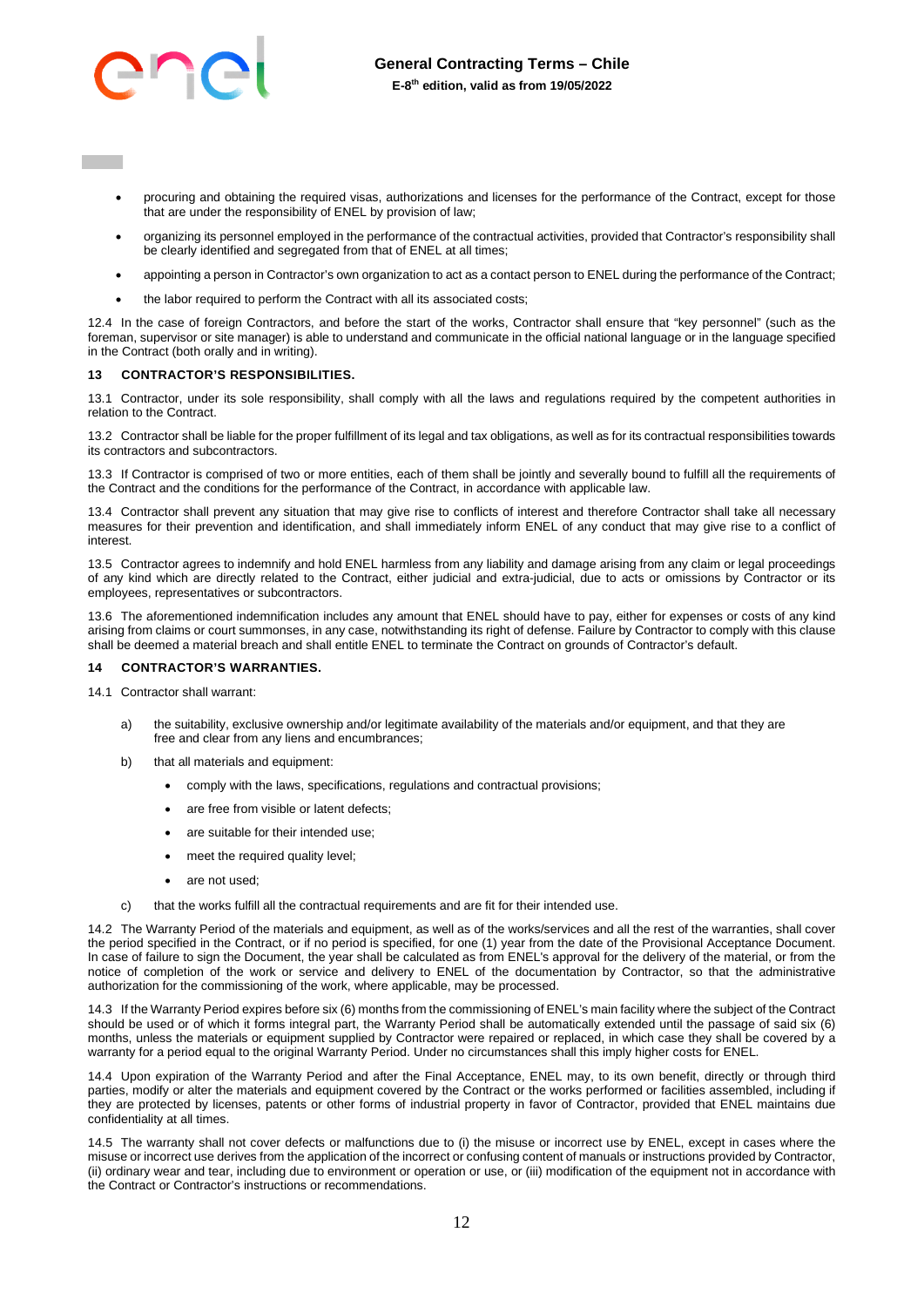

14.6 The warranty shall cover design and construction defects, as well as hidden defects and other defects specified in the Contract. Pursuant to this warranty, Contractor shall carry out, as soon as possible and at its expense, any repair or replacement required, including the removal and transport of the defective components. In particular, Contractor undertakes to:

- a) Replace, as soon as possible or according to the schedule of the Contract, the materials and equipment that do not comply with the provisions or the requirements, as well as those deemed unsuitable or of substandard quality. These materials and equipment shall be stored at ENEL's premises until they are replaced, notwithstanding ENEL's right to use the rejected materials until their removal;
- b) Fix, repair or replace all equipment showing design, material, workmanship or operating defects.
- c) Replace all supplied materials and equipment in the event of any serial defects, thereby justifying the solution adopted to prevent the recurrence of such defects in the remaining materials or equipment to be supplied. A serial defect is considered to exist when the percentage of defective materials and equipment covered by the Contract exceeds the percentage established therein, or if it is not specified, when the percentage exceeds 10% of the total materials and equipment;
- d) Return the equipment / sites made available by ENEL in the same conditions as they were received.
- e) Indemnify ENEL for any damage and loss caused by Contractor and hold ENEL harmless against any claim from third parties.

14.7 The aforementioned obligations, as well as all the expenses arising for different reasons from the execution of the warranty, shall be entirely borne by Contractor, and ENEL shall not be liable for any charge or cost.

14.8 The decisions on the correction and the repair or repetition of the performance, construction or installation of any defective materials shall always be taken by ENEL, who shall notify such decisions to Contractor. ENEL may order, on justified grounds, any temporary adjustment, correction, repair or replacement and the relevant costs shall be borne by Contractor, until the receipt of new parts, constructions or assemblies, as required.

14.9 In any case, the measures referred to in paragraph 14.6 shall be implemented by Contractor as soon as practicable, so that they affect ENEL as least as possible and in such a way as to avoid any delay in the completion of the works or any stoppage of the facilities or, if it is not possible, to reduce the delay or unavailability, either total or partial, of the facilities.

14.10 Failure by Contractor to comply with the obligations set out in this clause, shall entitle ENEL to perform them - with prior notification to Contractor - directly or by means of third parties, at Contractor's expense. Furthermore, Contractor shall indemnify ENEL for any damage or loss suffered, as set out in the Contract. In particular, if Contractor fails to apply remedial actions within the terms specified above, ENEL shall be entitled to apply the late penalties provided in the Contract.

14.11 In the aforementioned cases, the Warranty Period shall be suspended on the date of ENEL's notification to Contractor and an extension equal to the time required for the repairs, replacements or new installations or works to be performed under the warranty shall be granted.

14.12 Spare parts shall also be subject to the abovementioned warranty.

14.13 When the Warranty Period has satisfactorily expired and any anomaly, defect or deficiency found during this period has been remedied, the Final Acceptance Document shall be signed, subject to prior issue of the Provisional Acceptance Document, and the economic guarantees provided by Contractor shall be released.

14.14 The expiration of the Warranty Period or the Final Acceptance of the materials/works under the Contract shall not relieve Contractor from its liability for visible or latent defects, or for any other liability provided for by the applicable Law or the Contract.

#### <span id="page-12-0"></span>**15 PENALTIES**

15.1 Notwithstanding the provisions of paragraph [16.3,](#page-13-1) any failure by Contractor to meet the partial or final delivery deadlines or any other breach of its obligations under the Contract, may result in the application of a penalty by ENEL, in accordance with the agreed terms and conditions. The penalties are not intended as an indemnification, but rather as a compensation; therefore, their application does not exclude nor limit ENEL's right to indemnification for any further damages.

15.2 Should ENEL be deprived, during the warranty period, of the availability or use of materials or equipment covered by the Contract or of the completed works or assembled installations due to a defect, flaw or damage not attributable to ENEL, or arising from deficiencies in the performance of the activities carried out to remedy said defects, Contractor shall be subject to the relevant penalty set out in the Contract, or if no penalty is specified therein, for 0.1 % of the total amount of the Contract for each day of unavailability.

15.3 The application of penalties shall not relieve Contractor from its liabilities under the "CONTRACTOR'S WARRANTIES" and "SUSPENSION, WITHDRAWAL AND TERMINATION" clauses.

15.4 The procedure for the collection of the penalties shall be carried out in accordance with the contractual or legal terms and conditions.

15.5 Failure to apply one or more penalties shall not be construed as a waiver by ENEL of the application of similar penalties, or of those that subsequently originate from the same cause.

15.6 Unless otherwise agreed, the penalty for delay shall be 1.5% of the total amount of the Contract for each calendar week of delay, during the first four (4) weeks, and of 4 % as from the fifth week.

15.7 The amount of the penalties shall not exceed 15 % of the total amount of the Contract. If such limit is exceeded, ENEL shall apply the penalty and may terminate the Contract according to the applicable law.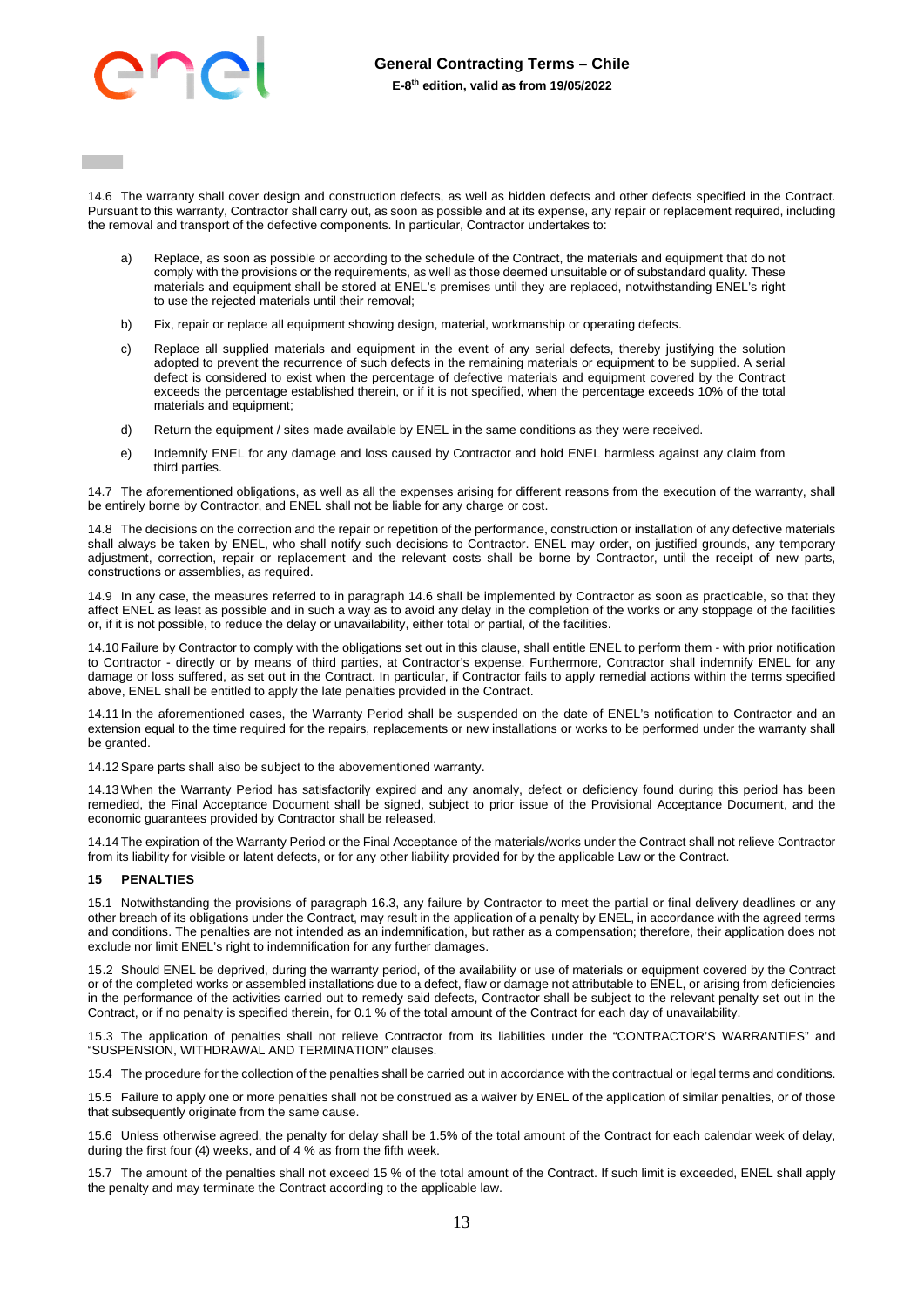15.8 The receipt of the payment for the penalties shall not impair ENEL's right to additionally charge to Contractor any expense and surcharge that ENEL may pay to third parties as a direct or indirect result of the delay or the breach of the obligations.

15.9 The application of the penalties shall not relieve Contractor from the obligation to properly perform the Contract to its full extent. Therefore, Contractor shall remedy any technical deficiency detected, pay any penalty due, recover the missed deadlines at its own expense, and replace the material and equipment, or re-perform or repeat, as applicable, the works or services covered by the Contract, at ENEL's request.

15.10 The procedure for the collection of any penalty under the Contract shall be carried out according to the provisions of this section:

- ENEL shall notify Contractor the penalty due in writing, specifying the relevant amount. Contractor shall have fifteen (15) calendar days from the notification date to specify any element in its defense.
- b) After such period, and where ENEL does not accept the arguments of Contractor, Contractor shall deduct, from its invoice, the amount corresponding to the penalty applied. If such deduction is not applied, ENEL may enforce, in relation to the relevant amount, the guarantees established, or may attempt collection through any other means allowed by the Contract, the Law or these General Terms, notwithstanding any compensation for damage due to ENEL.
- c) Upon enforcement of the economic guarantee, Contractor shall replenish the guarantee for the same amount provided before such enforcement, according to the provisions of section 19 below.
- d) Until and unless the above amount is replenished, ENEL shall retain the remaining amount resulting from the total amount of the guarantee and the amount of the penalty.
- e) If the amount of the original guarantee does not cover the amount of the penalties, ENEL shall compensate the pending payments to the extent required to cover the total amount of the penalties, notwithstanding the re-establishment of the guarantee by Contractor, as specified above.

### <span id="page-13-0"></span>**16 SUSPENSION, WITHDRAWAL, AND TERMINATION.**

#### **16.1 SUSPENSION.**

16.1.1 If, for any reason, ENEL considers it necessary or is required to temporarily suspend the performance of the Contract, in whole or in part, ENEL shall so notify Contractor in writing, stating the relevant reasons and providing an estimate of the duration of the aforementioned suspension.

16.1.2 Pursuant to the provisions of the HSE Terms, any risk situations or unsafe behavior by Contractor shall result in the suspension of the performance of the Contract until proper Health, Safety and Environment conditions are restored.

16.1.3 The suspension shall be effective as of the date specified in the relevant notice. From such date onward, Contractor shall cease performance of the activities and properly store and maintain the materials, equipment and works, notwithstanding any other obligation arising from the applicable Law and/or established in the Contract.

16.1.4 If suspension is due to a breach by Contractor, Contractor shall bear all costs and expenses incurred by ENEL as a result of the suspension.

16.1.5 In all other cases, except for suspension due to Force Majeure events under clause 17, any documented direct costs incurred by Contractor as a result of a suspension (including storage costs) shall be payable by ENEL upon submission of Contractor's invoice.

16.1.6 If suspension lasts for more than one hundred and eighty (180) calendar days, Contractor upon thirty (30) calendar days' prior written notice to ENEL, may, at its discretion, terminate the Contract. In this case, paragraph 16.3.2 shall apply to the benefit of Contractor.

16.1.7 ENEL shall notify Contractor in advance, in writing, on the resumption of the activities and such notice shall be made prior to the date specified therein. The term remaining for the completion of the suspended part of works under the Contract shall run as from that date. Contractor shall be entitled to receive the payment, as provided in the Contract, for the works or deliverables already carried out. The payment of the portion of works or deliverables which, upon notification, are at an advanced stage and not included in the Contract, shall be negotiated between the Parties.

### **16.2 WITHDRAWAL.**

16.2.1 ENEL may withdraw from the Contract at any time and regardless of the progress of the works, activities or operations. Withdrawal shall be notified in writing, with acknowledgment of receipt, and shall be effective as of the date of ENEL's notification specifying the activities to be completed and the activities to be stopped immediately. The activities duly carried out by Contractor prior to the withdrawal date shall be payable by ENEL in accordance with the contractual prices. ENEL shall reimburse Contractor, after reviewing the relevant satisfactory evidence provided by Contractor in relation to the activities stopped and the activities not carried out. To this end, ENEL shall reimburse either (i) the amount equal to the expenses incurred by Contractor in relation to these activities, for any irrevocable order made or (ii) the amount equal to the actual economic loss suffered by Contractor, whichever is lower.

16.2.2 Contractor may withdraw from the Contract in accordance with the law applicable to the Contract.

#### <span id="page-13-1"></span>**16.3 TERMINATION.**

16.3.1 ENEL may terminate the Contract according to the applicable Law and/or in all the circumstances set out in the Contract and/or in the following cases, if there is a cause that prevents or significantly impairs proper performance of the work under the Contract:

death of Contractor, if an individual, or a change in Contractor's capacity that prevents or substantially impairs performance of the Contract.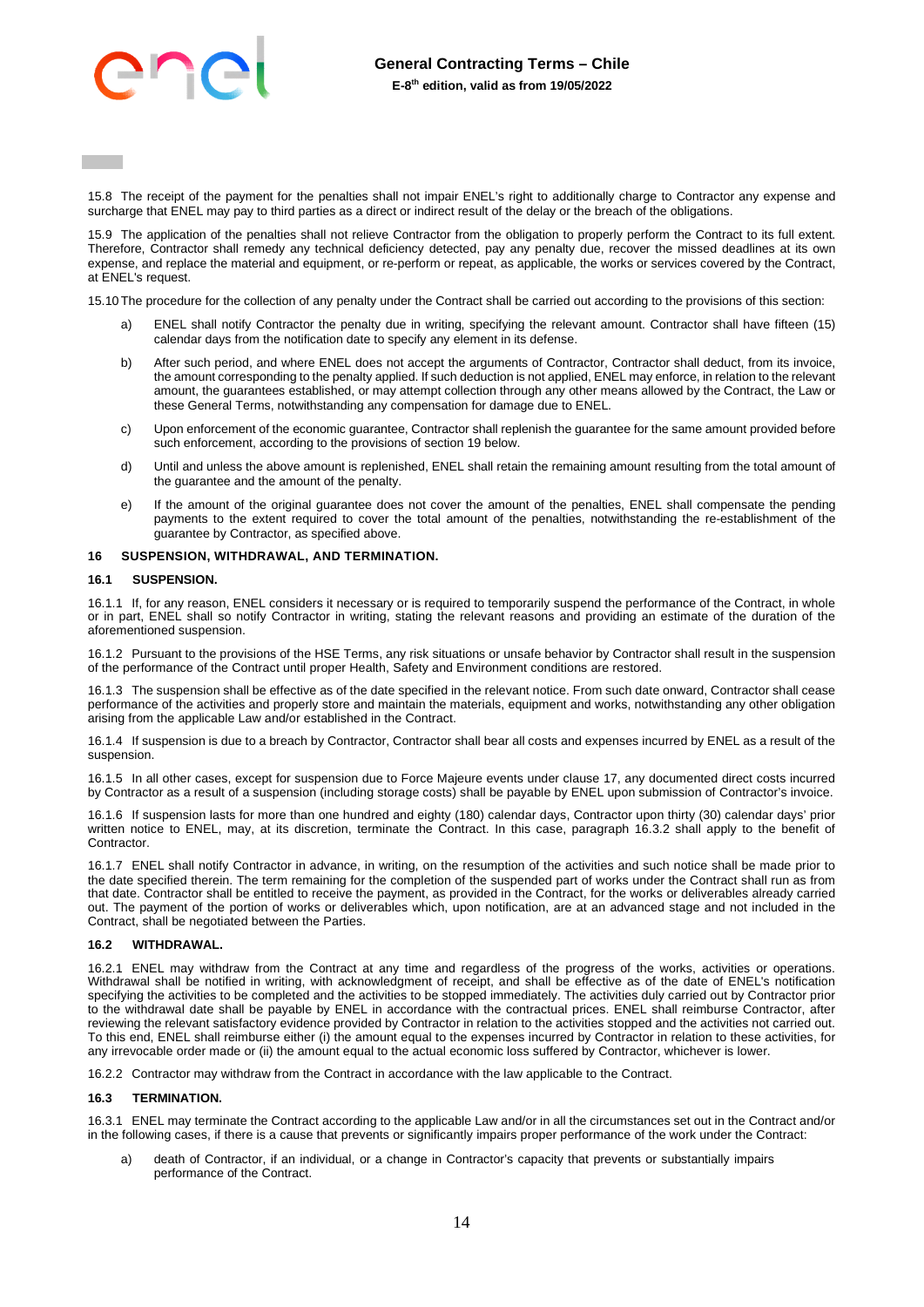

- b) the dissolution, transformation, reduction of capital or any significant changes in the governing bodies of Contractor, if such changes adversely affect the performance of the Contract or in the event that such changes in Contractor violate the "GLOBAL COMPACT" and "CODE OF ETHICS" clauses.
- c) the impairment of financial capabilities/solvency, including bankruptcy proceedings or any other issues, legal or otherwise, preventing or substantially impairing proper performance of Contractor's obligations.
- d) unjustified interruption or suspension of the performance of the Contract by Contractor.
- e) the total amount of the penalties applied for delay during the performance of the activities reached the maximum amount specified in the Contract or the delay of Contractor is such that it prevents completion of the Scope of Contract established by ENEL.
- failure by Contractor to timely obtain the certificates and authorizations required for the proper performance of the Contract in relation to its products or activities, or their loss or revocation at any time during the term of the Contract.
- g) failure by Contractor to remedy any breach of the applicable technical specifications and/or repeated errors or defects or breaches of the instructions provided by ENEL.
- h) incapacity or failure by Contractor and/or the subcontractors or other third parties appointed by Contractor, to carry out the contractual activities or to fulfill any of the compliance requirements set forth in applicable law.
- i) failure to comply with intellectual property, confidentiality and personal data processing obligations, in accordance with the laws applicable to the Contract.
- j) occurrence confirmed at any time after the execution of the Contract of any omission or inaccuracy of any representation or warranty made by Contractor in relation to its compliance with applicable legal, economic, financial, technical or contractual conditions.
- k) incorrect performance of the contractual works for reasons attributable to a subcontractor or to any person appointed by Contractor and/or any failure to pay the compensation for damages caused to any person.
- l) any other breach by Contractor that may prevent or materially and adversely affect the satisfactory performance of the Contract, or any other reason specified in the Contract as grounds for termination.
- m) refusal by Contractor to commence the performance of any activities under the Contract.
- n) refusal by Contractor, upon ENEL's resumption order, to resume the performance of the activities under the Contract that ENEL (for any reason) had ordered be suspended.
- o) engagement by Contractor in activities that are detrimental to the image of ENEL.
- p) acts, omissions, behaviors or situations related to Contractor which may pose a risk to ENEL's reputation and reduce ENEL's confidence in Contractor's probity and integrity as well as its reliability with regard to the performance of its activities under the Contract.
- q) eventual loss of even one of the requirements established for homologation (where required), in relation to the completion of and compliance with the Contract. If Contractor does not advice ENEL on the situations described above and notwithstanding ENEL's right to terminate the Contract, ENEL may suspend payments due to Contractor to comply with the contractual obligations towards third parties arising from the non-performance of the Contract by Contractor.

16.3.2 In the aforementioned cases, ENEL may immediately terminate the Contract or may grant to Contractor a cure period to remedy the contractual breach, notwithstanding ENEL's right to claim compensation for any damage or loss sustained.

16.3.3 In the case of termination of the Contract due to Contractor's default, ENEL shall be entitled to acquire the materials already manufactured, in whole or in part, or delivered by Contractor, paying the relevant prices, if contemplated by the Contract.

16.3.4 In the event of any breach by Contractor, ENEL may, notwithstanding its right to apply the penalties or to take legal actions in relation to its right of compensation for damages, implement the following measures:

- a) suspend the payments due to Contractor.
- b) enforce any economic guarantee provided by Contractor.

#### <span id="page-14-0"></span>**17 FORCE MAJEURE.**

17.1 Unless otherwise provided for by the Law, a force majeure event shall mean the reasonably proven occurrence of any act or event beyond the reasonable control, and not being the result of the fault or negligence, of the affected Party, preventing such Party from performing its obligations under the Contract, in whole or in part, and which such Party is unable to predict, prevent, avoid or overcome with the exercise of its best efforts. The burden of proving a Force Majeure event shall be shouldered by the Party claiming its occurrence. Contractor may not invoke force majeure if any of the events listed below should occur:

- weather conditions or phenomena that a Contractor with experience in operating facilities may reasonably foresee and whose adverse effects may have been therefore avoided, in whole or in part, by Contractor;
- b) delays or inability to procure materials or human resources, occurring despite being reasonably foreseeable, or that may have been avoided or remedied in advance;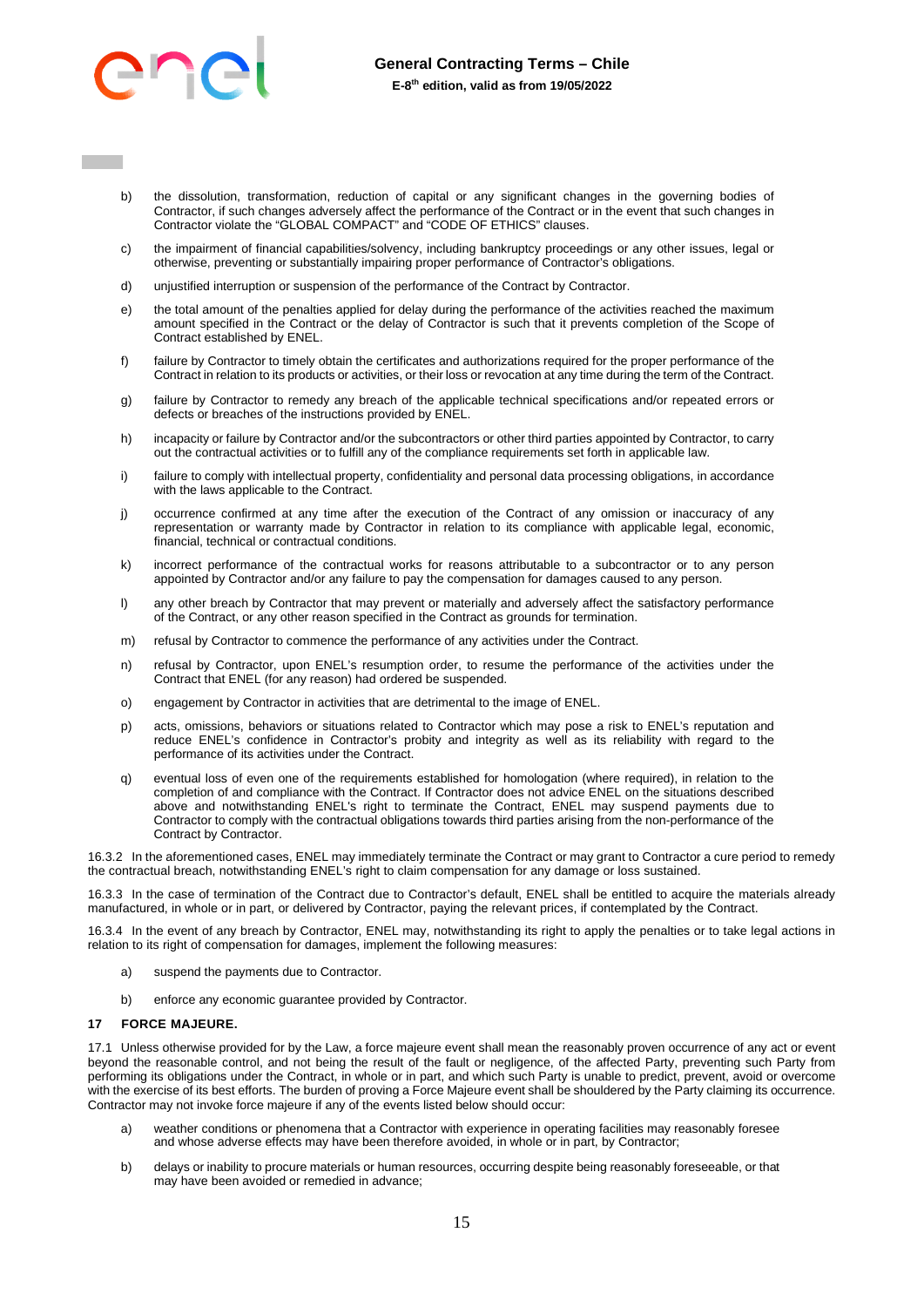

- c) strikes or labor disputes in relation to Contractor or its subcontractors, except in the case of a national strike or strikes of the entire sector or industry;
- d) delays or contractual breaches attributable to Contractor's subcontractors, unless such delays or contractual breaches are in turn a consequence of a force majeure event;
- e) the conditions of the site where the contractual activities are carried out, which should have been known and accepted by Contractor;
- f) technical, economic or financial hardship of Contractor or of its subcontractors.

17.2 The Party affected by a force majeure event shall notify in writing to the other Party thereof, as soon as possible, and in any case within five (5) working days from the day when the affected Party becomes aware of the circumstances referred to above. This notice shall:

- 1. identify the events and the circumstances occurred;
- 2. detail the estimated duration of the situation;
- 3. specify the contractual obligations affected and the measures that will be implemented to abate, if possible, the adverse effects of the events on the performance of the Contract;
- 4. attach thereto the documents proving that the events preventing the performance of the Contract are to be considered force majeure.

17.3 Neither Party shall be liable for any breach of its obligations if performance is delayed or prevented due to a force majeure event. The other Party shall reply in writing, either accepting or reasonably rejecting the cause, within ten (10) working days from the receipt of the aforementioned notification. Failure by the notified Party to submit a reply within such term shall be deemed as an acceptance of the force majeure invoked.

17.4 In the case of force majeure, the performance of the affected activities shall be suspended for its duration, and neither Party shall be entitled to claim for compensation. The contractual obligations not affected by force majeure shall be performed in accordance with the contractual terms and conditions in force before the occurrence of the force majeure event. If the force majeure event affects the agreed delivery date, such delivery date shall be extended on a day-by-day basis commensurate with the number of days of delay caused by such force majeure event, except as otherwise agreed between the Parties.

17.5 If due to force majeure, the performance of the Contract is materially affected and suspended for more than one hundred and eighty (180) working days, or if its resumption proves impracticable, each Party shall be entitled to terminate the Contract, without any compensation as between the Parties.

### <span id="page-15-0"></span>**18 LABOR LAW OBLIGATIONS.**

18.1 Contractor undertakes to provide at all relevant times sufficient qualified human resources for the performance of the subject of the Contract, according to the highest quality standards specified therein.

18.2 Contractor acknowledges and undertakes to comply with all the labor, social security and occupational health and safety obligations, as well as with the internal regulations of ENEL applicable from time to time.

18.3 Contractor, as the sole and exclusive employer of its workers, both of those in charge of performing the Contract and those holding other offices within Contractor's company, and including other activities, works or tasks where Contractor renders its services, shall comply in time and form with the applicable legal, regulatory and administrative provisions on labor and social security in relation to such workers.

18.4 In particular, Contractor undertakes, in relation to all the workers involved in the Contract, to:

Declare and on a monthly basis deliver payment of the social security contributions and taxes for all its workers, to the relevant social security institutions. In the case of declaration, the aforementioned contributions shall be paid on or before the last working day of the month when the declaration was made and that corresponds to the subsequent month in which the relevant pays and incomes accrued.

Failure to promptly pay, after the declaration, the relevant social security contributions shall be deemed a material breach by **Contractor** 

- b) Submit to the preventive review procedures carried out by ENEL or by its representatives.
- c) Provide ENEL, upon ENEL's request, with the certificate of compliance with the labor and social security obligations, together with the original labor and social security background certificate issued by the relevant Labor Inspectorate. Furthermore, ENEL may request, within the periods established at ENEL's discretion, all the supporting documents concerning the fulfillment of labor and social security obligations and, in particular, the following documents:
	- Employment contracts.
	- Documents evidencing legal holidays.
	- Ledger of wages and salaries.
	- Attendance register.
	- Documents evidencing wage payments.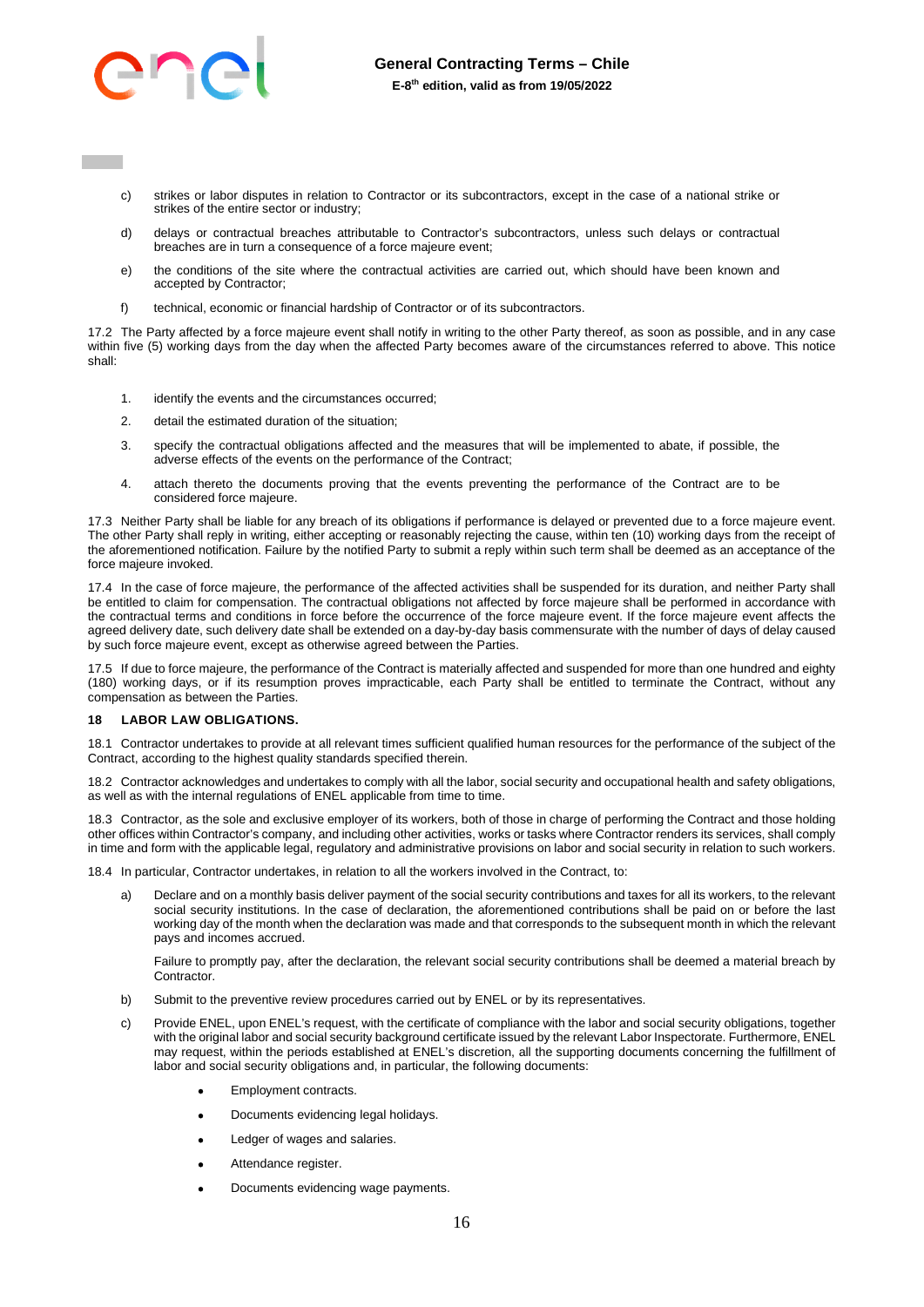

- Spreadsheets indicating social security contributions made.
- d) Remedy the objections raised in labor and social security matters, within the periods specified by ENEL.

18.5 In order to comply with the labor and social security obligations and in particular with those aspects related to risk prevention, Contractor shall submit on a monthly basis, upon ENEL's request, to the ENEL's User Area the following documents:

- a) Copy of the receipt of the contributions made under Law No. 16.744 for its workers, for the previous month.
- b) Copy of the monthly report of workplace accidents, which shall be submitted to the social security mutual where its company is registered, according to sections 12 and 13 of Decree No. 40 of 1969 of the Ministry of Labor and Social Security, published on the Official Journal of March 7, 1969, Approving Regulations on Workplace Risks Prevention.
- c) Copy of the individual statement of work accidents (DIAT), to be submitted to the relevant social security mutual for each accident occurred.

18.6 Implementation of a risk prevention program in accordance with Chilean law.

18.7 All Contractor's personnel shall be registered with a Social Security Mutual and Contractor shall comply with the provisions of Law No. 16.744 on Workman's Compensation.

18.8 The obligations set out in the previous paragraphs shall also apply for subcontracted personnel, and Contractor shall be liable for the compliance with such obligations.

18.9 Any damage caused to third parties during the provision of services, due to actions or omissions of Contractor's personnel, of Contractor or of its subcontractors, shall be chargeable to Contractor.

### <span id="page-16-0"></span>**19 ECONOMIC GUARANTEE.**

19.1 Contractor shall deliver, upon signature of the Contract, one or more economic guarantees to ENEL, to guarantee the performance of all the contractual obligations, as well as the payment of damages and losses arising from the breach of the Contract.

19.2 The economic guarantee(s) shall comply with the following requirements:

- all its contents shall be subject to the prior approval of ENEL, on the basis of the values and terms agreed, and in accordance with the contractual provisions:
- shall be unconditional and irrevocable;
- shall be issued for the benefit of ENEL;
- shall be payable on first demand upon mere submission by ENEL of a written request to the issuer stating that ENEL has the right to be paid the economic guarantee.

19.3 The financial institution issuing the guarantee shall be a bank, an insurance company or a financial intermediary authorized to operate in the bonding business by the competent authorities.

19.4 In the event that the issuer's creditworthiness deteriorates, Contractor shall provide within sixty (60) calendar days, upon ENEL's request, a replacement guarantee issued by a financial institution approved by ENEL. In the case of failure to provide the guarantee, ENEL may withhold and suspend payments due to Contractor until the new guarantees are submitted.

19.5 The existence of a guarantee shall not limit Contractor's liability under the Contract to the amount or the effective term of the guarantee.

19.6 If the Price of the Contract should increase during its performance, ENEL may request Contractor to provide an additional or replacement economic guarantee to cover the increase in the Contract Price.

19.7 Failure by Contractor to comply with the required addition to or replacement of the guarantees in accordance with clauses 19.4 and 19.6 above, shall entitle ENEL to terminate the Contract or, in accordance with the applicable law, to withhold and suspend payments to Contractor until the requisite guarantee amount is reached.

#### **19.8 Performance Guarantee.**

19.8.1 If provided for in the Contract and unless a different percentage is defined therein, Contractor shall deliver to ENEL a first demand guarantee for an amount equal to 10 % of the Price, as a guarantee for the full, accurate, proper, complete and due performance of all the obligations arising from the Contract on Contractor, including the obligation to pay any amount due to ENEL, including agreed penalties.

19.8.2 Contractor shall make available the Performance Guarantee to ENEL upon execution of the Contract and in any case as far in advance as possible.

19.8.3 If Contractor performs all of its contractual obligations, the Performance Guarantee shall be returned to Contractor within ninety (90) working days from the date of issue of the Warranty Guarantee.

#### **19.9 Advance Payment Guarantee.**

19.9.1 If ENEL makes advance payments to Contractor, Contractor shall deliver to ENEL a first demand guarantee for an amount equal to 100 % of the payment made.

19.9.2 Contractor shall deliver this Guarantee to ENEL before ENEL makes the advance payment.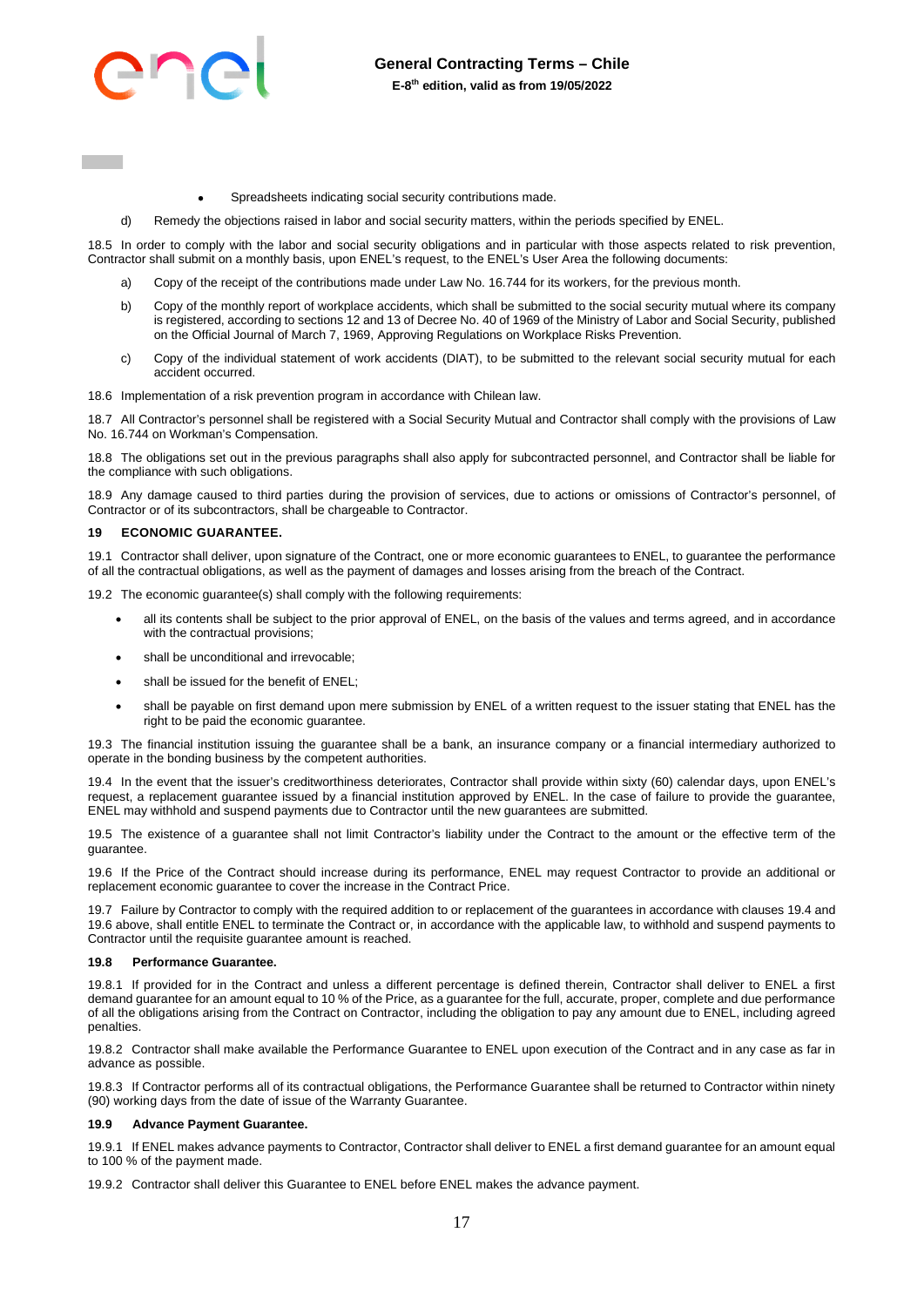19.9.3 The Advance Payment Guarantee shall be returned to Contractor after Contractor has performed a portion of the Scope of Contract having a value, in accordance with the Price, equal to the advance payment.

#### **19.10 Warranty Guarantee.**

19.10.1 If provided for by the Contract, and unless a different percentage is defined therein, Contractor shall deliver to ENEL a first demand guarantee for an amount equal to 5 % of the Price, as a guarantee for Contractor's obligations during the Warranty Period.

19.10.2 Contractor shall deliver such Guarantee to ENEL when ENEL returns the Performance Guarantee.

19.10.3 The Warranty Guarantee shall be returned to Contractor within one (1) month from the expiry of the Warranty Period.

#### **19.11 Guarantee of performance of the labor and social security obligations.**

19.11.1 As regards Contracts for labor-intensive services, Contractor shall provide a guarantee for the performance of the labor and social security obligations, which shall be calculated according to the number of Contractor's workers employed under the Contract, for the number of years corresponding to the severance payments due, including the 1-month advance notice and the duration of the Contract. The guarantee certificate shall be renewed each year, considering the years of service worked by the workers involved in the Contract. The validity of the Guarantee shall extend for at least six (6) months after completion of the annual term of the Contract.

19.11.2 The guarantee relating to the last year, shall be returned upon termination of the Contract, and upon submission by Contractor of all the quitclaims signed and certified before a notary public, of all the workers employed under the Contract entered into with ENEL.

19.11.3 With regard to contracts for services, Contractor shall only submit the highest of the guarantees listed above.

### <span id="page-17-0"></span>**20 INSURANCE.**

20.1 Contractor shall assume all liability for injury or damages caused to persons or property in the performance of the activities - including those performed by subcontractors or third-party agents - specified in the Contract and agrees to take out adequate insurance policies at its own expense, in relation to the risk, and with first tier, financially stable and renowned insurance companies, for the entire duration of the Contract. The insurance contracts shall cover, at least, the following:

A) Losses or damages that may be caused to materials and equipment covered by the Contract during their processing, loading and transportation, up to the time and place of delivery to ENEL, with Contractor' assuming full liability for any damage caused to the materials or equipment. This obligation is also assumed by Contractor with regard to materials and equipment provided by ENEL for the performance of the Contract, from the moment they are made available to Contractor or its subcontractors, until they are returned to ENEL.

B) Civil liability for losses and damages that may be caused by Contractor's personnel or by its subcontractors' personnel, to the personnel or properties of ENEL and/or of third parties arising from the performance of activities under the Contract. In all circumstances, ENEL shall not be liable for any causes attributable to Contractor.

20.2 Similarly, Contractor agrees to take out insurance for civil liability with adequate limits on compensation according to the risk, to coverage claims for damage to property, personnel and/or for financial damage that may be caused to ENEL or third parties arising from defects or malfunctioning of materials or equipment attributable to Contractor. Furthermore, Contractor shall be liable for environmental damage or the imminent prospect of environmental damage, as well as for the costs related to prevention, abatement and remediation, in accordance with the conditions laid down in the applicable legislation.

20.3 If the Contract provides for the storage of materials by Contractor at ENEL's premises, ENEL may request, and Contractor shall take out, in addition to the insurances specified above, an insurance for theft and other damages that may be caused to the stored materials, for the entire duration of the Contract.

20.4 The above policies shall include a provision requiring the insurance company to pay ENEL directly for any damage suffered in relation to the Contract. The limits of the insurance policy shall cover damaging events subject to claims received within the period of performance of the Contract and/or after the Warranty Period.

20.5 The insurance policy shall provide for the total waiver of the insurer against ENEL, with no exceptions whatsoever.

20.6 The Parties agree that the existence, validity and effectiveness of the insurance policies referred to in this clause is a condition deemed of the essence by ENEL and, therefore, if Contractor is not able to prove at all times the existence of the insurances, ENEL may terminate the Contract, notwithstanding the obligation to pay compensation for the damages suffered by ENEL.

20.7 If ENEL considers that the insurance policies submitted by Contractor are not sufficient to cover the risk exposure, both in relation to the risk and to the delivery of materials and/or equipment, as well as to the performance of the contractual works and/or services, Contractor undertakes to modify and amend the coverages according to the requirements of the Contract.

20.8 Likewise, Contractor agrees to take out, at its own expense and with financially stable and renowned insurance companies, any other type of mandatory insurance that may be required by applicable law, for the entire duration of the Contract.

#### <span id="page-17-1"></span>**21 INTELLECTUAL PROPERTY.**

21.1 Contractor represents and warrants that in the performance of its activities under the Contract and in the design, manufacturing, sale, distribution or marketing of any product or service supplied to ENEL, Contractor has not infringed, is not infringing and shall not infringe any third party's intellectual property rights, such as rights on trademarks, patentable inventions, copyrighted works, utility models, industrial designs and trade secrets.

21.2 Where Contractor should require to use any third party's intellectual property right to perform its obligations under the Contract, ENEL reserves the right to request the relevant documentation from Contractor. Upon ENEL's request, Contractor shall provide any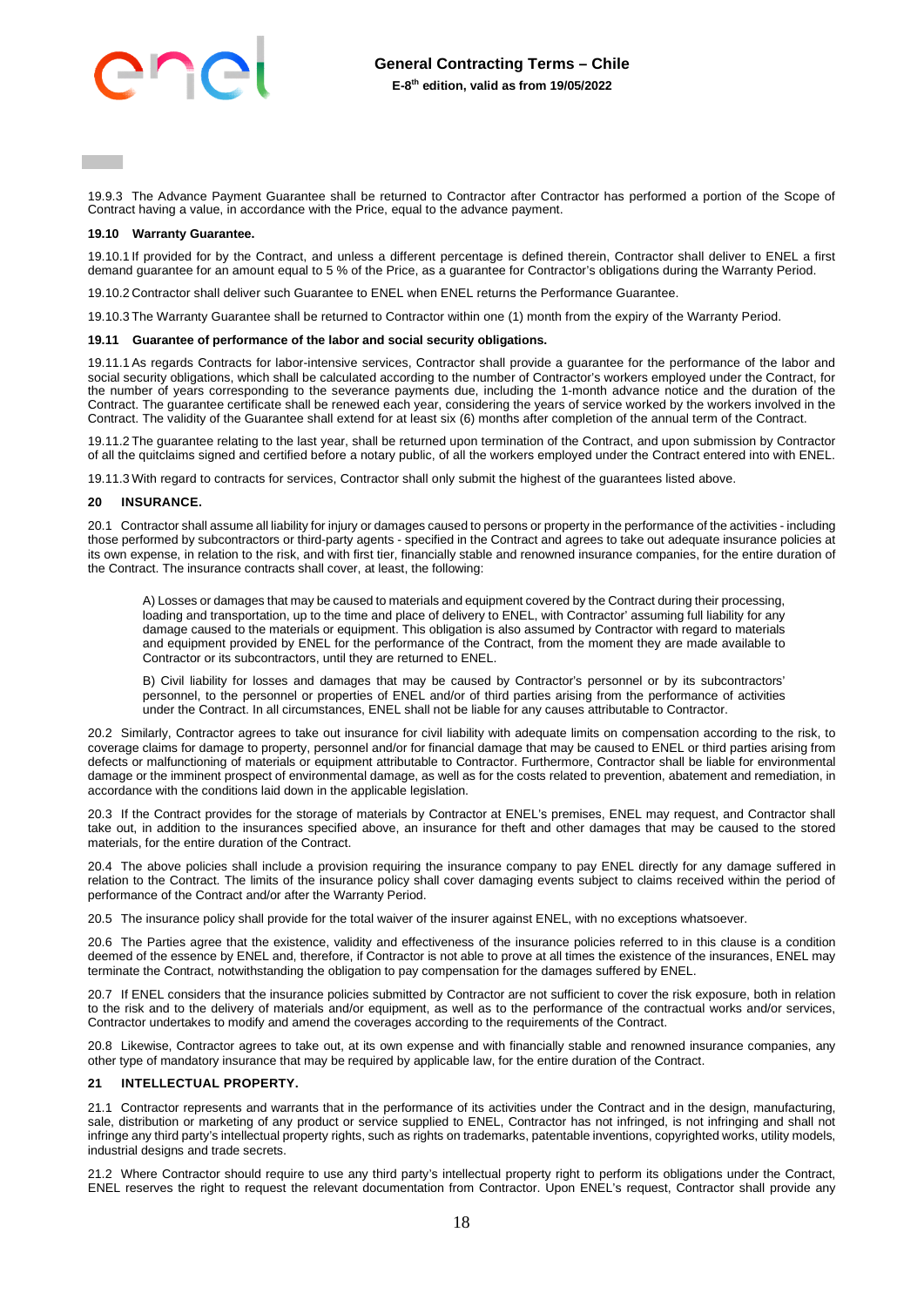additional information, clarification, explanation, confirmation, correspondence, manual and other documents or data relating to the resources protected by intellectual property rights, used in the performance of the Contract.

21.3 The Parties agree that, as for ENEL's products, samples or technical specifications that are delivered by ENEL to Contractor for the performance of the Contract, Contractor: (i) may not in any way copy, disclose, distribute, reproduce, process, translate, modify, adapt, develop, decompile, dismantle, reverse-engineer (or, in any case, carry out operations intended to extract the source codes) – in whole or in part – any of such ENEL's products, samples or technical specifications, (ii) may not perform or manufacture any works, objects, items, products, samples or technical specifications derived therefrom; (iii) shall not use such products, samples, technical specifications or information covered by ENEL's intellectual property for any purpose other than the proper fulfilment by Contractor of its obligations under the Contract, (iv) shall ensure that the aforementioned prohibitions are complied with also by the other parties that are or may be involved by Contractor in the performance of the Contract, (v) shall not disclose, and ensure that its employees do not disclose, them to third parties without the prior written consent of ENEL, and shall keep them confidential in accordance with clause 22 below.

21.4 Contractor is responsible for obtaining, applying for and securing in due time the licenses, permits and authorizations required by the holders of patents, models and related trademarks, as well as other intellectual property rights. Contractor shall be responsible for the payment of any royalty, compensation, remuneration, charge and/o fee due on this basis.

21.5 Contractor represents and warrants that there are no existing contracts, agreements, licenses, permits, restrictions, requirements, patents, certificates, obligations for Contractor, nor any other circumstances that prevent, or may prevent, ENEL from using or otherwise exploiting the intellectual property for the performance of this Contract, as well as the product, service, supply, license, document, object, item into which it is incorporated or included.

21.6 If, as a result of a dispute raised by the owners or concessionaires of the rights referred to in this clause, ENEL has to totally or partially modify the materials to be supplied under the Contract, they shall be modified as soon as possible at Contractor's expense, without thereby resulting in a deterioration of the quality of the supply, the operating features or the warranties. If the above occurs, a new process for the approval of prototypes shall be carried out, where this is prescribed for the relevant type of supply and before the materials are supplied. Contractor shall indemnify ENEL for any costs related thereto, including, without limitation, transport costs, costs for tests, certifications, customized authorizations, receipt of permits/authorizations or documents, as well as those for the purchase of any replacement or additional materials/items and any other costs and expenses.

21.7 All the amounts shall be payable to ENEL within 30 calendar days after receipt of the relevant request from ENEL.

21.8 If legal action is taken against ENEL by a third party for breach by Contractor of the obligations referred to in the paragraph above, Contractor shall, at ENEL's request, provide coverage (according to the provisions of the "ECONOMIC GUARANTEE" clause) in relation to the value of the claims, within ten (10) calendar days. Contractor shall release ENEL from any liability for infringements of the intellectual property rights and undertakes to make any reasonable effort to hold ENEL harmless from any damage relating to a claim or complaint against ENEL, and undertakes to indemnify ENEL for any loss or damage, either direct or indirect, arising from claims or summonses.

21.9 Any claim, whether judicial or extra-judicial, made against Contractor by third parties relating to the intellectual property rights, shall be immediately reported to ENEL.

21.10 All the documents, drawings, plans, computer programs, as well as copies thereof, provided by ENEL to Contractor for the performance of the contractual services, including rights on inventions, patents, copyrighted works, utility models and other intellectual property rights required, or that will be required, for the performance of the contractual services according to the documents provided to Contractor by ENEL, shall be the property of ENEL. Contractor shall use them solely for the purposes of performing the Contract and shall return them to ENEL, taking at all times suitable measures in relation to the processing, use and transfer of data to ensure security and confidentiality, pursuant to the "CONFIDENTIALITY" clause below.

21.11 Title to the intellectual property rights and the technology and methods resulting from the works or services delivered by Contractor in the performance of the Contract, and to the relevant records created shall rest with ENEL, without giving Contractor any right to increase the price specified in the Contract for such works or services.

21.12 The drawings, documents, plans, computer programs, as well as copies thereof, and in general any result (and the related intellectual property rights, including but not limited to patent applications, pending patents, database rights, copyrights, trademarks, rights on trade and industrial secrets and any relevant application on a worldwide basis, software designs and models, know-how) generated by Contractor during the performance of the Contract (the "Foreground IPRs") shall be the exclusive property of ENEL, which shall also automatically become the owner of any relevant work in progress, generated from time to time during the performance of the Contract. Each Party acknowledges and agrees that each Party's Background IPRs shall remain the exclusive property of such Party and the other Party shall have no claim in relation to any such right; Background IPRs include all present and future intellectual property rights, including but not limited to patent applications, pending patents, database rights, copyrights, trademarks, rights on trade and industrial secrets and any relevant application on a worldwide basis, software designs and models, know-how, belonging to each Party before the signature of this Contract or gradually developed in parallel projects outside the scope of this Contract. Before signing the Contract, each Party shall specify in an annex to the Contract, its own Background IPRs which are relevant to the performance of the Contract. Therefore, if Contractor intends to use these Background IPRs for the performance of the Contract, any Foreground IPRs belonging to ENEL shall be limited to the Add-ons (the "Add-ons"), which are the additional parts (generated by Contractor in the performance of the Contract on the basis of its Background IPRs) that, in any way, do not include or contain any Background IPRs. The Parties shall agree in writing the list of the items constituting such Add-ons previously and/or within thirty (30) days after the expiration or termination of the Contract.

21.13 The marketing methods and the way the technology covered by the Contract is distributed to third parties, as well as any benefits arising therefrom, are regulated by the Contract.

21.14 Failure by Contractor to comply with the intellectual property obligations set out in this section, shall entitle ENEL to terminate the Contract, notwithstanding its right to undertake any action and claim compensation for any damages sustained.

21.15 Contractor shall not use ENEL's trademarks, logos and/or distinguishing marks, nor disclose for commercial purposes the services provided to ENEL, other than with ENEL's prior written consent.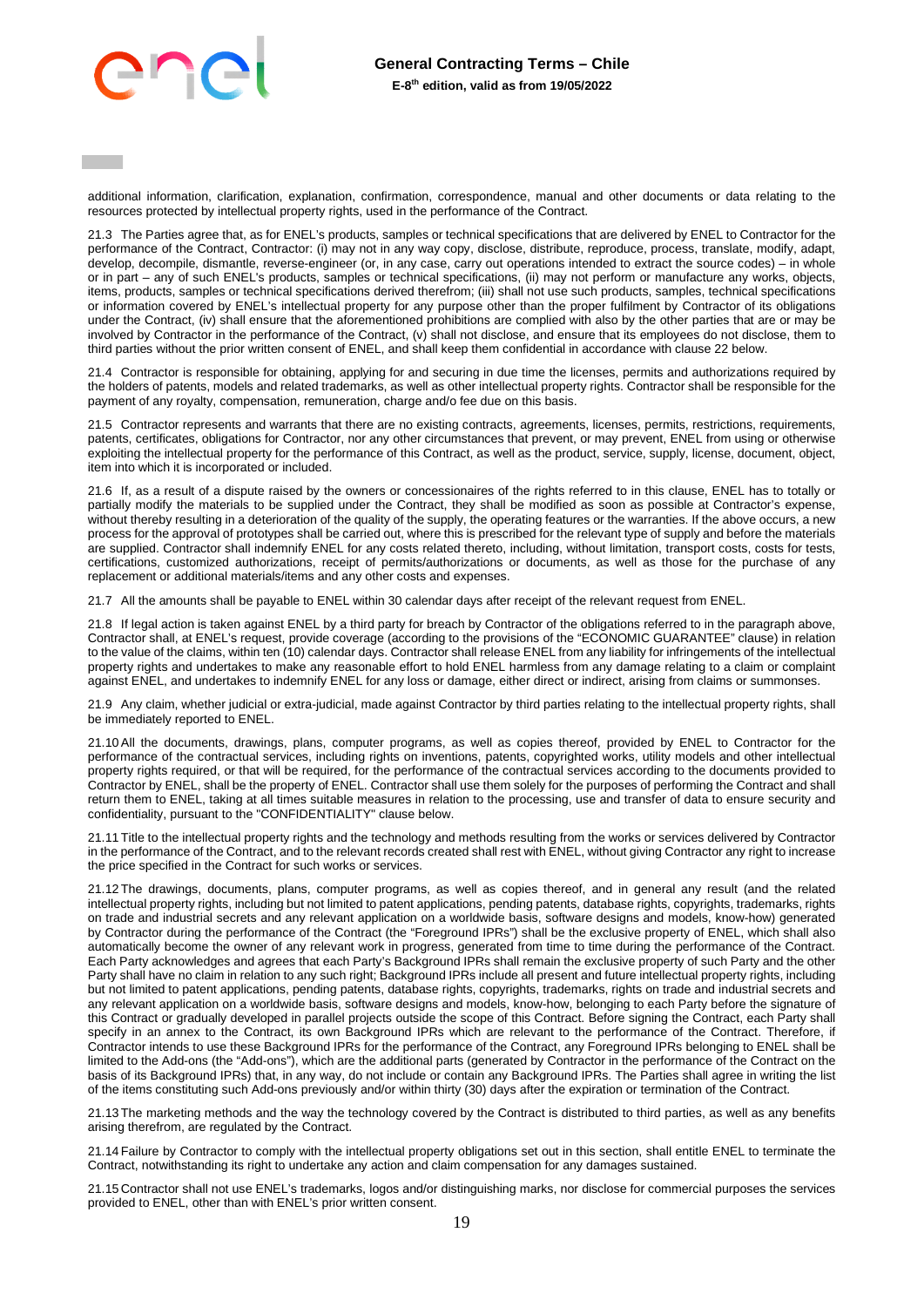

## <span id="page-19-0"></span>**22 CONFIDENTIALITY.**

22.1 "Confidential" information includes, without limitation, economic and financial documents, data and information relating to business strategies, product information and/or production processes (design, study and development), means and costs of production, sales information, customer development and management strategies, any kind of data about customers, contractors and their technical or commercial profiles, documentation regarding technical and economic bids in public and private tenders, data about tests and/or operations of plants, equipment, machineries and products, business analysis, market researches, business and marketing plans and other statistical data that are relevant for the business, internal organization procedures, ideas for advertising and new trademarks not yet used in the market, prices, features, concepts, prototypes and designs of new products or services not yet launched on the market, etc. The term also includes economic, financial and technical documents referring, for instance, to patentable inventions, patents, patent applications, licenses, source code of any kind of software, its principles and the related algorithms; discoveries, algorithms and formulas; new production processes and methods; new methodologies for testing plants, equipment, machineries and products, results of the Research and Development (R&D) activities. Furthermore, the term applies to any internal procedure, patent, license or information that:

- (i) is expressly qualified as "confidential", strictly confidential", "secret" (or in any other similar way) by the disclosing Party; or
- (ii) the receiving Party knew or was reasonably expected to have known to be confidential due to its nature or to the processing carried out by the disclosing Party, considering that such information had not entered the public domain, is not easily accessible to third parties and is subject to suitable measures to preserve its confidential nature.

22.2 Confidential Information includes all information relating to a Party and made available to the other Party, before or during the performance of the Contract, either by the administrators, managers or employees of the disclosing Party, or its subcontractors or subsidiaries and their relevant administrators, managers, employees or subcontractors (hereinafter, "Disclosing Party's Representatives"). Confidential information also includes all information regarding the Disclosing Party's Representatives.

22.3 Confidential information shall not include any information that:

- the receiving Party may prove was already known to such Party before or upon commencement of the performance of the Contract;
- the receiving Party may prove to have been lawfully received by third parties not bound by any legal or contractual non-disclosure obligation;
- after disclosure to the receiving Party, enters the public domain or becomes easily accessible for the persons usually dealing with this kind of information other than through a breach by such Party;
- All information that each of the Parties makes available (orally, in writing, in electronic format or otherwise) for the purposes of and/or during the performance of the Contract, as well as any other confidential information of which the Parties may become aware as a result of other contracts executed between the Parties and/or entered into by each of the Parties with a third party, and/or as a result of the relevant pre-contractual negotiations, including all documents, information, specific knowledge (howsoever collected, acquired or developed in relation to the Contract), may only be used for the purposes of performing the Contract and shall be confidential.

22.4 In particular, Confidential Information may not be disclosed to third parties without the prior and express written consent of the Disclosing Party. Furthermore, each of the Parties may not use, copy, reproduce, translate, modify, adapt, develop, disassemble or separate, nor reverse-engineer or carry out any other operation intended to extract the source codes - in whole or in part- of the Confidential Information received, without the prior and express consent of the Disclosing Party.

22.5 Notwithstanding the foregoing, the receiving Party may disclose Confidential Information to fulfill the lawful demands made by a competent court, a government agency or a competent authority, having jurisdiction over such Party, provided that in this case the Party informs the other Party (where legally allowed) before disclosing the Confidential Information, so that the other Party may defend, limit or protect itself from such disclosure, and provided that: (i) the disclosure only refers to the portion of Confidential Information strictly required to be disclosed, and (ii) the Party makes all reasonable efforts to secure confidential treatment for any Confidential Information disclosed.

22.6 Each of the Parties:

- shall restrict the disclosure of confidential information exclusively to the representatives on a need-to-know basis, due to their degree of involvement in the performance of the Contract;
- shall bind and ensure that its representatives and Affiliates fully comply with the obligations set out in this clause;
- shall be held liable for any action or omission by its representatives and Affiliates that leads to a breach of the obligations to maintain confidentiality and not to use Confidential Information for purposes other than the performance of the Contract.
- The Party receiving the confidential information shall create and manage logical and physical data, using stateof-the-art international techniques and practices, in order to ensure protection of such data from unauthorized access, reproduction, disclosure or use. After termination of the Contract, the receiving Party shall return all data, documents and information received from the other Party or in its possession, for the purposes of carrying out the contractual activities, and shall destroy all copies and files that it may have, unless otherwise authorized in writing by the Disclosing Party. The receiving Party shall confirm the destruction of these data to the other Party within fifteen (15) days from the request and shall issue a written statement certifying that such Party is not in possession of any document or other items containing (or related to) Confidential Information.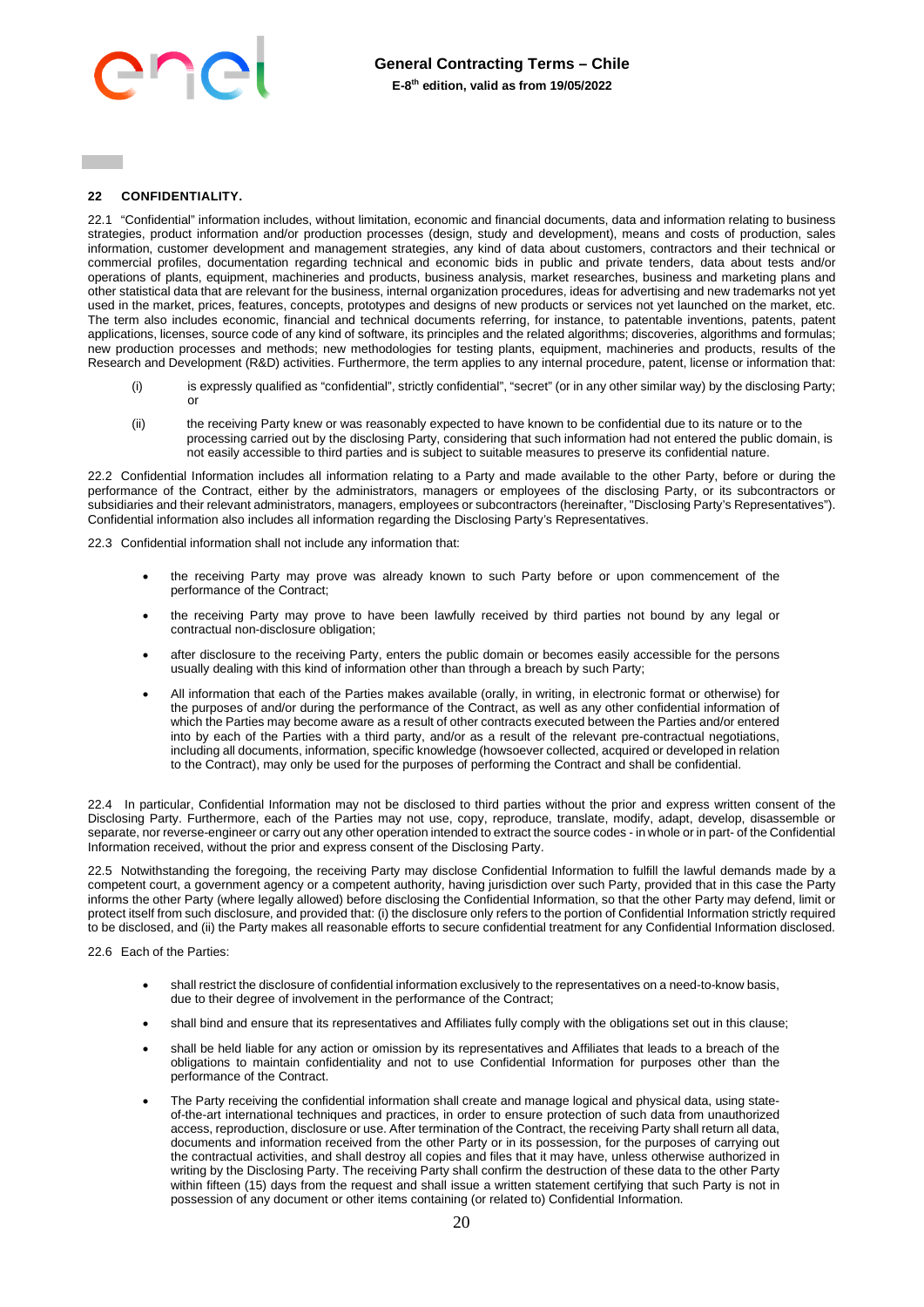

22.7 The Parties shall ensure that confidential information is not disclosed during the performance of the Contract and for five (5) years after its termination, except as otherwise provided by the Contract or where required by the Law or by a competent Authority. Notwithstanding the foregoing, in the case of Confidential Information qualified as "strictly confidential" by ENEL, the obligations of confidentiality and non-use set forth in this clause shall survive the termination of the Contract for any reason whatsoever, unless otherwise provided by the Disclosing Party, and shall be valid until the receiving Party is able to prove that said "strictly confidential" information has become generally known among or readily accessible to persons within the circles that normally deal with this kind of information for any reason other than the disclosure by the receiving Party.

22.8 The Parties shall agree in writing on the provisions relating to the contents, the means of communication, the date of publication of the press articles and news or communications of any kind in relation to the Contract or any other subject or information related thereto.

22.9 The Parties acknowledge and agree that compensation for damages may not represent an adequate remedy for the breach of confidentiality and that the affected Party shall be entitled to seek and obtain other remedies or to avoid any possible violation or damage arising from such breach, according to current legislation. In case of breach of the confidentiality requirements, any of the Parties may also decide to terminate the Contract

22.10 At all relevant times, if so required by the Disclosing Party, and provided that it does not affect the performance of the Contract, the other Party shall return or destroy, or request its representatives to return or destroy, all the hard copies of the confidential information in their possession. Furthermore, the receiving Party shall make, and ensure that its representatives make, any reasonable effort to return or destroy any related data stored in electronic format and shall confirm the destruction of these data to the Disclosing Party within fifteen (15) days from the relevant request, and shall issue a written declaration certifying that such Party is not in possession of any document or other items containing (or related to) Confidential Information.

22.11 Each Party acknowledges and agrees that Confidential Information is, and shall remain, the exclusive property of the Disclosing Party. Nothing in the Contract shall be construed - unless expressly specified in writing - as granting a license or the like in relation to patents, copyrights, inventions, discoveries or improvements made, conceived or acquired, either before or after the performance of the Contract.

22.12 Each of the Parties represents and warrants to the other Party that in the performance of the Contract it shall not infringe any third party's right on trade secrets.

### **22.13 Cybersecurity.**

22.13.1 Contractor may access ENEL's IT system only if authorized by ENEL. Contractor is responsible for the activities performed on ENEL systems by using its digital identity, which shall be protected at any time. In performing such activities, Contractor shall comply with the following rules of conduct:

- a) never disclose or provide the authentication credentials to anyone;
- b) not insert passwords into e-mail messages or other forms of electronic communication, nor disclose them over the phone to anyone;
- c) never memorize passwords to access ENEL's applications via browser through the "remember password" functionality;
- d) ensure that no one is watching when Contractor enters the credentials to access IT devices or systems, in order to prevent theft of Contractor's credentials;
- e) never use the same password for the authentication to different systems;
- f) access to information systems shall be limited to software/tools specifically provided for the performance of the necessary activities; the use of network services or connections for purposes not related to the activities that shall be carried out is prohibited;
- g) any transaction developed through ENEL's IT systems shall not violate the Law;
- h) the (permanent or temporary) workstation used shall not be connected to Internet services other than those provided or authorized by ENEL and shall be equipped with the required antivirus. All necessary measures shall be taken to prevent the spread of viruses, malwares or any illegal software that may cause interruptions in the service or loss of data;
- i) all email accounts, file storage or communication platforms (including social networks) shall be expressly provided or authorized by ENEL;
- j) sensitive data shall be stored, transmitted or erased by an appropriate encryption software;
- k) it is forbidden to modify the system configuration to avoid security checks;
- l) in order to prevent the disclosure of information to unauthorized persons, attention shall be paid to printed documents, removable hard drives, removable storage devices and video screens.

22.13.2 If at any time during the term of the Contract, its performance requires or entails the access and/or use by Contractor of any application available on ENEL's systems and/or ENEL's IT infrastructure ("ENEL Systems"), this clause shall apply to Contractor in its entirety. Upon ENEL's request, at any time and for any reason, Contractor shall participate in and implement the Company's/ENEL's two-factor authentication system (the "Multifactor Authentication System"), as a mandatory requirement to access and/or use any ENEL System. To participate in and implement the Multifactor Authentication System, Contractor undertakes to meet the following requirements: (i) a smartphone and a working SIM card (also personal or for mixed-use); (ii) each smartphone used for the purposes of the Multifactor Authentication System shall be associated exclusively with the personal identity of the specific employee, agent, Subcontractor, representative or other Contractor's personnel who may access and/or use the ENEL Systems on behalf of Contractor; and (iii) Contractor shall meet all of the above requirements at its sole risk, cost and expense. ENEL does not bear any charge (financial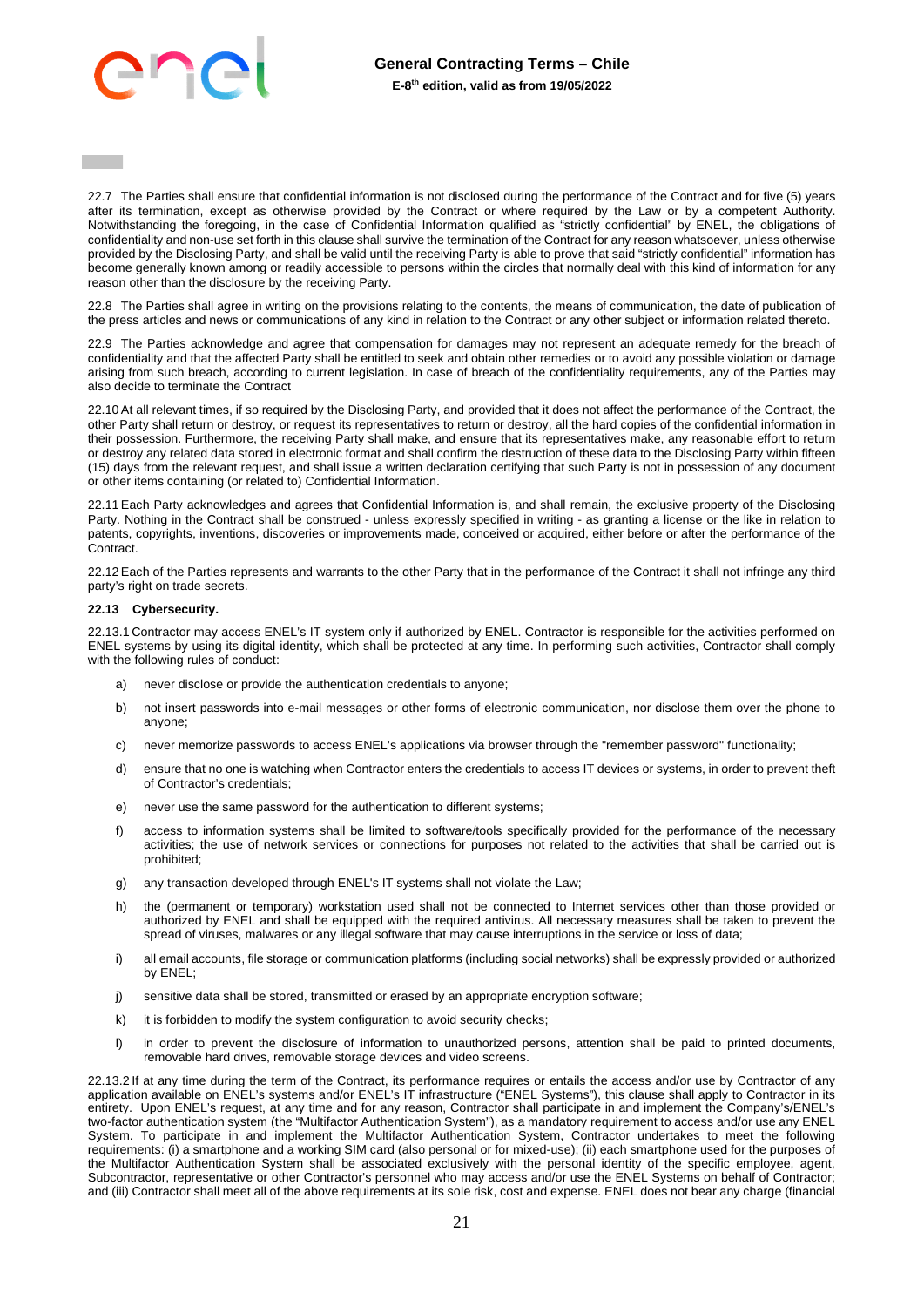

or otherwise) for the supply of the smartphone and shall not be liable unto Contractor or any third party for any damages, claims or losses, either direct or indirect, arising from or connected with the failure and/or defective functioning or unlawful use of any smartphone that is used for the Multifactor Authentication System by Contractor's employees, agents, Subcontractors, representatives or other personnel.

### <span id="page-21-0"></span>**23 PROCESSING OF PERSONAL DATA.**

### **23.1 PRIVACY NOTICE ON PERSONAL DATA PROCESSED BY THE PARTIES.**

23.1.1 For all the definitions related to Personal Data, reference is made to the terms and definitions set forth by Law No. 19.628 on the Protection of Privacy, as amended, supplemented or repealed from time to time.

23.1.2 Contractor shall comply with all the provisions of Law No. 19.628 of 1999 and with any other applicable regulations on data protection, as well as with any other law or regulation amending, supplementing or repealing them.

23.1.3 The Parties acknowledge that personal data are mutually collected during the assignment of the Contract, and are processed for its management and performance, or to comply with the applicable law. Personal data shall be collected and processed by automated means and/or paper forms and shall be stored throughout the term of the Contract and after its termination, for a period not exceeding the term set out in applicable law.

23.1.4 As used in this clause, the following definitions shall apply:

- "Data Controller", is the Enel Group company entering into the contract or the company for and on behalf of which the contract is entered into through its legal representative (hereinafter, Enel).
- "Data Processor", any authorized representative processing personal data on behalf of the Controller. For the purposes of this contract, each of the Parties is a Processor of the personal data received from the other party for the performance of the contractual services.
- "Data Subject", is any identified or identifiable individual to which personal data refer.
- "Personal Data", any information relating to an identified or identifiable individual.
- Personal data may be transferred to third parties, either companies under the administration of the Enel Group or related thereto, or other third parties, which may be appointed by the Data Controller as "Data Processors".
- Data Subjects shall be entitled to the rights provided for by Law No. 19.628 and by any regulations amending or supplementing it, by contacting the Data Controller.
- The Controller has appointed a Data Protection Officer (DPO), which may be reached a[t dpo.chile@enel.com](mailto:dpo.chile@enel.com)
- Data Subjects have the right to file claim for any breach of their personal data with the competent Civil Court.

#### **23.2 APPOINTMENT OF CONTRACTOR AS THE DATA PROCESSOR.**

23.2.1 If Contractor is requested by ENEL to process personal data, upon execution of the Contract and throughout its term, ENEL, as the Data Controller, appoints Contractor, which accepts such appointment, as the Data Processor and by virtue of such appointment, Contractor undertakes the obligations arising from such capacity. The decisions on the data shall be taken by the Data Controller, and Contractor shall only process the data for the purposes related to the performance of this contract or to comply with a legal obligation. Personal data may be processed by automated and/or physical means and shall be stored during the performance of the Contract and after its termination for a period not exceeding the time periods set forth by applicable law.

23.2.2 If Contractor is a Consortium or a Temporary Association, the companies belonging to the Consortium or Temporary Association shall be appointed as Data Processors, which shall comply with the obligations of this clause.

23.2.3 Enel shall be entitled to unilaterally terminate the Contract if Contractor fails to comply with the obligations of this clause.

23.2.4 Contractor undertakes to process the data in accordance with the applicable law, as well as with the criteria, requirements and specifications set out in the Contract, with ENEL's applicable Privacy Policy and the recommendations or instructions given by ENEL.

23.2.5 Contractor shall be subject to the following obligations and responsibilities:

- a) Contractor shall only process personal data in accordance with the Data Controller's instructions, as documented in Personal Data Protection Annex 1, specifying the type of data processed and the categories of Data Subjects.
- b) Contractor shall process the data in accordance with the applicable legislation, as well as with the criteria, requirements and specifications set out in the Contract, with ENEL's applicable Personal Data Processing Policy and other recommendations or instructions given by ENEL.
- c) Contractor shall ensure that its employees or associates involved in carrying out any operation, including the consultation or administration of a system, related to the processing of personal data for which ENEL is the Controller (hereinafter "Authorized Persons"), are aware of their obligations and responsibilities arising from this clause. Furthermore, Contractor shall ensure that its employees or associates know and apply the Principle of Confidentiality and that they are suitably trained on the principles related to Personal Data protection.
- d) To this purpose, Contractor shall submit to ENEL, upon ENEL's request, a self-declaration (Personal Data Protection Annex 2) and a list of the Authorized Persons who may directly or indirectly operate on the systems containing ENEL's Personal Data; this Annex shall be kept up-to-date throughout the term of the Contract. Contractor shall inform ENEL, within 5 (five) days, of the completion of the activities by the Authorized Persons, in order to enable ENEL to immediately cancel the relevant authorizations.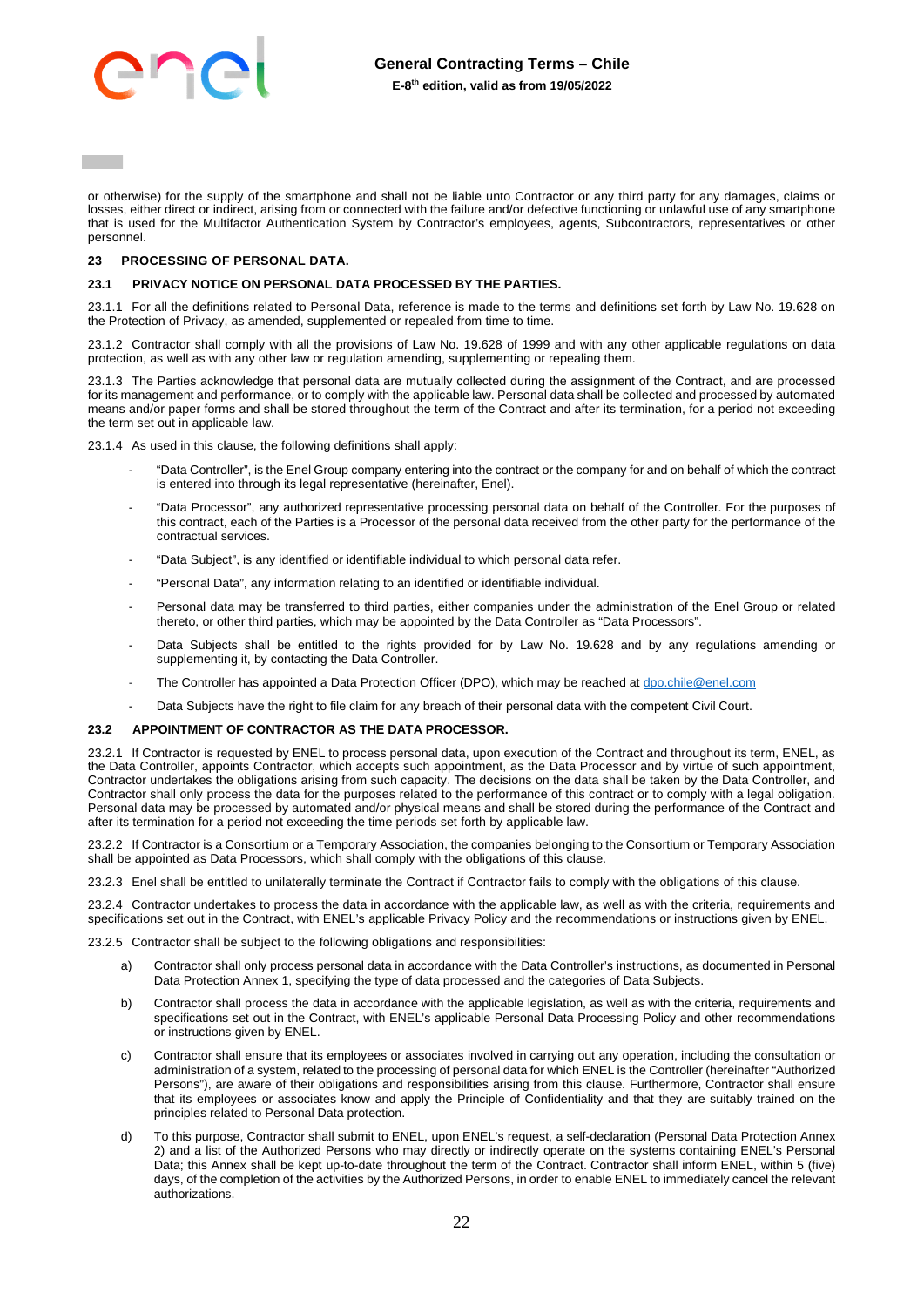

- e) Contractor shall not disclose, nor transfer to other natural or legal persons, the personal data received for the performance of the legal relationship and maintain due confidentiality in relation to the authorized processing.
- f) Contractor shall implement all the security measures required by the law or given by the Controller, all the preventive measures dictated by past experience as well as the technical and organizational measures required by the applicable legal regulations and by the Controller, designed to prevent unauthorized data processing that does not comply with its intended or that violates personal data protection, in order to ensure the security of personal data and prevent their alteration, loss, unauthorized processing or access, taking due account of the state of technology, the nature of the data stored and the risks to which they are exposed, regardless of whether they arise from human actions or from physical or natural causes. The measures shall include, without limitation, hardware, software, recovery procedures, and data extracted from personal data in the form of screenshots or hard copies. Furthermore, Contractor shall regularly verify the suitability of these measures, to ensure that they are appropriate in relation to the risk arising from personal data processing.
- g) Contractor shall only use the applications and/or tools specified by ENEL for the processing and transmission or transfer of the Personal Data, notwithstanding the express authorizations of the units of the relevant companies to use other application outside ENEL's platforms.
- h) If for the performance of the service an international transfer of personal data is required, for which ENEL is responsible, Contractor shall comply with the legal provisions and undertakes to expressly request ENEL's prior authorization, so that ENEL may determine if such transfer is required, if it complies with the legal requirements and, where applicable, request the relevant authorizations. However, upon ENEL's prior request, Contractor shall provide the list of the countries and data centers where personal data shall be processed on behalf of ENEL.
- i) Upon express request by the Data Controller, Contractor shall provide the list of the countries and data centers where the data shall be processed on behalf of the Data Controller.
- j) Contractor shall keep a log of the processing activities carried out on behalf of ENEL and provide a copy thereof upon ENEL's request.
- k) Contractor shall provide all information required to enable the Data Controller to comply with its obligation to meet the requests of the data subjects related with the exercise of their rights.
- l) Upon termination of the contract, Contractor shall eliminate and/or return to the Controller all the personal data received during the performance of the contract, except for those personal data that must be retained for purposes related, without limitation, to: (i) legal obligations and (ii) bring or defend from legal actions. Supporting evidence of such elimination shall be provided to the Controller.
- m) ENEL reserves the right to request the return of the personal data processed by Contractor, including before termination of the Contract, by notifying Contractor in writing thereof; furthermore, ENEL reserves the right to carry out audits and inspections, including by means of a third party appointed by ENEL, to verify the fulfilment of Contractor's obligations arising from this clause.
- n) In the case of a breach, either actual or alleged, of the protection of personal data, Contractor shall notify ENEL thereof as soon as possible and in any case within 48 hours of becoming aware of the breach and without any undue delay.
- o) Contractor shall comply with any order received from the Judicial Authority or other Personal Data Protection Authorities or any other competent authority in accordance with the applicable legal provisions, and shall support ENEL during the activities carried out for these Authorities.
- p) Contractor shall be fully liable and undertakes to indemnify ENEL against any claim, fine or sanction incurred or suffered for the damages caused, to the extent that such claim is based on the violation, or improper or inappropriate observance, by Contractor or by third parties appointed by Contractor (Sub-Processors) of the provisions of this section or the applicable legal provisions.
- q) Contractor declares to be fully aware of the contents of this clause and undertakes to comply with the laws, regulations and rules on Personal Data protection and processing, as well as with ENEL's applicable Personal Data Processing Policy. Contractor may request a copy of this policy to the Contract Manager.
- r) Contractor shall not process personal data for purposes other than the performance of the Contract. Contractor shall not carry out massive extractions of personal data, including by means of "RPA - Robotic Process Automation", unless this is required for the performance of the Contract or except if Contractor has received ENEL's prior authorization.
- s) The capacity of Data Processor shall automatically lapse upon termination of the contract or upon fulfillment of all the obligations set out therein.
- 23.2.6 Other Data Processors (or Data Sub-Processors).
	- a) If for specific processing activities the Data Processor needs to involve in the performance of the Contract one or more additional Data Processor(s) outside its organization, which in turn implies that such third parties shall access and/or process the personal data referred to in this section, they shall be appointed as Sub-Processors (hereinafter Data Sub-Processors).
	- b) Prior to the start of activities under the Contract, and in any case before the processing, the Sub-Processor shall submit to ENEL, through Contractor, the list of the names of its employees appointed as "Authorized Persons" for the processing of Personal Data for which ENEL is the Data Controller, including the self-declaration of appointment (Personal Data Protection Annex 2).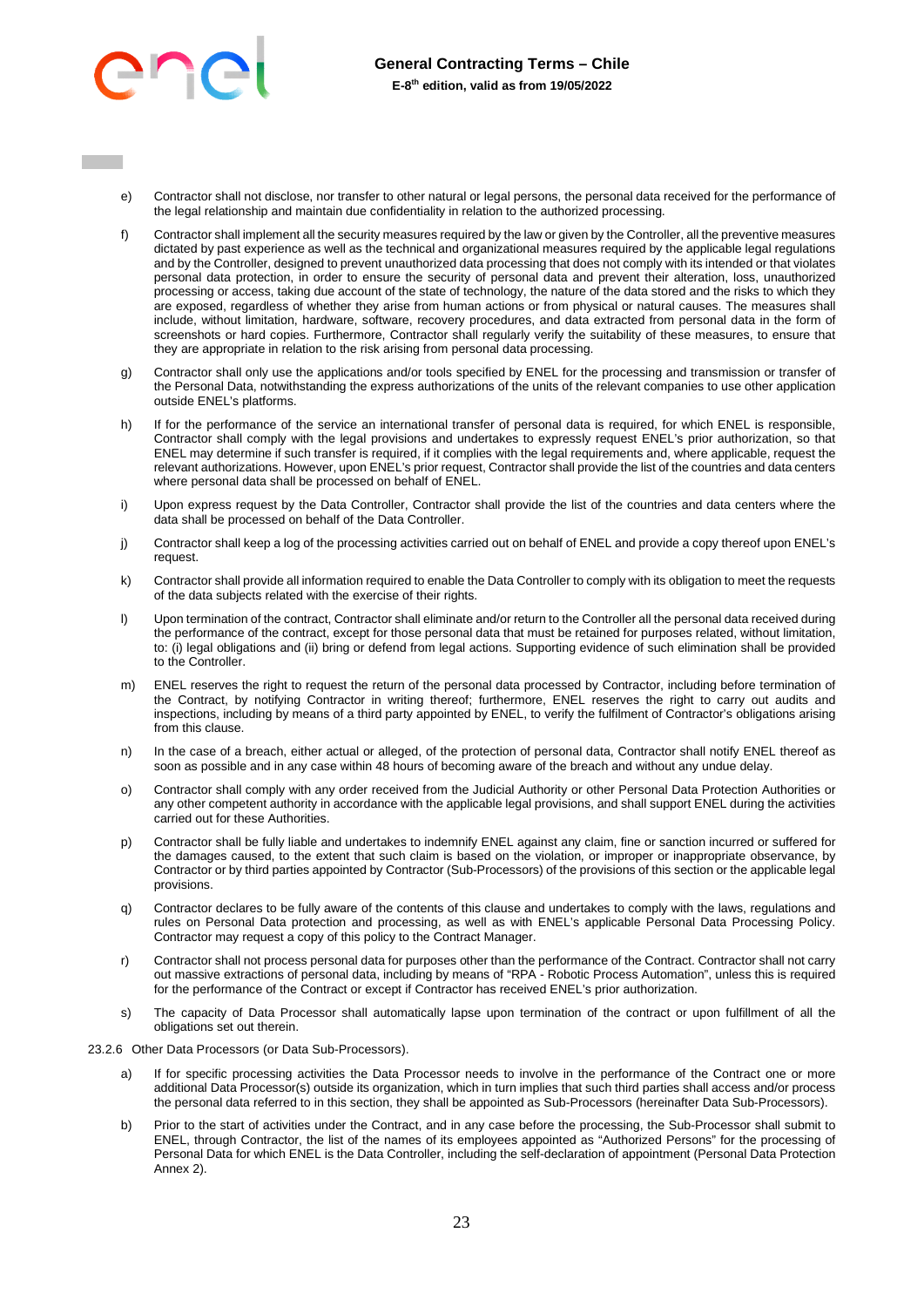

- c) Upon execution of the Contract, the Sub-Processors specified by Contractor shall be deemed authorized (Annex GDPR 3). If Contractor, on the basis of proven and reasonable justification, intends to modify this list, Contractor, before appointing new Sub-Processors, shall request ENEL's authorization in accordance with the attached rule (Annex GDPR 4).
- d) The Data Processor declares that the Data Sub-Processors shall process personal data in Chile, in the Member States of the European Union or in countries ensuring suitable protection of personal data in accordance with the European standards.
- e) If the Sub-Processors process the data in the United States, and are subject to U.S. legislation, the Data Processor shall ensure the validity of the Privacy Shield Certifications for the Processor and the Sub-Processors.
- f) Contractor warrants that the appointment of the Sub-Processor shall be revoked upon termination of the contractual relationship between ENEL and Contractor or upon its lapsing for any reason whatsoever.

#### **23.3 SYSTEM ADMINISTRATORS**

23.3.1 If, during the performance of the Contract, Contractor's and/or Sub-Processors' personnel accessing the personal data for which ENEL is the Data Controller, carry out functions attributable to a "System Administrator", i.e. a professional in charge of the administration and maintenance of an IT system or component, Contractor undertakes to:

- ensure that they have been formally appointed by a specific document;
- ensure that the System Administrators receive specific instructions to carry out their tasks, as well as suitable training on personal data protection;
- provide, upon ENEL's request, the list of the System Administrators appointed by Contractor and, where applicable, by the Sub-Processors;
- keep a record of the log-ins, log-outs and log-in attempts by the System Administrators appointed by Contractor and, where applicable, by the Sub-Processors. These record shall be made available to ENEL, upon ENEL's request.

#### <span id="page-23-0"></span>**24 SUPPLIER PERFORMANCE MANAGEMENT.**

24.1 ENEL monitors and assesses the performance of Contractors through a dedicated Supplier Performance Management ("SPM") process. The main topics evaluated during the assessment are the following:

- a) quality of activities;
- b) compliance with the schedule;
- c) compliance with health, safety and environmental standards;
- d) respect of human rights;
- e) cooperation and innovative solutions proposed during the performance of the Contract.

24.2 On the basis of the items listed above, ENEL shall assign a score to Contractor. In the case of a positive score, Contractor may have access to the incentive actions specified in the "Regulations on incentive management", available at: https://globalprocurement.enel.com/es/convertirse-en-proveedor/supplier-performance-management. If ENEL applies the remedies set forth in the Contract for breaches of contractual obligations, ENEL will assign to Contractor a negative score.

#### <span id="page-23-1"></span>25 **VALUE ENGINEERING AND GAIN SHARING<sup>1</sup> .**

25.1 "Value Engineering" means the systematic application of recognized techniques to identify functions, products, services, designs, techniques, alternatives, or performance improvements that have the effect of maintaining or improving the quality and/or value of the work or the project's overall cost and other applicable factors, while reducing the Price without affecting the safety, quality, and environmental compliance of the Scope of Contract. Value Engineering is the result of such practices or designs deviation from or adherence to the Technical Specifications, thus resulting in a deviation from and/or modification to the Contract. Value Engineering shall not include standard optimization exercised during the design process that ENEL and Contractor would normally perform.

25.2 ENEL and Contractor may submit "Value Engineering" proposals. Any "Value Engineering" proposals submitted by Contractor, shall be aimed at reducing the Price through direct and quantifiable adjustments to the Scope of Contract.

25.3 Contractor's proposals to ENEL shall be reviewed and approved by ENEL.

25.4 "Value Engineering" proposals shall include:

a) the proposed changes to the Scope of Contract (detailed description, attribution of responsibilities among the Parties, etc.); b) the anticipated savings and/or improvements in the Scope of Contract (financial or otherwise) that will be achieved by either Party;

- c) the estimated costs to be incurred by either Party;
- d) any other impact on the provisions of the Contract.

25.5 ENEL shall make any commercially and technically reasonable efforts to review and respond to the "Value Engineering" proposals within fifteen (15) days from their receipt. If a "Value Engineering" proposal is approved, the proposing Party shall timely develop a specific implementation plan.

 $1$  This clause shall only apply to Contracts which are not subject to laws forbidding or limiting the use of this mechanism.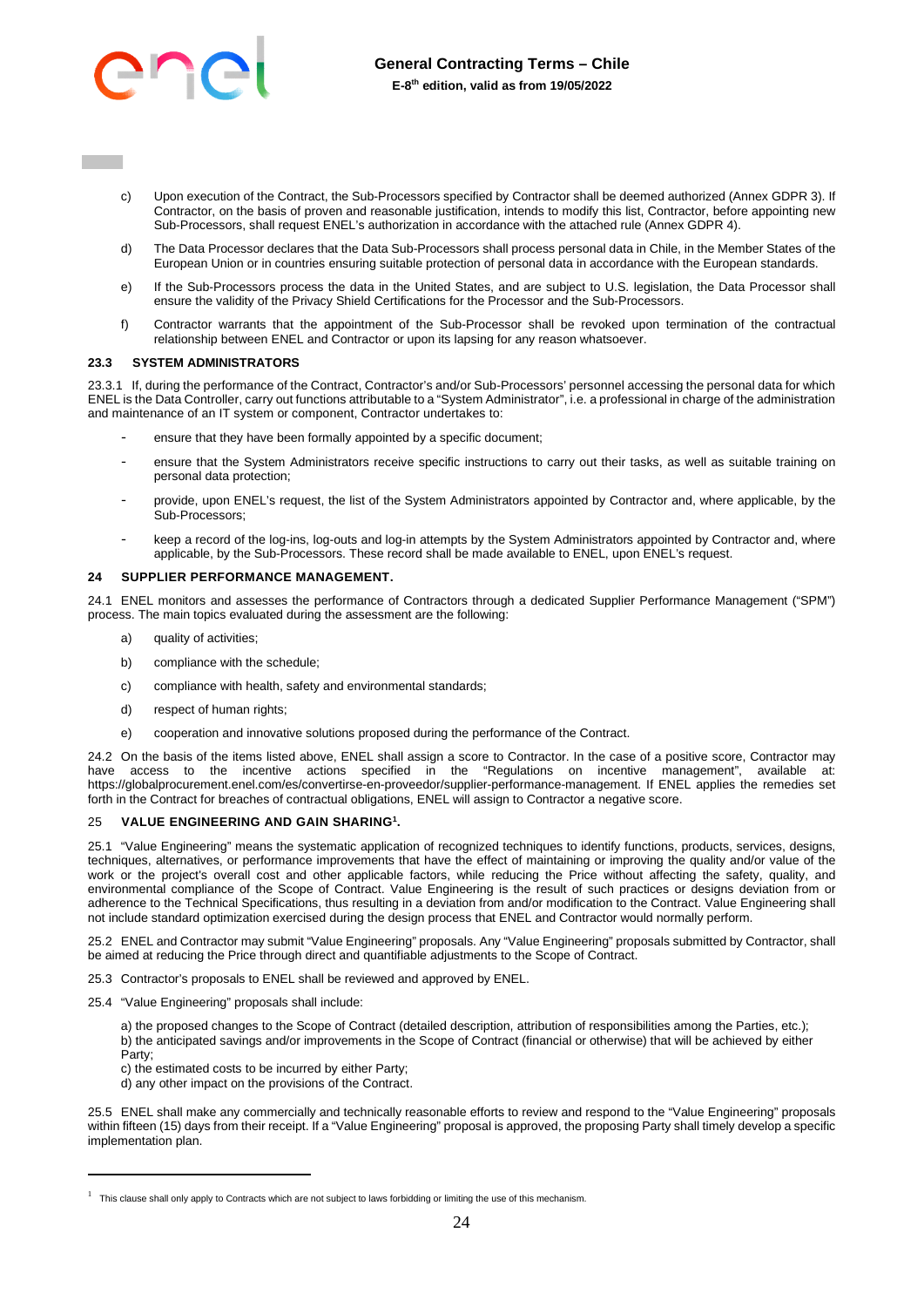

25.6 No "Value Engineering" proposal shall be implemented unless a formal acceptance in writing has been issued by ENEL.

25.7 The monetary value of the "Value Engineering" proposals shall be referred to as the "Gain Sharing". Contractor shall submit a proposal of Gain Sharing distribution between ENEL and Contractor. Should the proposal be approved, Contractor may be entitled to receive such portion of the Gain Sharing as agreed upon by the Parties.

25.8 Upon approval of a "Value Engineering" proposal, Contractor shall submit a Change Order request in accordance with the provisions of clause [9.4.](#page-8-0)

#### <span id="page-24-0"></span>**26 GOVERNANCE.**

26.1 Contract Governance Structure.

26.2 Where provided for by the Contract, the Parties may set up a committee (hereinafter, the "Review Group") to supervise the progress of performance of the Contract. The Review Group is made up of an equal number of representatives of the Parties. Each Party may periodically change its representatives in the Review Group at its sole discretion, notifying the other Party of the change.

26.3 From time to time, by mutual agreement between the Parties, additional representatives of both Parties, with appropriate technical skills, experience and knowledge, or external consultants, may be invited to attend the meetings of the Review Group, notwithstanding the obligation for all third parties to sign and comply with confidentiality obligations.

26.4 The Review Group is chaired by a representative of ENEL.

#### **26.5 Decision process.**

All the decisions of the Review Group shall be unanimous. If the Review Group, after making good faith efforts, fails to reach an agreement, this matter shall be referred to the representatives of ENEL and Contractor specified for this purpose in the Contract. These representatives shall promptly meet and negotiate in good faith to resolve this issue.

# **26.6 Responsibility.**

26.6.1 The Group's responsibilities include:

- a) support and facilitate ongoing cooperation and communication between the Parties;
- b) supervise and coordinate the transfer of information;
- c) periodically evaluate the performance of the Contract;
- d) discuss in good faith all potential improvements that may be implemented during the performance phase.

26.6.2 Unless otherwise provided for by the Contract, the Review Group meets at least once a year at **ENEL**'s facilities or other venues agreed by the Parties. Alternatively, the Review Group may meet by teleconference, videoconferencing or other similar communication equipment.

26.6.3 The Chairman of the Review Group is responsible for sending the agenda, reasonably in advance of all meetings, as well as for the preparation of the final minutes of each meeting.

26.6.4 Any expenses for attending the meetings shall be borne by each Party.

#### <span id="page-24-1"></span>**27 KPI (KEY PERFORMANCE INDICATOR).**

27.1 Contractor shall perform the Contract in satisfaction of the service levels, where expressly provided for by the Contract.

27.2 The Parties shall monitor and verify attainment of the service levels in accordance with the terms set out in the "GOVERNANCE" clause above.

#### <span id="page-24-2"></span>28 **GLOBAL COMPACT.**

28.1 Each of the Parties acknowledges the content of the so-called "Ten Principles" of the United Nations Global Compact, and declares to manage its business activities and operations in order to meet those fundamental responsibilities in the areas of human rights, labor, environment and anti-corruption.

28.2 In particular, Contractor undertakes to fully comply with the principles of the Global Compact and with the Law, and shall ensure that all activities carried out, either directly or by its Subcontractors, Sub-suppliers, other Third Parties appointed by Contractor and its entire supply chain, comply with the following principles of the Global Compact:

# a) HUMAN RIGHTS.

- One: Businesses must support and respect the protection of internationally recognized human rights in conducting their business activities.
- Two: Businesses must ensure that they do not take part in human rights violations.
- b) LABOR
	- Three: Businesses must uphold the freedom of association and the effective recognition of the right to collective hargaining.
	- Four: Businesses must uphold the elimination of all forms of forced labor performed under duress.
	- Five: Businesses must uphold the abolition of child labor.
	- Six: Businesses must uphold the elimination of discriminatory practices in employment and education.
- c) ENVIRONMENT.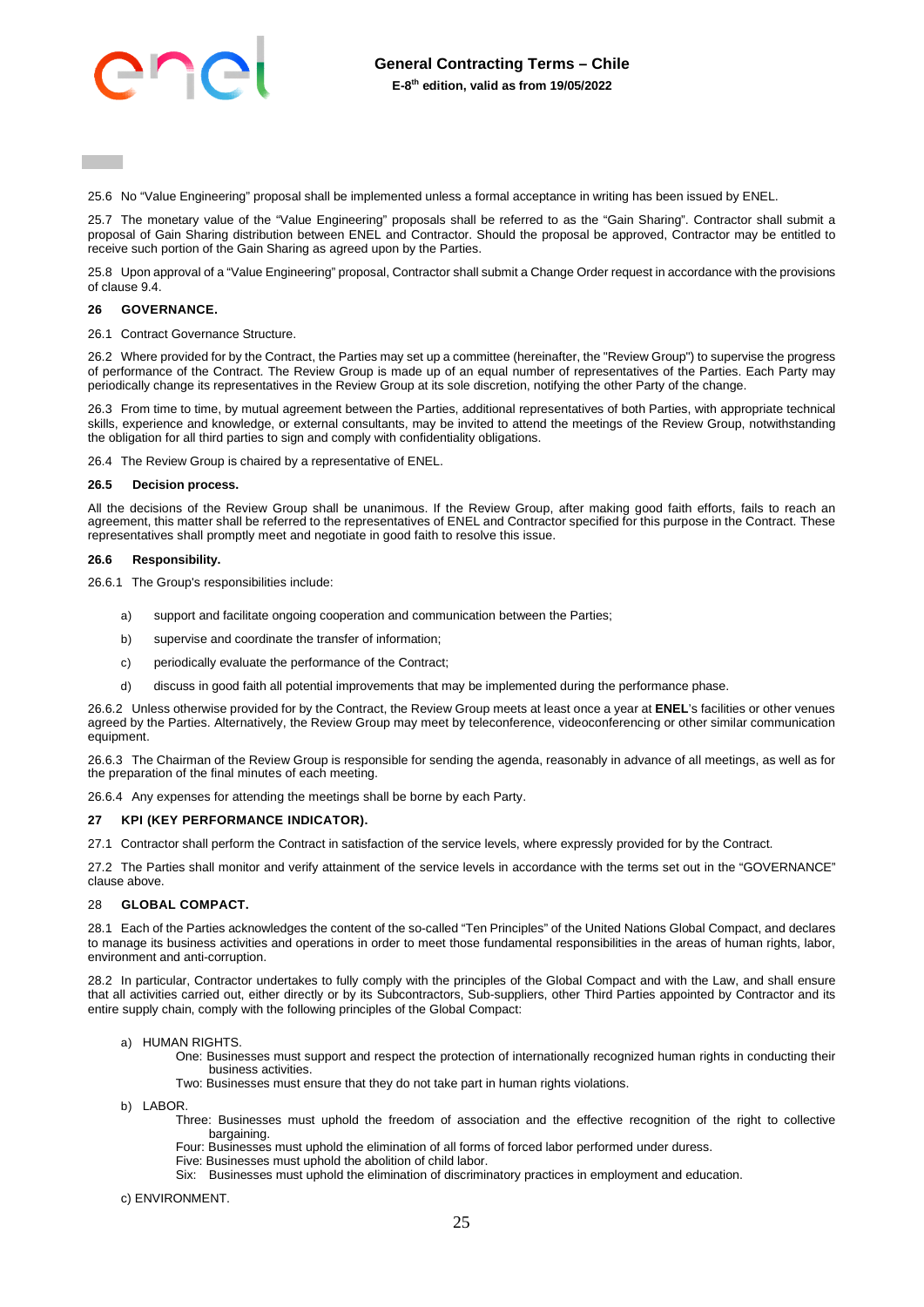

Seven: Businesses must conduct their affairs preventively to avoid potential damage to the environment. Eight: Businesses must support initiatives to promote greater environmental responsibility. Nine: Businesses must encourage the development and diffusion of environmentally friendly technologies.

### d) ANTI-CORRUPTION.

Ten: Businesses must work against corruption in all its forms, including extortion and bribery.

28.3 Contractor undertakes to comply with the applicable law and with the above-mentioned principles, and to inform ENEL of any situation which, to the best of its knowledge and following due investigation, including situations related to its Subcontractors, Subsuppliers, Third Parties retained by Contractor and its entire supply chain, may result in a breach of these principles, as well as the plan to remedy these situations.

28.4 Throughout the term of the Contract, Contractor undertakes to allow ENEL to verify the degree of compliance with the requirements set out in this clause, by carrying out inspections, audits and/or requests for documents. In such cases, Contractor shall grant ENEL the access to its facilities and duly provide the requested documents, and Contractor shall make all efforts to fulfil this obligation and shall ensure that its Subcontractors, Sub-suppliers, Third Parties appointed by Contractor and its entire supply chain do the same.

ENEL may terminate the Contract for causes attributable to Contractor whenever ENEL acquires sufficient and reasonable certainty that Contractor or its Subcontractors, Sub-suppliers, Third Parties appointed by Contractor or its supply chain violated one of the aforementioned principles. Contractor shall defend and hold ENEL harmless from and against any damage, loss, cost or expense arising therefrom.

#### <span id="page-25-0"></span>**29 CODE OF ETHICS.**

#### **29.1 General details.**

29.1.1 The ENEL Group in the conduct of its business and in the management of relationships complies with the contents of its Code of Ethics, its Zero Tolerance Anti-Bribery Plan and its Human Rights Policy.

29.1.2 Contractor acknowledges the commitments provided for in the Enel Code of Ethics and declares that the conduct of its business and the management of its relationships with third parties are inspired by equivalent principles, and Contractor shall ensure that all of its Subcontractors, Sub-suppliers, Third Parties appointed by Contractor and its entire supply chain comply with such principles.

29.1.3 Contractor declares to acknowledge the commitments undertaken by ENEL in its Code of Ethics and undertakes to comply with the principles of the International Labor Organization conventions, as well as with the legal regulations on: the protection of child and women labor; equal opportunities; the prohibition of discrimination, abuse and harassment; freedom of association and representation; forced labor; environmental safety and protection; health and hygiene conditions. Furthermore, Contractor shall ensure that all of its Subcontractors, Sub-suppliers, Third Parties appointed by Contractor and its entire supply chain comply with the same.

29.1.4 Furthermore, Contractor shall comply with the applicable legislation on wages and salaries, pensions and social security contributions, insurances, taxes, etc., in relation to all of its workers employed for any reason in the performance of the Contract, and shall ensure that its Subcontractors, Sub-suppliers, Third Parties appointed by Contractor and its entire supply chain comply therewith. In the case of any conflict between the International Labor Organization conventions and the applicable regulations, the most restrictive rules shall apply.

29.1.5 Each of the Parties undertakes to prevent any form of corruption. Therefore, ENEL prohibits to make any promise, offer or request for unlawful payments, whether in cash or other benefits, for the purpose of furthering its relationships with its stakeholders and this shall apply to all of its employees, directors and officers. Contractor undertakes to comply with this obligation and to ensure that all of its Subcontractors, Sub-suppliers, Third Parties appointed by Contractor and its entire supply chain comply therewith.

29.1.6 ENEL reserves the right to carry out any control and monitoring activity (e.g., inspections, audits and/or requests for documentation) to verify the fulfillment of the obligations specified above, both by Contractor and by any of its Subcontractors, Subsuppliers, Third Parties appointed by Contractor and operators belonging to its supply chain. In such cases, Contractor shall grant ENEL access to its premises and duly provide the requested documents, and Contractor shall make all efforts to ensure that its Subcontractors, Sub-suppliers, Third Parties appointed by Contractor and its entire supply chain do the same.

29.1.7 In the case of any failure to fulfill these obligations, ENEL reserves the right to terminate the Contract and Contractor shall defend and hold ENEL harmless from and against any damage, loss, cost or expense arising therefrom.

#### **29.2 Conflict of interests.**

29.2.1 During the performance of the Contract, Contractor undertakes to have exclusive regard for the interests of ENEL, ensuring that there are no situations that might lead to the occurrence of any conflict of interest in relation to the activities to be performed.

29.2.2 Throughout the term of the Contract, Contractor undertakes to adopt a suitable conduct in order to avoid potential conflict of interests. If any situation is reasonably expected to create a conflict of interests - notwithstanding ENEL's right to terminate the Contract - Contractor undertakes to promptly inform ENEL in writing and to follow its reasonable instructions, which shall be given after consultation and assessment of the requirements pointed out by Contractor.

29.2.3 Contractor (if an individual) by signing the Contract declares:

- 1. That Contractor does not hold, within the ENEL Group companies, any senior management position (such as director, senior manager with strategic duties), nor is Contractor an employee of the company or an auditor of the ENEL Group;
- That no family members/relatives down to the second degree/spouse not legally separated/ domestic partner/ spouse or children of his/her partner/bound to him/her by blood, marriage or other ties are employed in one of the ENEL Group companies;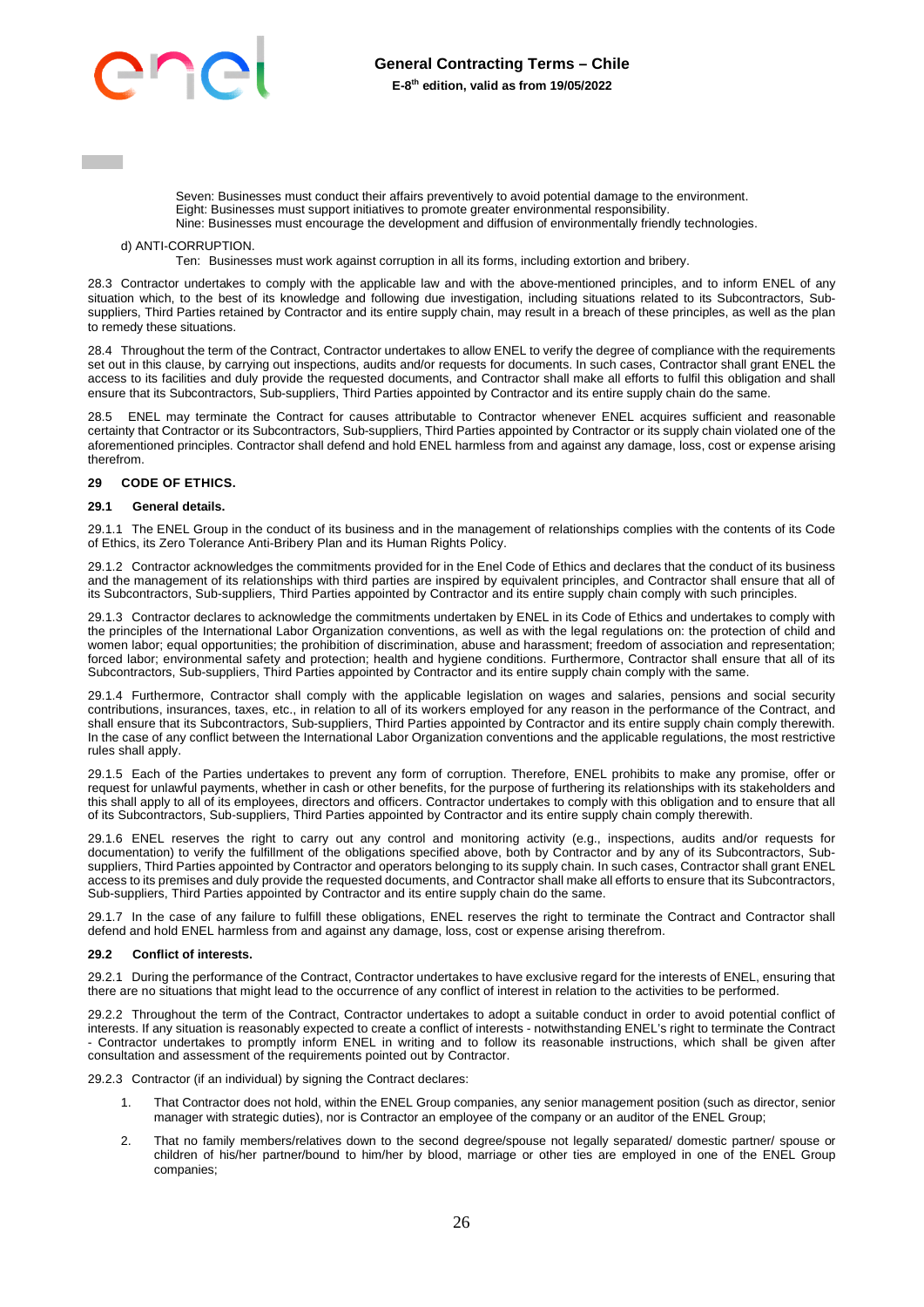

3. That Contractor as well as his/her family members (spouse not legally separated or first-degree relatives) did not hold, in the last twenty-four (24) months, nor are currently holding any office in the Public Administration or in utility bodies which had direct relations with the activities carried out by any of the ENEL Group companies (awarding concessions, control activities, etc.).

Contractor (if it is a legal entity<sup>2</sup>), by signing the Contract, declares that, on the basis of its knowledge of its company structure, none of the persons belonging to its governance, management or supervisory bodies (including trusts):

- Is a member of the Senior Management or of the Management Bodies or of the Audit Committee, nor an executive with key roles in the ENEL Group companies, nor is a relative down to the second degree, spouse, partner, child of a spouse or partner, or a dependent person (whether by kinship or marriage) of the aforementioned members.
- b. Is an employee of an ENEL Group company, nor is a relative within the second degree of kinship or by marriage, spouse, partner, child of a spouse or partner, or a dependent person (whether by kinship or marriage) of such employee.
- c. Held or currently holds, whether by him/herself or his/her relatives (spouse not legally separated or first-degree relatives), in the last twenty-four (24) months, any office in the Public Administration or in utility bodies which had direct relations with the activities carried out by any of the ENEL Group companies (awarding of concessions, control activities, etc.).

29.2.4 Contractor undertakes to inform ENEL of any change subsequently occurring to the information declared before the signature of the Contract, as long as Contractor holds active status as such.

#### **29.3 Health and Safety.**

29.3.1 In ENEL, no work can be done compromising Health & Safety and/or environment. For this reason, as established in the Stop Work Policy, any risk situation or unsafe behavior shall determine the suspension of work and the restoration of Health, Safety and/or environmental conditions.

29.3.2 ENEL is strongly and constantly engaged in promoting and consolidating a culture of health, safety and environmental protection. Such commitment is further detailed in the "Declaration of Commitment to Health and Safety", the "Stop Work Policy" and the "Environmental Policy", available at the following addresses:

**[https://globalprocurement.enel.com/es/documentos ,](https://globalprocurement.enel.com/es/documentos)** under the section "Other useful documents" and

**<https://globalprocurement.enel.com/es/documentos/documentacion-salud-y-seguridad>**and

**[https://corporate.enel.it/en/company/policy-environmental-enel .](https://corporate.enel.it/en/company/policy-environmental-enel)** 

29.3.3 Contractor acknowledges ENEL's commitment in promoting and consolidating a culture of health, safety and environmental protection, and undertakes to comply with the same principles and with the provisions of the HSE Terms, when applicable, as well as to ensure that its Subcontractors, Sub-suppliers, Third parties engaged by Contractor and its whole supply chain comply therewith.

#### **29.4 Integrity Clause.**

- a) By submitting the bid and/or accepting the Contract, the Bidder/Contractor<sup>3</sup> declares
	- to acknowledge the commitments undertaken by ENEL S.p.A. and the companies directly or indirectly controlled by ENEL (hereinafter "ENEL"), specified in the Code of Ethics, the Zero Tolerance Anti-Bribery Plan (ZTC), the Human Rights Policy, in order to comply with the relevant principles in the performance of its business activities and in the management of the relationships with third parties;
	- $\bullet$ 4 that to the best of its knowledge, the Bidder/Contractor is not subject to any criminal proceedings in relation to tax crimes, crimes against the public administration, crimes against property, crimes against the personal freedom or the public order, environmental crimes;
	- $\bullet$ <sup>5]</sup> that the Bidder/Contractor is not subject to any criminal investigation in respect of any matter, fact, or unlawful conduct constituting tax crimes, crimes against the public administration, crimes against property, crimes against the personal freedom or the public order, environmental crimes;
	- to be aware and to authorize for the purposes of assessing the professional conduct of the declarant and of the relevant Company, according to the second and third paragraph above - that ENEL may independently collect additional information, in order to assess the accuracy of the statements made, considering the necessary existence of duties of loyalty for the Company involved.
- b) The Bidder/Contractor undertakes to promptly inform and to provide all the relevant documents to ENEL:

<sup>&</sup>lt;sup>2</sup> Public bodies, companies listed on the stock exchange, banks and the companies under their control are not bound by this declaration.

<sup>&</sup>lt;sup>3</sup> The Legal Representative of the Company in his/her own right and on behalf of (a) the owner and the technical director, in the case of individual companies; (b) the partners and the technical director, in the case of business partnerships; (c) the general partners and the technical director, in the case of limited companies; (d) the managers holding powers of<br>representation, the technical director company or consortium, **of the Company where they perform their office** and, where applicable, **on behalf of the Parent Company and of the** (e) owner and the technical director,<br>in the case of individual companies; (f) the with less than four members, in the case of other type of company or consortium, **of the Parent Company**.

<sup>&</sup>lt;sup>4</sup> In relation to the Bidder/Contractor and the persons listed in point 3.

<sup>5</sup> In relation to the Bidder/Contractor and the persons listed in point 3.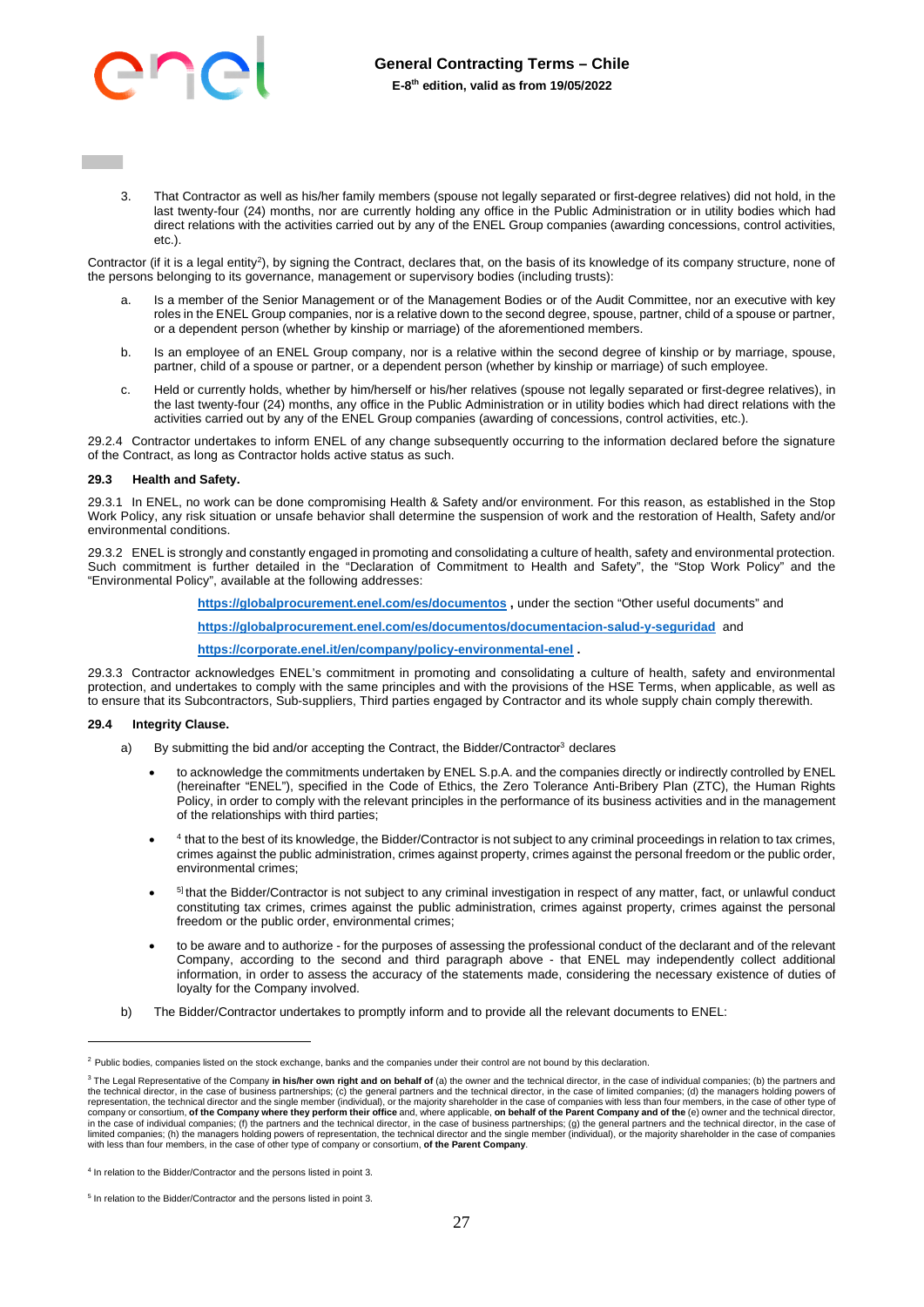

1) If the Bidder/Contractor becomes aware of the opening of any criminal proceedings, referred to in the second paragraph of letter a) above;

29.4.1 ENEL reserves the right to examine, at its discretion, the aforementioned information, in order to assess the professional conduct of the Bidder/Contractor and of the relevant Company.

### **29.5 International sanctions and export control decisions.**

29.5.1 Each Party represents and warrants to the other Party that, to the best of its knowledge and after due investigation, as of the execution date of the Contract, neither such Party nor any of its officers, members of its governing body, shareholders owning at least a 5% interest in the Party's company or in any company of which such Party owns at least 50 % or is otherwise controlled by such Party, or is under common control by the ultimate parent company, are (i) subject to Sanctions, or (ii) involved in any activity, or have been previously involved in any activity, which may expose them to Sanctions. For the purposes of this section, the term "Sanctions" refers to all the applicable economic or financial sanctions or trade embargos imposed or enforced in accordance with the laws, regulations, executive orders, restrictive measures or other related rules publicly issued or notified by: (i) the United Nations; (ii) the European Union; (iii) the United States government, including those established by the U.S. Department of the Treasury's Office of Foreign Assets Control; (iv) Her Majesty's Treasury of the United Kingdom.

29.5.2 Each Party undertakes to fully comply with all the legal requirements related to Sanctions with regard to the performance of the **Contract.** 

29.5.3 Each Party undertakes to maintain in effect and enforce policies and procedures designed to prevent the application of any Sanctions and to promptly notify in writing to the other Party on the institution of any proceedings that may lead to the imposition of a Sanction and, in any case, the application of any Sanctions throughout the term of the Contract.

29.5.4 Furthermore, Contractor represents that, to the best of its knowledge and after due investigation, its Subcontractors, Subsuppliers, Third Parties engaged by Contractor and its entire supply chain, are not subject to any Sanctions and Contractor shall promptly notify in writing, in accordance with clause 6 "COMMUNICATIONS" of these General Terms, to ENEL any circumstance in its knowledge concerning the application of any Sanctions throughout the term of the Contract against its Subcontractors, Sub-suppliers, Third Parties engaged by Contractor and its entire supply chain.

29.5.5 In the event that Contractor or any of its Subcontractors and/or Sub-suppliers, Third Parties engaged by Contractor or any operator belonging to its supply chain, are subject to a Sanction during the term of the Contract, or if Contractor provides misrepresentations under this clause, ENEL may terminate the Contract upon 7 working days' prior written notice. Only in this last case, Contractor shall indemnify and hold ENEL harmless against any damage, loss, cost or expense arising therefrom.

29.5.6 In such cases of termination, the Parties may negotiate in good faith in order to mitigate, to the extent applicable, any loss or damage related to the Sanctions or arising therefrom, within the notification period for termination. Should the Parties fail to reach an agreement within 7 working days from the notification of termination, the Contract shall be automatically terminated, notwithstanding any other action or remedy available in accordance with the applicable Law or the Contract.

#### <span id="page-27-0"></span>**30 GOVERNING LAW.**

Unless otherwise specified in the Contract, the Contract shall be governed by Chilean law.

# <span id="page-27-1"></span>**31 JURISDICTION.**

31.1 Any dispute arising between the Parties in relation to the interpretation or performance of this Contract shall be subject to the exclusive jurisdiction and competence specified in the Contract.

31.2 In the absence of any provision in the Contract, the Contract shall be regulated by Chilean law and any dispute or disagreement arising from, related to or connected with the Contract, including its existence, validity or termination, shall be submitted to arbitration, according to the Procedural Arbitration Rules of the Arbitration and Mediation Center of Santiago applicable at the relevant date, and following the criteria below: (a) the arbitration court shall be made up of one arbitrator appointed by mutual agreement of the Parties. If no agreement is reached, the Parties confer a special and irrevocable power to the Chamber of Commerce of Santiago to appoint, upon written request of any of the Parties, the arbitrator among the members of the arbitration body of the Arbitration and Mediation Center of Santiago; (b) the arbitrator shall act as a *de jure* arbitrator in relation to the settlement of the dispute and as an *ex aequo et bono* arbitrator in relation to the procedure; (c) no appeal shall be allowed against the resolutions of the arbitrator. The arbitrator shall be entitled to decide within the scope of its competence and/or jurisdiction. The proceedings shall be substantiated in Spanish.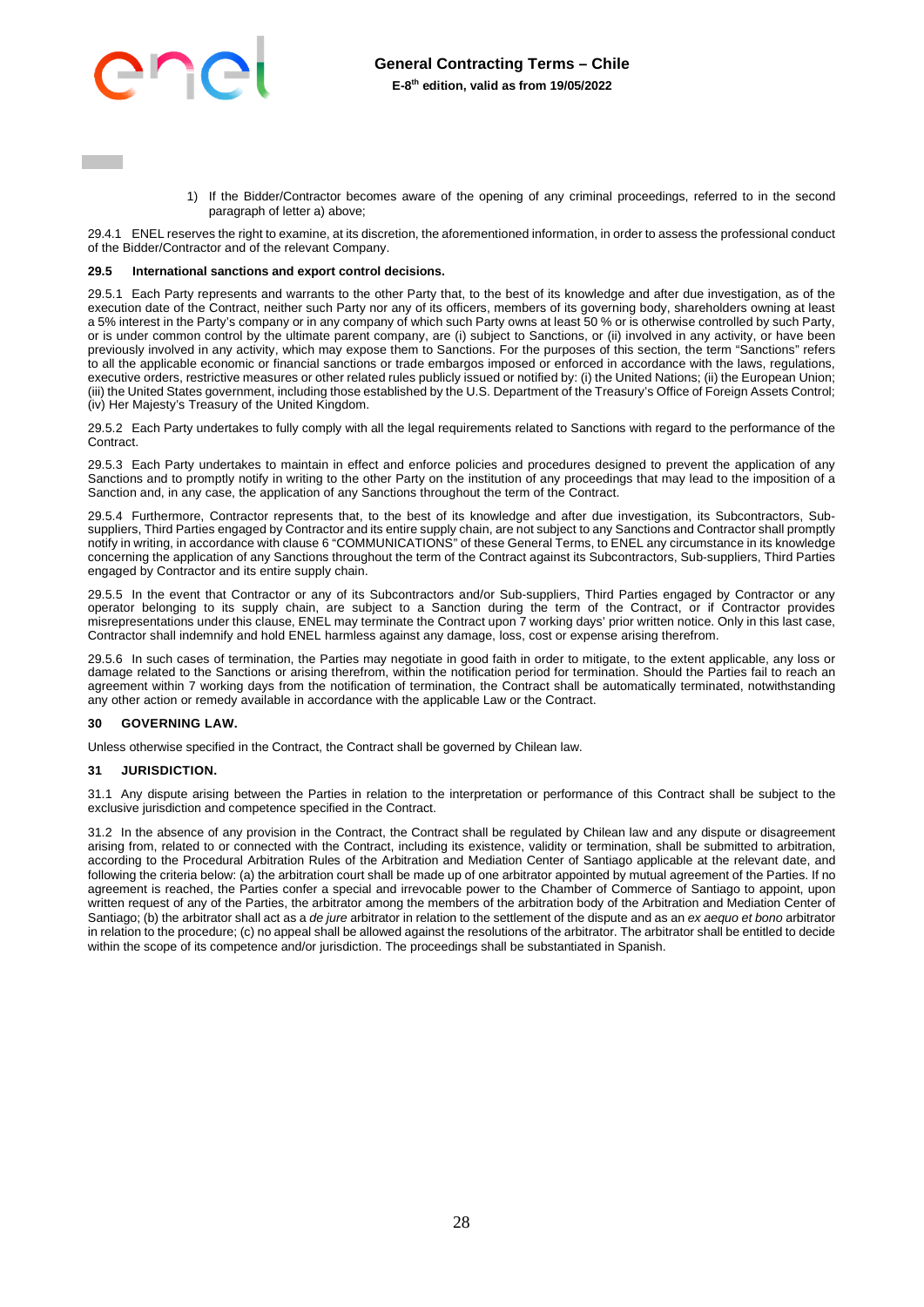

# **Annex Personal Data Protection**

<span id="page-28-0"></span>**Annex Personal Data Protection 1**

#### **DESCRIPTION OF PERSONAL DATA PROCESSING**

With reference to clause XX of the General Contracting Terms applicable to Chile and to contract no. [ ] and in particular to the appointment made by the company [ ], in its capacity as Data Controller, to [ ] as Data Processor, this Annex is intended to specify that the processing referred to above shall be carried out on the following categories of data and Data Subjects.

# **A. Categories of Personal Data**  Personal details<sup>6</sup> □ - Sensitive data<sup>7</sup> □ - Judicial data □  $-$  Economic and financial personal data<sup>8</sup> □ - Contact details 9 □ Data related to identification documents<sup>10</sup> □ - Geolocation data □ - Statistical data □ - Other categories of personal data (free text) □ \_\_\_\_\_\_\_\_\_\_\_\_\_\_\_\_\_\_\_\_\_\_\_\_\_\_\_\_\_\_\_\_\_\_\_\_\_\_\_\_\_\_\_\_\_\_  $\bullet$

# **B. Categories of Data Subjects**

| <b>Business partners</b>                      | п |
|-----------------------------------------------|---|
| Contractors                                   | п |
| Customers/prospects                           | п |
| External third parties                        | п |
| <b>Minors</b>                                 | п |
| Employees                                     | п |
| Employees / Managers                          | п |
| Shareholders                                  | п |
| Employees of other Companies of the Group     | п |
| Other categories of Data Subjects (free text) | п |
|                                               |   |

\_\_\_\_\_\_\_\_\_\_\_\_\_\_\_\_\_\_\_\_\_\_\_\_\_\_\_\_\_\_\_\_\_\_\_\_\_\_\_\_\_\_\_\_\_\_\_\_\_\_\_\_\_\_\_\_\_\_\_\_\_\_

 $<sup>6</sup>$  E.g.: first name, last name, sex, date of birth, place of birth, etc.</sup>

 $^7$  E.g.: data of minors, health data, political opinions, religion, ethnicity, sexual orientation, etc.

<sup>8</sup> E.g.: current account or credit card number, credit history, etc.

<sup>&</sup>lt;sup>9</sup> E.g.: home address, e-mail address, landline or mobile number, etc.

<sup>10</sup> E.g.: ID card, passport, etc.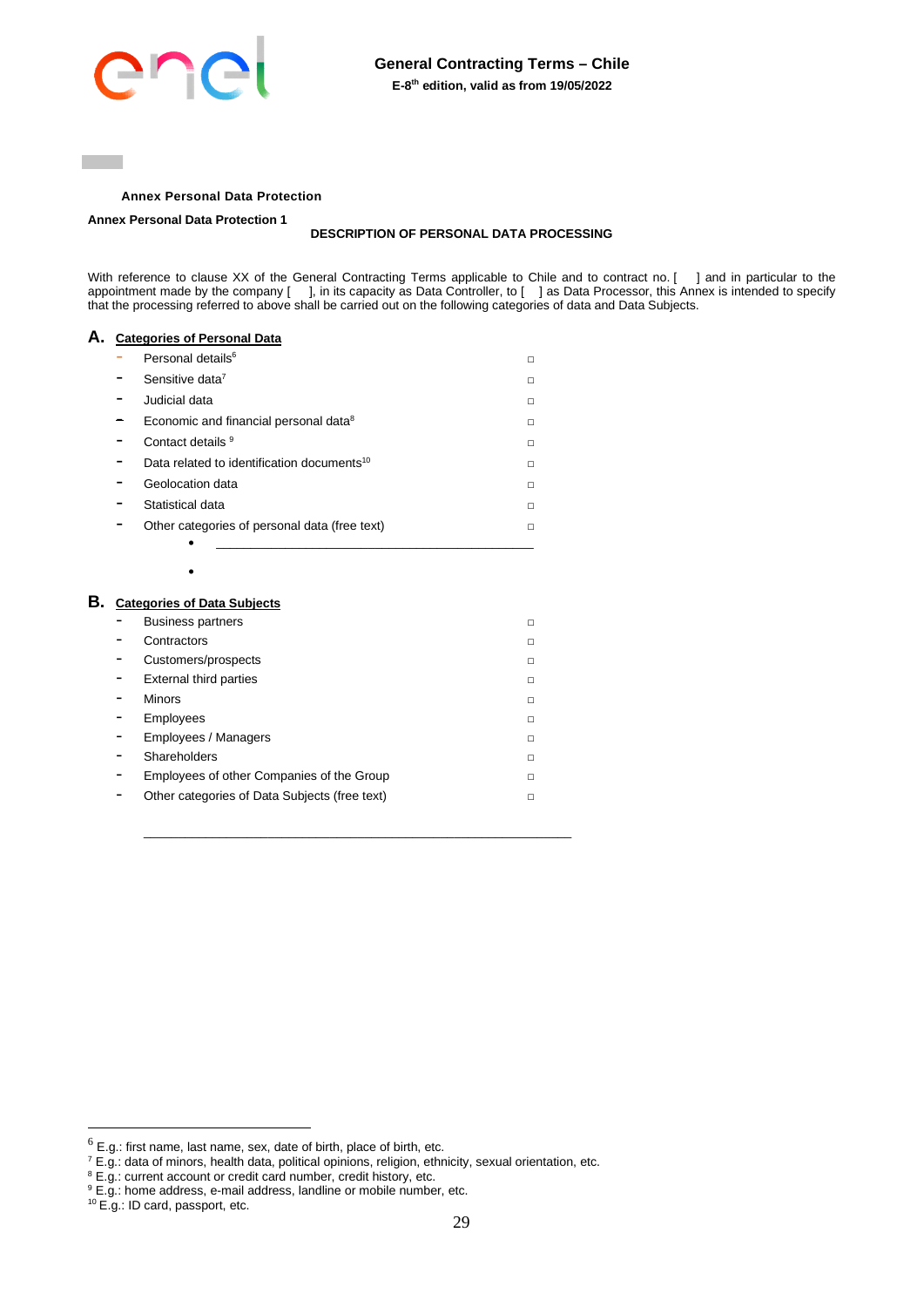

#### **Annex Personal Data Protection 2**

#### **SELF-DECLARATION**

Appointment of the Authorized Persons for the Processing of Personal Data

With reference to clause XX of the General Contracting Terms applicable to Chile and to contract no. [ ] and in particular to the appointment made by the company [ ], in its capacity as Data Controller, to [ ] as Data Processor, the undersigned, under penalty of perjury, hereby:

#### **DECLARES**

- a) That its employees/associates have been informed about the activities covered by the contract referred to above, as well as the duties and responsibilities arising from their status as "Authorized Persons" for the processing of the personal data, including the minimum requirements set out in the final section of this declaration;
- b) That the Sub-Processor, if applicable, performing the activities covered by the contract referred to above, has informed its employees and associates about the duties and responsibilities arising from their status as "Authorized Persons" for the processing of the personal data;
- c) That ENEL may access, at any time, the supporting documentation certifying the accuracy of the statements made in the previous paragraphs.

#### **ATTACHES**

The list of the Authorized Persons for the processing of the personal data and/or to directly or indirectly operate on Enel's systems containing Personal Data.

#### **UNDERTAKES**

- a) To deliver to ENEL before the commencement of the activities under the scope of contract, the List of the Authorized Persons for the processing of the personal data and/or to directly or indirectly operate on Enel's systems containing Personal Data, and to properly keep such document up-to-date.
- b) Notify ENEL on any employee/associate who will not process personal data, either due to termination of the employment relationship or to the completion of the activities for Enel by the Authorized Persons, within five working days after the occurrence of these circumstances.

Full name of the Legal Representative …………………………………………

Signature of the Legal Representative...........................................

Date ……………………………….

#### **MINIMUM INFORMATION AND INSTRUCTIONS FOR THE PERFORMANCE OF THE ACTIVITIES RELATED TO THE PROCESSING OF PERSONAL DATA BY THE AUTHORIZED PERSONS.**

In particular, the following requirements shall apply:

- The processing of personal data shall be carried out lawfully and correctly;
- The personal data shall only be processed for purposes related to the activities carried out and only during working hours and, in any case, in compliance with the legal period for the processing;
- Notwithstanding the foregoing, in the exceptional case that the processing of the personal data is made outside working hours, the Authorized Person shall ensure to log off from the working session, protecting the login credentials for future accesses;
- The completeness and accuracy of the data provided and processed shall be verified and ensured, and that such data are current;
- If the subject of the contract includes the collection of consents from Data Subjects, the instructions given by ENEL shall be followed and, in any case, they shall be kept in storage media;
- In case of interruption of work, even temporary, the Authorized Person shall ensure that the data processed may not be accessed by unauthorized third parties, performing a specific log off.
- The log-in credentials shall be confidential and, as such, they shall only be used by the Authorized Person;
- Utmost confidentiality shall be ensured during each processing operation.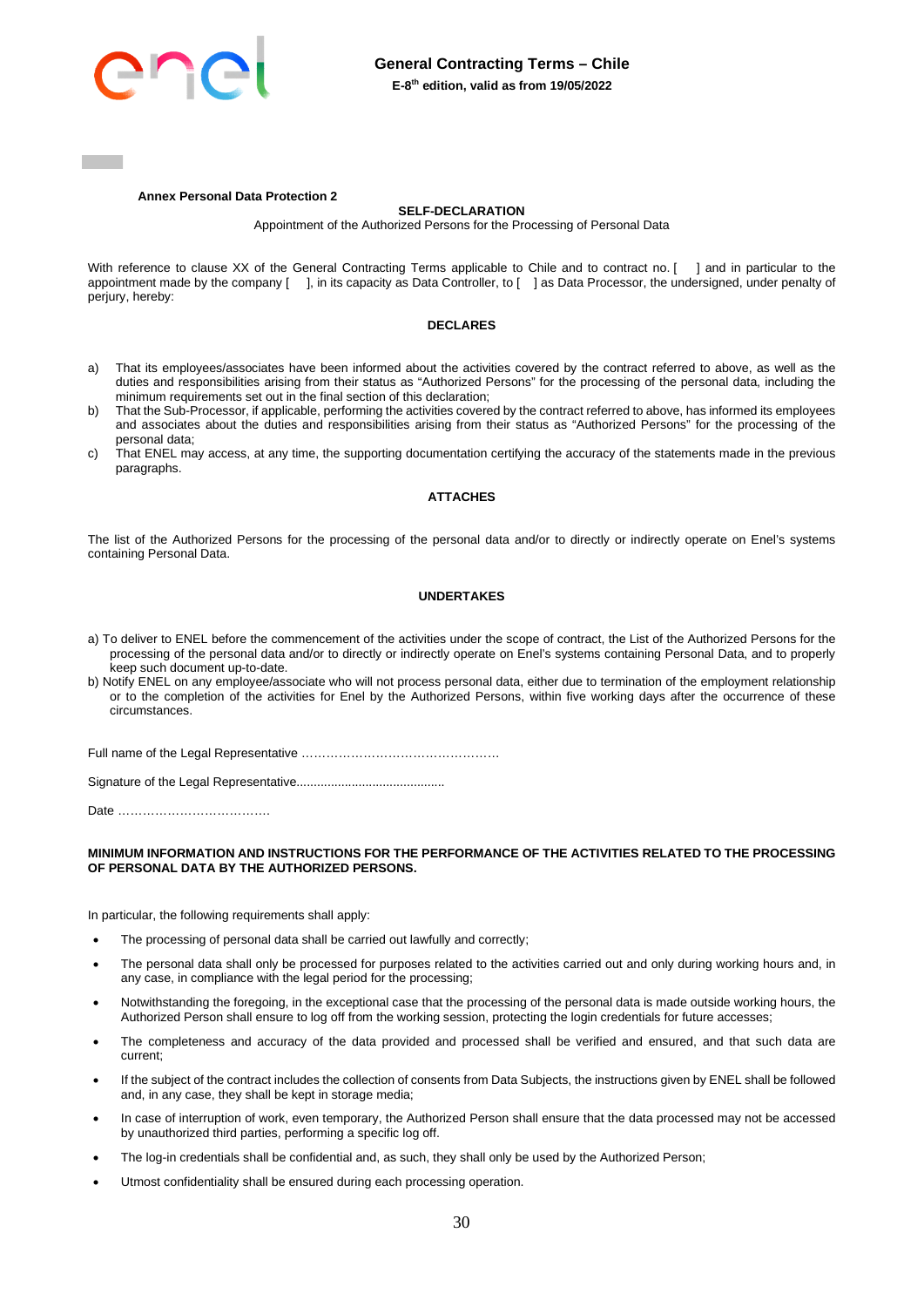

In particular, the Authorized Persons shall:

- Only access personal data on a strict need-to-know basis for the performance of the tasks assigned and for the time strictly required;
- Not leave ENEL's documents unattended or exposed to unauthorized third parties, with particular reference to those documents containing sensitive and judicial data; maintain the required confidentiality of such data, implementing - including in accordance with ENEL's instructions - suitable measures to prevent any unauthorized person from accessing the data referred to above;
- Not disclose or communicate the data received, except in the cases allowed by the law or the contract, and maintain due confidentiality on the information collected throughout the performance of the activities, including after their completion;
- Not carry out any massive downloads of personal data without ENEL's prior notification and authorization;
- Keep with due care and diligence the physical documents entrusted for the performance of work activities, containing sensitive personal data and data on criminal background checks, following the storage and access instructions provided by ENEL;
- Implement and strictly comply with the requirements set out by the Data Controller or the Data Processor as regards the suitable technical and organizational measures to ensure a security level appropriate to the risk;
- In particular, carry out the data processing with electronic or automated means, comply with the specific authorizations/qualifications, as well as with the storage methods and media provided by the Data Controller or the Data Processor;
- Inform the Data Controller or the Data Processor of any security breach involving the personal data processed, especially as regards sensitive and/or judicial data.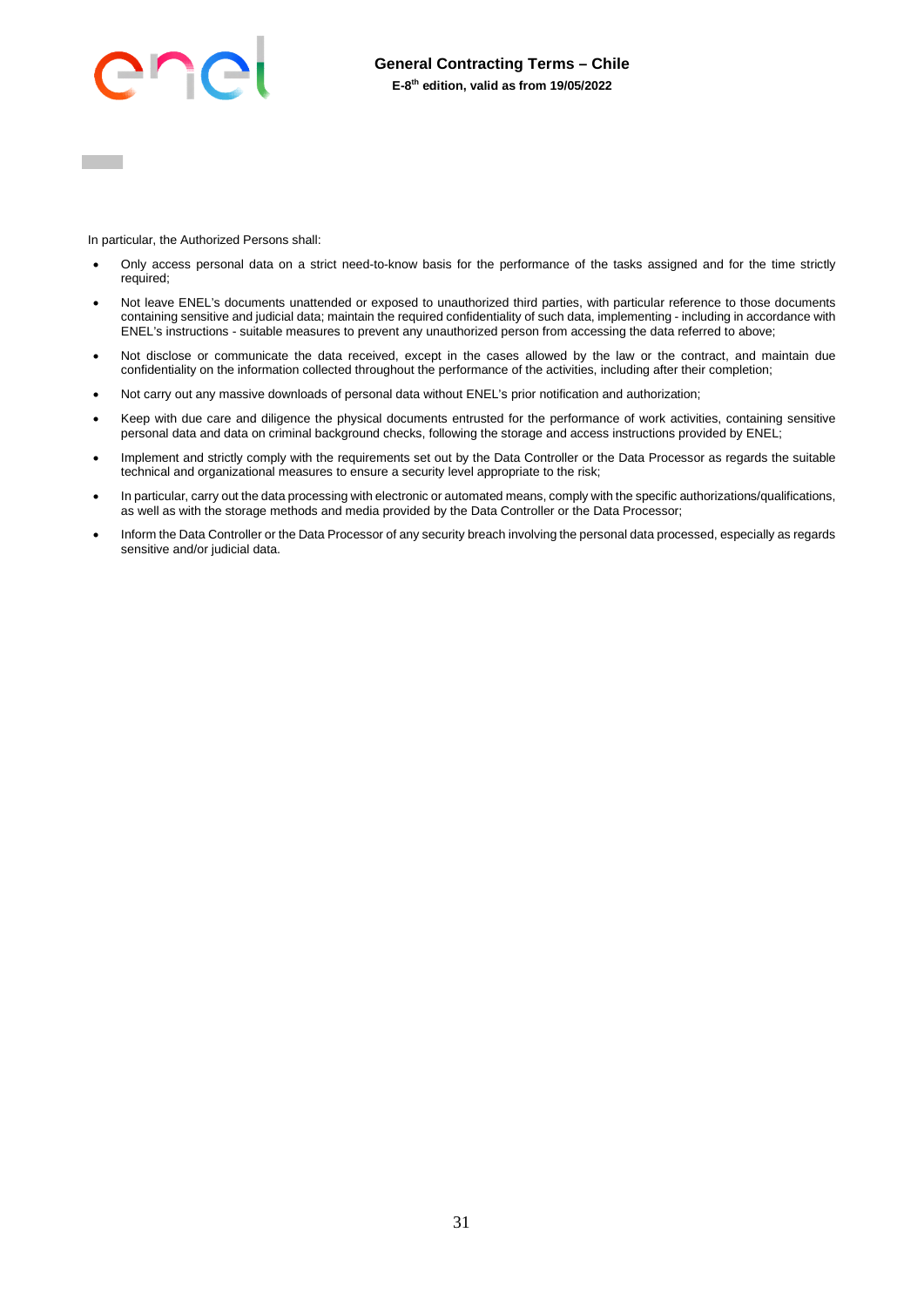

**General Contracting Terms – Chile E-8 th edition, valid as from 19/05/2022**

**Annex Personal Data Protection 3** 

# **LIST OF THIRD PARTIES AUTHORIZED TO ACCESS PERSONAL DATA**

With reference to clause XX of the General Contracting Terms applicable to Chile and to contract no. [ ] and in particular to the appointment made by the company [ ], in its capacity as the Data Controller, to [ ] as the Data Processor, below you will find the list of third parties who may access to and/or process the personal data within the framework of the contract with ENEL:

| <b>BUSINESS NAME</b><br>AND TAX ID No. | <b>COUNTRY OF</b><br><b>RESIDENCE AND</b><br><b>DOMICILE</b> | <b>PRODUCT OR</b><br><b>SERVICE</b><br><b>PERFORMED</b> | <b>CATEGORIES OF</b><br>PERSONAL DATA AND<br><b>CATEGORIES OF DATA</b><br><b>SUBJECTS</b> | <b>CONTACT</b><br><b>DETAILS</b> | <b>GUARANTEES FOR THE</b><br><b>INTERNATIONAL TRANSFER</b><br>OF PERSONAL DATA <sup>11</sup> |
|----------------------------------------|--------------------------------------------------------------|---------------------------------------------------------|-------------------------------------------------------------------------------------------|----------------------------------|----------------------------------------------------------------------------------------------|
|                                        |                                                              |                                                         |                                                                                           |                                  |                                                                                              |
|                                        |                                                              |                                                         |                                                                                           |                                  |                                                                                              |
|                                        |                                                              |                                                         |                                                                                           |                                  |                                                                                              |
|                                        |                                                              |                                                         |                                                                                           |                                  |                                                                                              |

<sup>&</sup>lt;sup>11</sup> If Enel has authorized the international transfer, please specify that such authorization has been granted and to which country such international transfer will be made.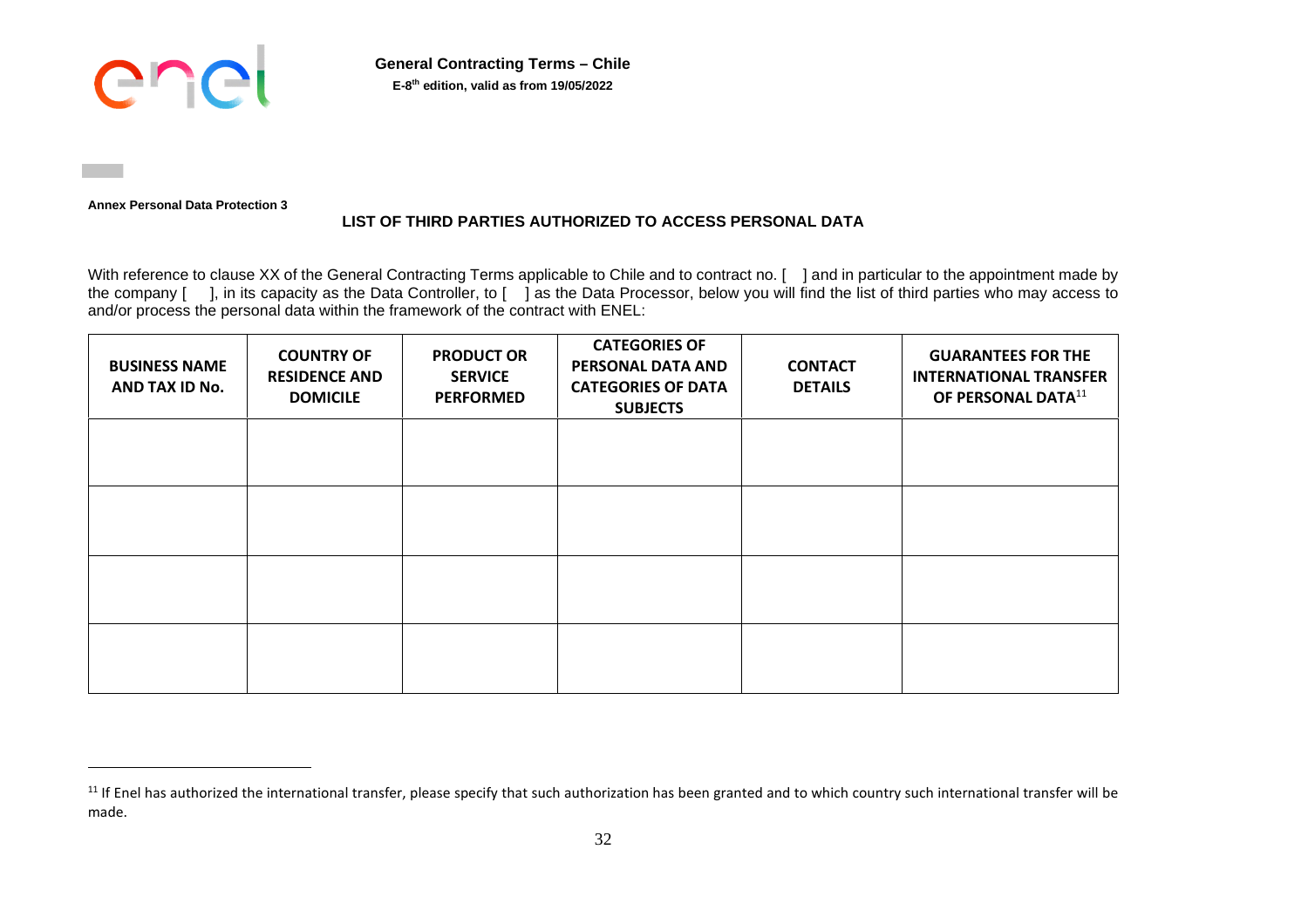

**General Contracting Terms – Chile E-8 th edition, valid as from 19/05/2022**

# **Annex Personal Data Protection 4**

With reference to clause XX of the General Contracting Terms applicable to Chile and to contract no. [ ] and in particular to the appointment made by the company [ ], in its capacity as Data Controller, to [ ] as Data Processor, we hereby request the authorization to enable the third parties listed below to access and/or process the personal data within the framework of the contract with ENEL, in their quality as Sub-processors:

| <b>BUSINESS NAME AND TAX</b><br>ID No. | <b>COUNTRY OF RESIDENCE</b><br><b>AND DOMICILE</b> | <b>PRODUCT OR SERVICE</b><br><b>PERFORMED</b> | <b>CATEGORIES OF</b><br>PERSONAL DATA AND<br><b>CATEGORIES OF DATA</b><br><b>SUBJECTS</b> | <b>GUARANTEES FOR THE</b><br><b>INTERNATIONAL TRANSFER OF</b><br>PERSONAL DATA <sup>12</sup> |
|----------------------------------------|----------------------------------------------------|-----------------------------------------------|-------------------------------------------------------------------------------------------|----------------------------------------------------------------------------------------------|
|                                        |                                                    |                                               |                                                                                           |                                                                                              |
|                                        |                                                    |                                               |                                                                                           |                                                                                              |
|                                        |                                                    |                                               |                                                                                           |                                                                                              |

Therefore, I hereby declare:

- That for the completion of specific activities related to the performance of the Contract referred to above, third-party companies shall be employed;

<sup>&</sup>lt;sup>12</sup> If Enel has authorized the international transfer, please specify that such authorization has been granted and to which country such international transfer will be made.